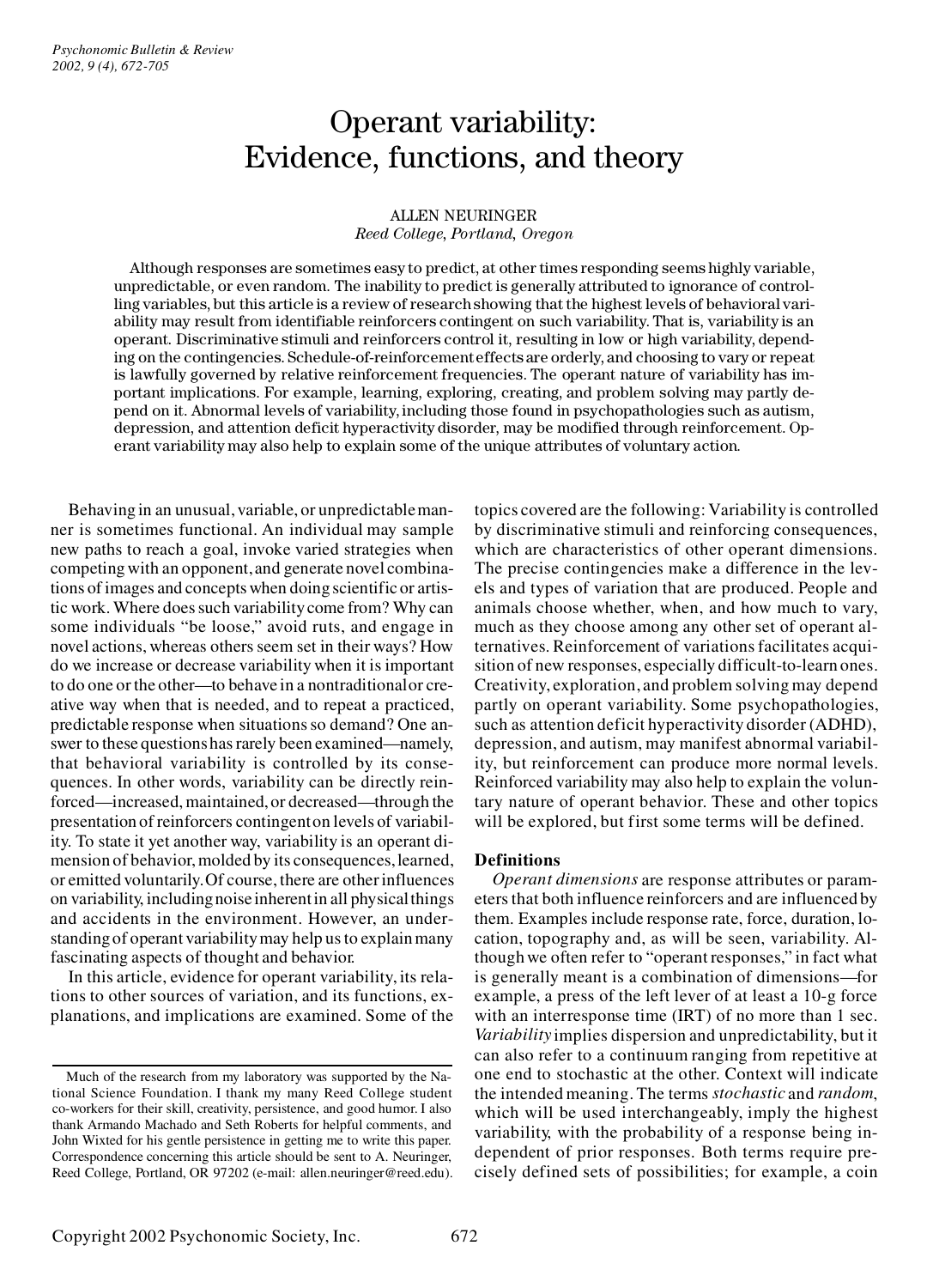has two possible states, heads up and tails up. *Novel re sponses* are those that have not previously been observed, and the term generally refers to the behavior of a given organism, although sometimes it refers to that of a group or culture. *Creative responses* are novel or variable ones that meet an additional criterion, often an aesthetic (e.g., artistic) one, but sometimes a functional (e.g., scientific) one. Lastly, many of the experiments to be reviewed compare *variable* and *repeated operants*, an example of the latter being repeated responses by a rat on a single lever under the control of reinforcement schedules.

# **Objections**

Objections are often raised to the suggestion that variability can be reinforced. For example, a reinforcer affects the response that produces it, but variability refers to a set of responses, not a single one. How can a set of events, possibly extending far back in time, be reinforced? Another objection is that reinforcement, by its nature, organizes and strengthens responses, and reinforcement of variability is therefore not possible. Another is that attempting to reinforce variability is inconsistent with two basic goals of behavioral psychologists namely, to predict behavior and to control it. Another is that good experimental procedures should minimize variability, not increase it. Yet another is that variability is perceived or posited only when an observer is ignorant of its underlying causes. Finally, adherents of a determinist philosophy may argue that variability does not exist. For these reasons, reinforcement of variability is said to be undesirable, perhaps impossible, and, for some, not meaningful. The evidence, as we will see, indicates otherwise: The study of reinforced variability provides a new way to view operant behavior and opens new areas of research.

# **INITIAL STUDIES**

## **Reinforcement of Variable and Novel Responses**

The proposal that variable behaviors can be reinforced goes back at least 40 years, but its history has been a contentious one. In this section, some of that history and the surrounding debate will be described. Maltzman (1960) was among the first to suggest that human subjects could learn to generate low-probability responses, in this case verbal responses to stimulus words. Experimental subjects were asked to devise many different associates to the same word, whereas a control group had to produce only one. Because of their training, the experimental subjects came to generate lower probability associates than did the controls. Although these findings imply that low-probability responding can be trained, there was no clear evidence that reinforcement played a role.

However, reinforcement was clearly involved when Pryor, Haag, and O'Reilly (1969) rewarded porpoises for jumping, turning, or swimming in novel ways. In each session, the trainer waited for a response that had not previously been observed, and that response became the

reinforced target throughout the session. The porpoises came to emit novel and complex behaviors whenever they entered the experimental context. Indeed, they behaved in ways never before seen in the species. This was an influential study, and it led to additional research.

Goetz and Baer (1973), for example, rewarded preschool children for block-building constructions that differed from one another. A particular form was reinforced upon its first occurrence within a session, but, in contrast to the procedures used by Pryor et al. (1969), many different forms were reinforced during each session. As training proceeded, the children constructed increasingly different forms, including novel ones. When reinforcers were later contingent upon repetitions, the children repeatedly constructed a single form. Thus, variability and repetition were controlled by consequences.

Although Maltzman (1960), Pryor et al. (1969), and Goetz and Baer (1973) advantageously studied naturally occurring behaviors, some problems were also identified. In Pryor et al., the responses became so complex that the experimenters had difficulty distinguishing among them. In both Pryor et al. and Goetz and Baer, the experimenters had to identify each form or response pattern and decide when a new one had occurred prior to each reinforcement. In all three studies, novel responses became increasingly difficult, since the "easy" ones were emitted first. Also, in the Maltzman and the Goetz and Baer studies, verbal feedback was provided, and the contribution of descriptive information was difficult to distinguish from that of reinforcement. Alternative methods were needed, especially if the goal was to analyze reinforced variability experimentally, and Blough (1966) provided an ingenious one.

## **Reinforcement of Variable IRTs**

Blough (1966) rewarded pigeons for pecking a response key if the time between consecutive pecks, or IRT, had occurred least frequently in the recent past. This constituted an attempt to see if pigeons could learn to respond randomly over time, similarly to what takes place during the emission of atomic particles at random intervals during radioactive decay. The birds were surprisingly successful. To get a sense of the reinforcement contingencies, imagine a stochastic process in which responses occurred with a 0.5 probability during each second since the previous response. Response probability would be 0.5 during the first second, and, if a response had not occurred, it would be 0.5 during the next second, and so on. Given 1,000 responses, approximately 500 would occur during the first second since the previous response; that is, in the 0–1-sec time frame, or what Blough referred to as a "bin," 250 responses would occur in the 1–2-sec period since the previous response, 125 in the 2–3-sec bin, and so on. Blough created 16 IRT bins, adjusting their sizes so that a random generator would produce equal numbers in the counters associated with each bin. Because, as has just been described, many more short than long IRTs are emitted, bin size was small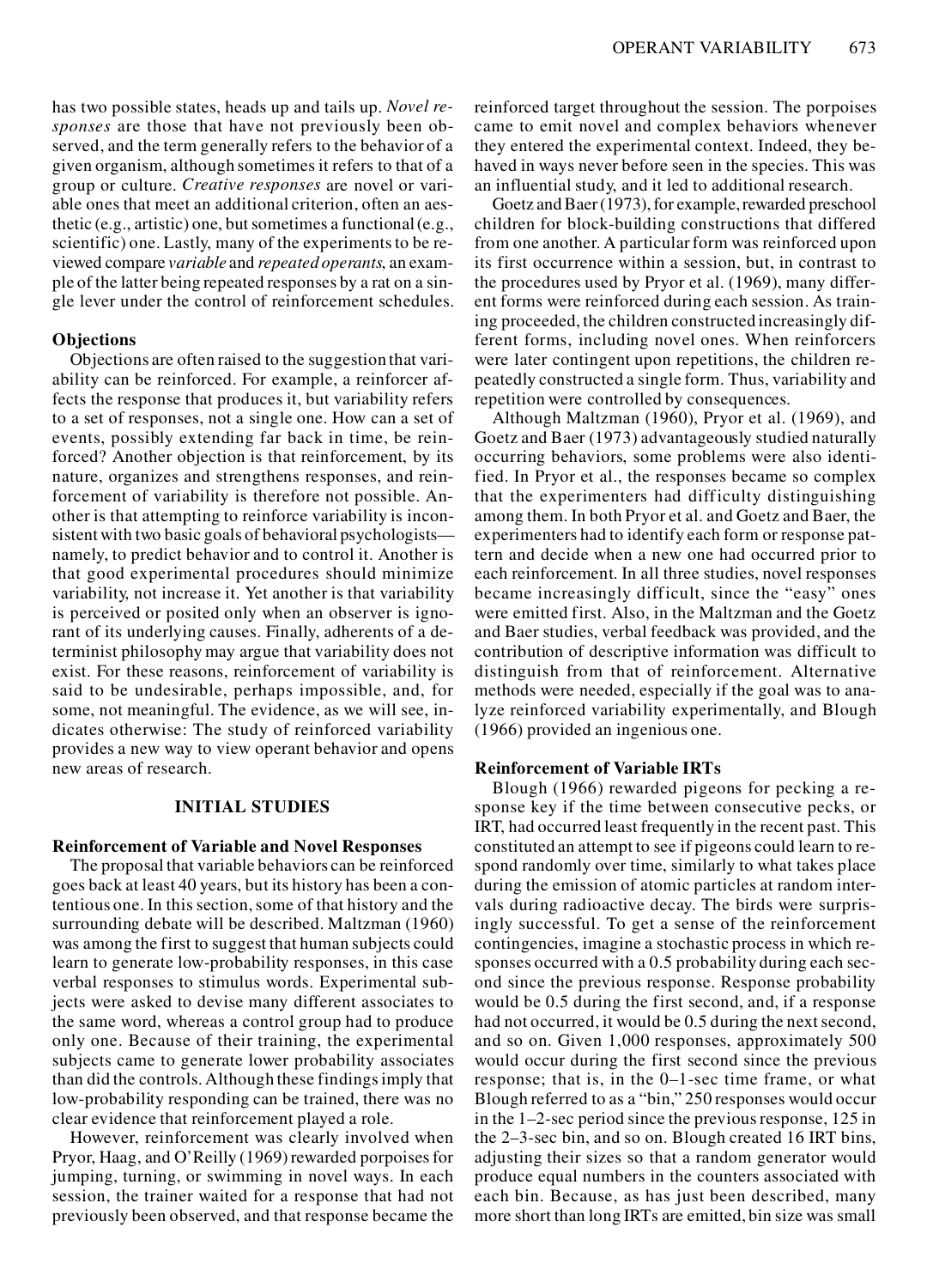at the short end and large at the long end, and increased  $\overrightarrow{A}$ systematically across the IRT range. For the response to be reinforced, a pigeon's IRT had to fall in the bin that contained the fewest prior entries, across a moving window of 150 responses. Fine-grained analyses of the pigeons' performances showed that successive responses contained the fewest prior entries, across a moving win-<br>dow of 150 responses. Fine-grained analyses of the pi-<br>geons' performances showed that successive responses<br>were not truly independent, as would be expected from a<br> random generator—the tendency for long IRTs to follow long ones and for short IRTs to follow short ones was greater than would be expected from a random emitter but this might have been due to particular aspects of the procedure, including the facts that short IRTs were reinforced somewhat more frequently than longer ones, and that if there were few entries in a bin (because the bird had not been responding at that IRT), then successive repetitions of the same IRT could be reinforced repeatrepetitions of the same IRT could be reinforced repeatedly. Despite these problems, the data were impressively close to those of a random model, as is shown in the top panel of Figure 1. To the extent that the functions are linear on the semilogarithmic coordinates, the behavior approximates that of a stochastic process. The advantages of Blough's procedure were that response classes were defined objectively and independently of a human observer, reinforcers were administered automatically, thousands of responses were emitted per session, and sessions could continue indefinitely without changes in response difficulty or contingency.

Shimp (1967) attempted to extend Blough's (1966) procedure to pigeon choices. Because choices are currently a major focus of interest, and because there were problems with Shimp's procedure, it will be discussed in some detail. Pigeons pecked two keys, left  $(L)$  and right  $(R)$ , in a continuous stream, such as LLLLRRLLRRRLRLLL; the data were analyzed on line in terms of overlapping sets of four responses. In the example just given, assume that each new response is added to the right of the string. The most recent set was composed of RLLL, the second most recent (moving to the left by one response) of LRLL, the third of RLRL, and so on. Given two alternatives, L and R, and sets consisting of four responses, there are 24, or 16, possible sequences: LLLL, LLLR, LLRL . . . RRRR. Reinforcement was provided if the most recent response had terminated a sequence that had occurred less frequently than all other 15 possible sequences, over a moving window of 96 responses. Although the resulting choice distributions were quite variable in some respects, the results did not match those of a random model and were difficult to analyze, possibly because of the following problem.

Assume that 16 counters represent the 16 sequences of responses, and that one count is added to each counter whenever its associated sequence is emitted. If LLLL has just been emitted, one count will be added to that counter. Another L will increase the same counter, and each successive L will add another. If LLRR has just been emitted, however, thereby adding one count to its associated counter, four additional responses (not 1, as in the LLLL case) will be required to add again to the same



**Figure 1. (A) Data from one pigeon in Blough (1966) under different parameter conditions (the three sets of lines) with replication at each parameter. Shown are the mean numbers of re sponses emitted in each half-second IRT bin, a straight line being expected from a stochastic responder. Adapted from "The reinforcement of least frequent interresponse times," by D. S. Blough, 1966,** *Journal of the Experimental Analysis of Behavior, 9***, p. 587. (B) Data (points) from one pigeon at the end of training in Machado (1989). The line represents the frequencies expected of a random model. From "Operant conditioning of behavioral variability using a percentile reinforcement schedule," by A. Machado, 1989,** *Journal of the Experimental Analysis of Behavior, 52***, p. 161. Both figures copyrighted by the Society for Experimental Analysis of Behavior. Reprinted with permission.**

counter. Therefore, 16 successive responses will be required for four instances of LLRR (namely, LLRRLLR-RLLRRLLRR), as opposed to seven for L (LLLLLLL). Although a random process would generate equal frequencies of all sequences, including LLLL and LLRR, the distribution of successive occurrences would differ, thereby affecting the distributionof reinforcements. That is, LLLL and RRRR would tend to be more "clumped" than would LLRR and RRLL, which would be more distributed. Similar considerations apply to all other sequences. That these differences might affect choice distributions is indicated by the many studies showing that the distribution of reinforcements over time, given equal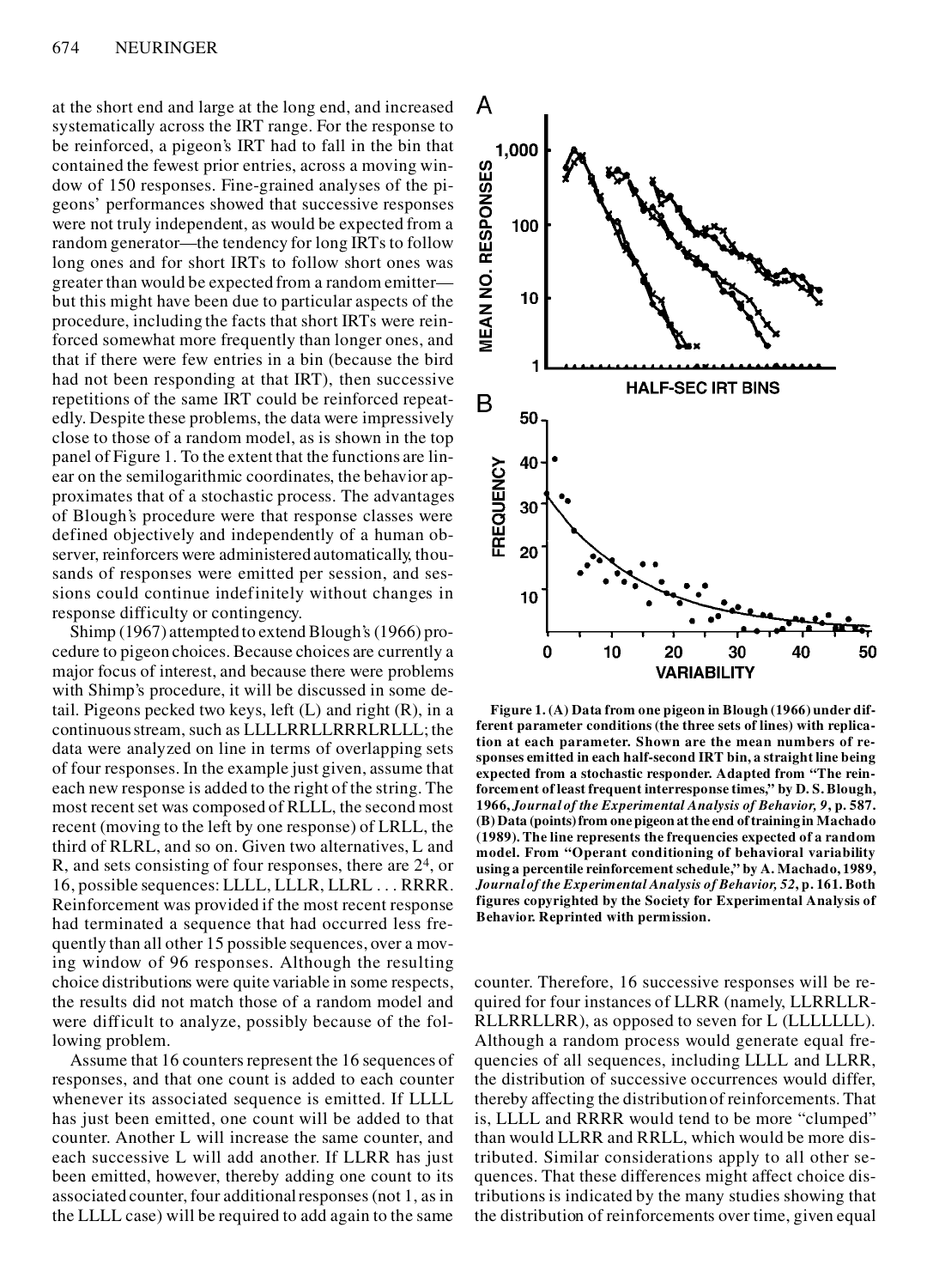average reinforcement frequencies, affects choices; for example, choices are affected differently by variable-interval (VI) than by fixed-interval (FI) schedules of reinforcement.

Wilson (1986) devised one solution to this problem. Wilson's procedure is complex but, in brief, responding was analyzed in a manner that avoided overlapping sequences (which was the cause of the clumping in Shimp's, 1967, procedure). Four sets of counters were created. Using the same example given above, in the first set, one count was added to each counter representing RLLL, RRRL, RRLL, and LLLL, so that successive trials were completely independent. (Note the absence of overlap.) When the next response was emitted, sequences began with that response let us assume that the next response, added to the right of the series, was an L—and therefore, in the example given, the second set was created by offsetting responses one place to the left. Now one was added to LLLL, with previous counts added to RRLR, RLLR, LLLR, and so on. A similar procedure was followed for each of the remaining two sets. Each response therefore terminated a four-response sequence in one and only one of the four sets, and reinforcement was based on satisfaction of the contingency within that set only. Wilson's procedure had other aspects, but for present purposes it suffices to note that the dependencies in Shimp's procedure were avoided and, when pigeons were tested under these contingencies, they generated choices that more closely approximated those of a random model. Hopefully, this lengthy explanation indicates the importance of precise contingencies when one is attempting to reinforce variability. An advantage of Shimp's and Wilson's procedures was that every response could be reinforced, at least potentially, as was the case for each of the other procedures discussed until now. However, a simpler way to avoid the problems just described is to require a fixed number of responses in each trial, with reinforcement possible only at completion of the trial. As will be seen, most recent studies have used the latter tactic.

The evidence generally supported the claim that behavioral variability could be reinforced, but the agreement about these findings was short lived. Schwartz (1980, 1982) reached the opposite conclusion, and his research will be considered in detail.

# **Schwartz's Research**

Schwartz (1980, 1982) used fixed-length trials consisting of eight responses per trial by pigeons across two response keys. During an initial control phase, a trial terminated with food if it contained exactly four L and four R responses, regardless of the particular sequence of Ls and Rs. However, if either key was pecked a fifth time, the trial terminated immediately with timeout. A  $5 \times 5$ light matrix was provided to assist the birds in this task. At the beginning of a trial, the upper-left corner light was illuminated, and all others were off. An L peck moved the light one column to the right, and an R peck moved it one row down. Any sequence of four L and four R responses would therefore move the light from upper left to lower right, and the trial would end with food. Each of the birds came to emit a single sequence with high probability, in most cases LLLLRRRR or RRRRLLLL. A relatively low success rate at the end of 40 training sessions indicated that the task was harder than it might have appeared: Only 66% of trials ended with food, and the remaining 34% ended with timeout, because, within a given trial, one of the keys had been pecked a fifth time.

Schwartz (1982) then required that the sequence in the current trial differ from that of the just preceding trial. This will be referred to as a lag 1 variability + constraint contingency ("constraint" indicating the required four Ls + four Rs). If a bird had emitted LLLLRRRR in the previous trial, for example, any *other*sequence would be reinforced in the next trial, assuming that it contained four Ls and four Rs, but a repetition led to timeout. The birds performed poorly, only 36% of the trials now ending with food, because a dominant sequence was often repeated or one of the keys was pecked five times. Hypothesizing that this failure to reinforce variability may have been due to the birds' extended experience under the initial control condition (in which variations were not required and any sequence of four Ls and four Rs was reinforced), Schwartz (1982, Experiment 1) again tried the variability-requiring procedure with naive subjects. Again the birds failed. In another experiment, Schwartz (1982, Experiment 2) explicitly trained birds to alternate between LLLLRRRR and RRRRLLLL sequences, and then introduced the lag 1 variability + constraint contingency, but again the birds failed to vary. Schwartz (1982) concluded that variability could not be reinforced, and offered a number of possible explanationsfor why his results differed from the previous findings: Perhaps Maltzman's (1960) and Goetz and Baer's (1973) findings were due to the information provided—verbal indications from the experimenters that subjects should vary rather than to reinforcement. Perhaps Pryor et al.'s (1969; and by implication, Goetz & Baer's, 1973) results were due to brief extinction periods in which reinforcers were withheld (because variations were not forthcoming), rather than to direct reinforcement of variability. Perhaps Blough's (1966) results were specific to IRT and not relevant to response forms or choices. These explanations all imply that it is not possible to reinforce variability, or that it is possible only in narrowly defined cases. As will be seen, Schwartz's (1982) results readily met the test of replication, but there was a problem nevertheless with his conclusion.

## **Schwartz Explained**

Page and Neuringer (1985) simulated Schwartz's (1982) lag 1 variability + constraint procedure with random "responses" generated by a computer. Although the simulation generated L and R with equal probabilities (0.5), "reinforcement"was obtained on only 29% of its trials, which was somewhat lower than the level attained by pigeons. The reason is that, of the 256 possible eight-response sequences, only 72 contained exactly four Rs and four Ls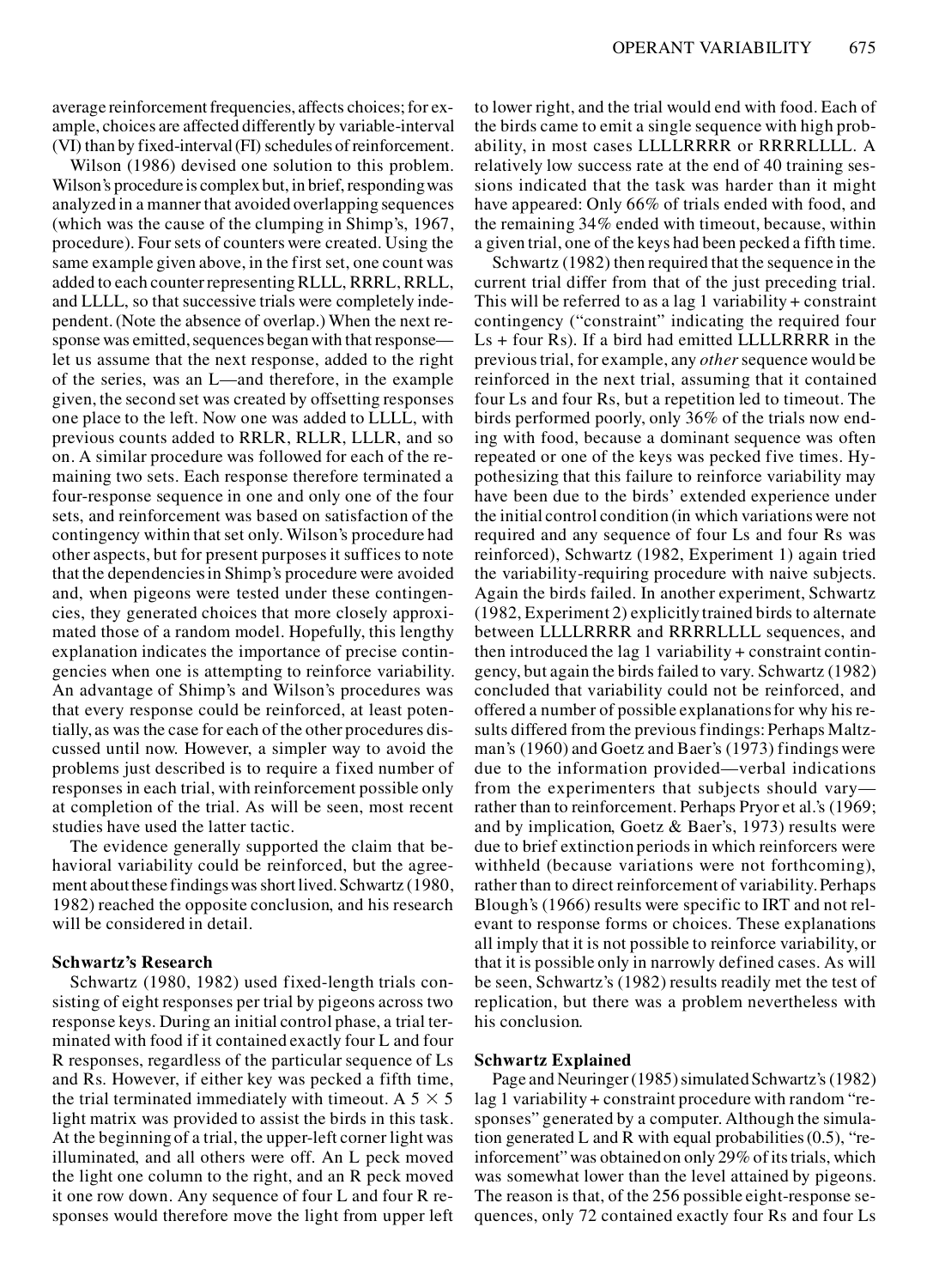and, therefore, the random simulation often failed to meet the  $4L + 4R$  constraint. The implication was that if the birds attempted to respond randomly, they would be reinforced only rarely.

To test whether the penalty for fifth pecks was responsible for the birds' failure to vary, Page and Neuringer (1985) permitted eight responses across L and R keys without the four responses-per-key requirement. If the current sequence of eight responses differed from that in the last trial, a lag 1 variability contingency (without constraint), reinforcement was provided. Now the pigeons succeeded in varying, attaining reinforcement on more than 90% of the trials, a rate significantly higher than that observed in Schwartz (1982) and close to that of the simulating random responder under the new procedure. Page and Neuringer also replicated Schwartz's (1982) variability+ constraint procedure, and again the pigeons failed, just as did Schwartz's. The evidence was clear: Under Schwartz's (1982) procedure, pigeons failed to vary, but penalty for fifth responses was responsible.

One additional aspect of Schwartz's (1982) procedure might also have contributed to low variability. If the birds intermixed a single preferred sequence—one that met the  $4L + 4R$  constraint—with any other, then 50% of the trials would end with food, this level of intermittent reinforcement being sufficient to maintain responding in many other situations. For example, if a bird alternated between LLLLL (the fifth L producing a timeout) and a dominant LLLLRRRR sequence, the latter would always result in reinforcement. Birds under the variability + constraint contingencies in fact emitted a dominant sequence with high probability, and many of their rewards were obtained following that sequence (because it had been preceded by a different sequence, often one containing five Ls or five Rs). Thus, failure to vary could be explained by the fact that variability was not differentially reinforced, whereas a single, dominant sequence was. Schwartz (1988) later reviewed this new evidence and concluded that pigeons could indeed be reinforced for responding in random-like fashion.

# **Yoke Control**

One of Schwartz's (1982) hypotheses is worth further consideration: When variability is reinforced, there are periods during which reinforcement is withheld, because responses did not satisfy the contingencies. As will be discussed below, many studies have shown that extinction elicits variability. Might short-term extinction periods, when reinforcers were not forthcoming, have elicited the variability attributed to reinforcement?

Page and Neuringer (1985) compared two conditions. In one, referred to as *Var*, reinforcement depended on sequence variations similar to the lag 1 variability contingencies described above. (The matrix of lights was no longer used because it was found not to contribute to response variability.) In the other condition, referred to as *Yoke*, exactly the same frequency and distribution of reinforcements were provided, but independently of sequence variations. This was accomplished by having the computer maintain a record of which trials were reinforced and which led to timeout in the Var phase, and using this record to program reinforcers during Yoke. For a particular bird, for example, the first as well as the second trials in a Var session might have been reinforced, but in the third trial the bird may have repeated a sequence, causing a timeout, and so forth. In the Yoke phase, the first and second trials would be reinforced, but the third trial would lead to timeout, whether the bird's responses varied or not. Each bird's own sequence of reinforcements and timeouts in Var was therefore replicated in Yoke. If short-term extinction, or withholding of reinforcement, was responsible, then variability should be equal in the Var and in the Yoke phases. That was not the result: Variability was significantly higher in Var than in Yoke, a finding that has been confirmed many times in our laboratory and in those of others (e.g., Barba & Hunziker, 2002; Machado, 1992). We conclude that variability was in fact reinforced.

# **VARIABILITY IS AN OPERANT**

Control by reinforcement is the most notable characteristic of an operant response, but there are others, including precise influence of contingencies, effects of reinforcement frequencies, control by discriminative stimuli, lawful distribution of choices, and extinction. Research in each of these areas supports the hypothesis that behavioral variability is an operant dimension, similar to other operant dimensions. An organism can be reinforced not only for repeating a particular behavior, but for distributing responses across a wide array of possibilities in a way that may be quite unpredictable. The evidence will be reviewed.

#### **Contingencies and Frequencies of Reinforcement**

Contingencies specify what must be done to earn reinforcement. When applied to variability, contingencies specify a set of responses and, in most studies to date, a minimal level of variability within that set. That control by contingencies does not depend on reinforcement frequency was demonstrated by Blough (1966) for pigeon IRTs and by Machado (1989, 1992) for pigeon response sequences across L and R keys. In both cases, when reinforcement depended on high variability, response variability was high; when intermediate variability was required, the level generated was intermediate; and when lower levels of variability were reinforced, variability was relatively low. Reinforcement frequencies were held constant in these studies and therefore were not responsible for the changes in the levels.

With respect to other operant dimensions, such as response rate, reinforcement frequency often has complex and sometimes inconsistent effects: As reinforcement frequency increases, response rates sometimes increase, sometimes decrease, and sometimes are unchanged. Variability is also affected in seemingly inconsistent ways.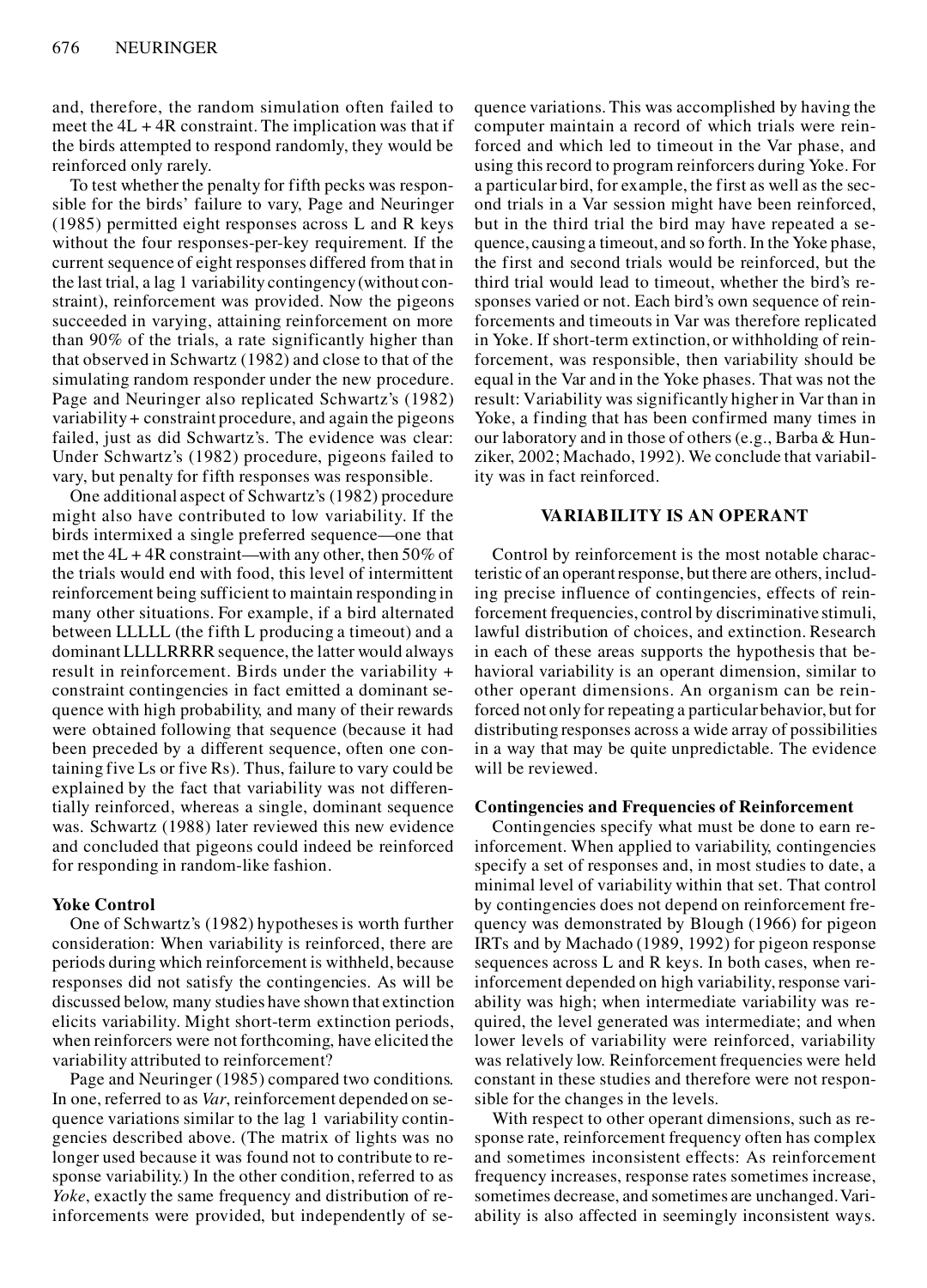Some studies report that variability increases when reinforcement frequencies decrease (Boren, Moerschbaecher, & Whyte, 1978; Tatham, Wanchisen, & Hineline, 1993; Tremont, 1984), but others report small or no effects (Blough, 1966; Eckerman & Lanson, 1969; Herrnstein, 1961; Machado, 1989).

Grunow and Neuringer (2002, Experiment 1) independently manipulated variability contingencies and reinforcement frequencies, and their results may help to explain the previous inconsistencies. Four groups of rats were studied, with the contingencies for each group requiring a different minimum level of variability. (A threshold contingency was employed, the details of which will be described below.) In the initial phase, reinforcement was provided whenever the respective contingencies were met (reinforcement frequency was relatively high in this phase) and, as can be expected from the Blough (1966) and Machado (1989) studies described above, levels of variability were directly controlled by the contingencies. In a second phase, with the same variability contingencies held constant, reinforcement was limited to no more than once per minute (VI 1, or intermediate frequency). In a third phase, meeting of the variability contingency was reinforced on an average of only once

every 5 min (VI 5, or low frequency). We observed a significant interaction between reinforcement frequency and variability contingency (Figure 2), which helps to explain some of the previous inconsistencies. In the group that was reinforced for low variability, represented by the triangles in Figure 2, as reinforcement frequency decreased, variability increased slightly; in the group reinforced for high variability, represented by the squares, when reinforcement decreased, variability decreased; and in the intermediate groups, variability was unchanged. Although these effects were small, they reached statistical significance. As can be seen in Figure 2, variability contingencies affected variability more than did reinforcement frequencies, and effects of the latter were influenced by the contingencies.

An example might help to illustrate these complex findings. When low variability is required, perhaps as in assembly-line work, low variability emerges. When high variability is required, perhaps as in artistic work, response variability is high. Now, what happens if the normal rate of reinforcement for each of these tasks is lowered? According to Grunow and Neuringer's (2002) findings, the assembly-line worker's variability would increase, but only slightly, and the artist's variability would de-



**Figure 2. Average** *U***-values across groups of rats in Grunow and Neuringer (2002). The highest function (squares) is from a group reinforced for highest sequence variability; the lowest function (triangles) is from a group reinforced under a lenient contingency—that is, low variability sufficed for reinforcement; the other groups (Xs and circles) were reinforced for intermediate levels of variability. Each group was reinforced at three frequencies: each time the contingency was satisfied (continuous reinforcement; i.e., CRF), on an average of not more than once per minute (VI 1), and on an average of not more than once every 5 min (VI 5). High** *U***-values indicate high levels of sequence variability, and low** *U***-values indicate relatively repetitive responding. Error bars represent standard errors of the mean.**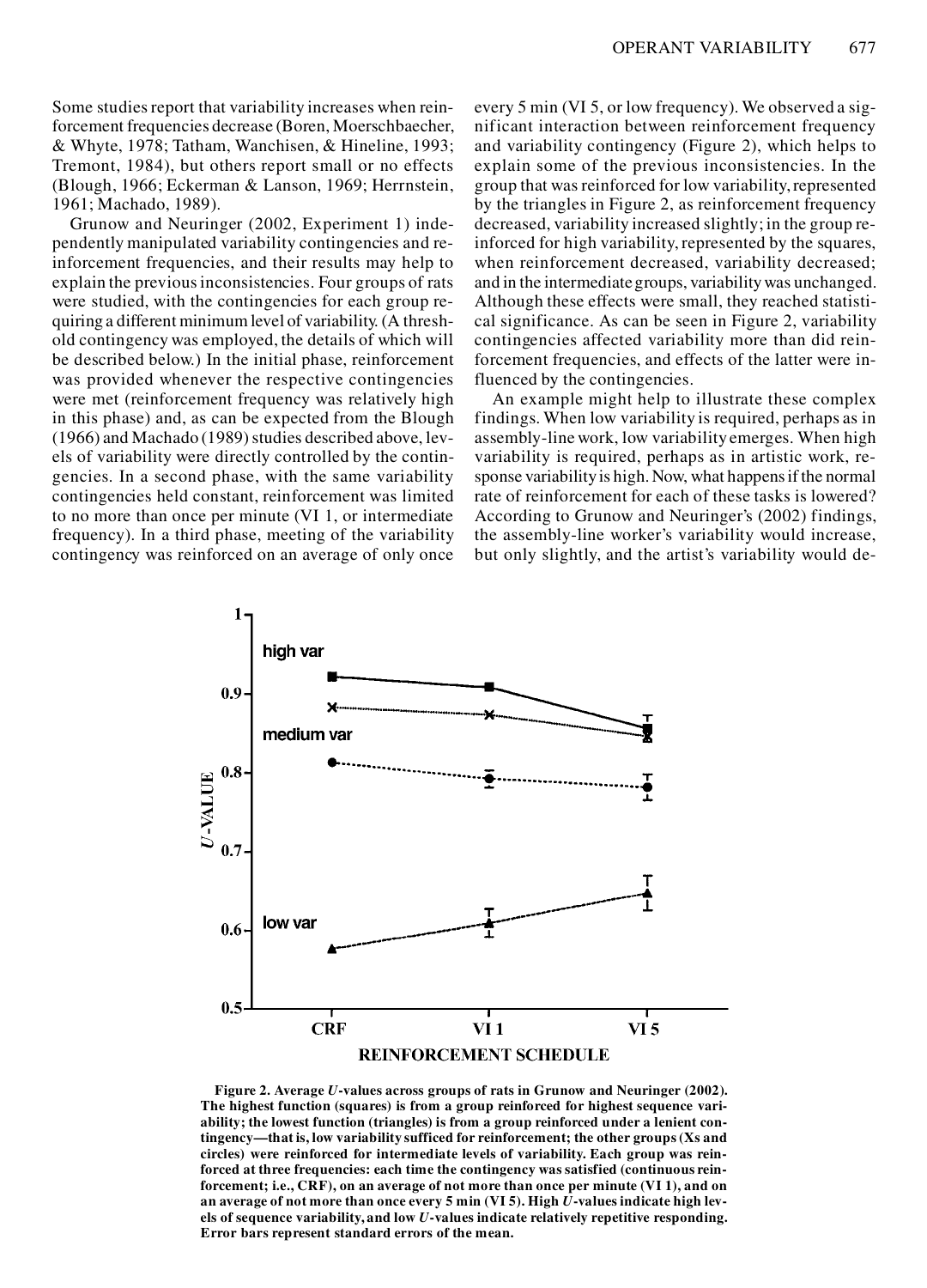crease somewhat. Importantly, the artist would continue to behave much more variably than the assembly-line worker. Both contingency and frequency affect response variability, but contingency appears to be more influential, at least over the range of values studied to date. These findings, if general, are important for those who withhold reinforcement in order to encourage response variations, as is often the case when behavior modifiers attempt to shape new behaviors. Effects of withholding may depend on baseline contingencies, and a more productive procedure might be to reinforce variability directly. We will consider this suggestion further below.

## **Discriminative Control**

The operant response, as defined by Skinner, is controlled by discriminative stimuli as well as by consequences. For example, red traffic lights are the discriminative stimulus for depressing the automobile brake; the distance of the golf ball from the hole provides a discriminative stimulus for how hard to hit the ball. In the laboratory, discriminative control is often studied with *multiple schedules*, in which one reinforcement contingency, such as fixed ratio, is operative in the presence of one stimulus, such as a red keylight, and a different contingency—for example, extinction—is operative in a second stimulus for example, a green keylight. Discriminative control is shown by differences in responding. Variability is also controlled by discriminative cues.

**Exteroceptive discriminative stimulus control**. Page and Neuringer (1985, Experiment 6) reinforced pigeons for repeating a single sequence, LRRLL, in the presence of blue keylights, and for variable sequences in the presence of red. Blue and red alternated after every 10 reinforcements. The birds learned to repeat in the presence of blue and to vary in the presence of red, and when the stimulus relationships were reversed, the birds reversed their patterns. Cohen, Neuringer, and Rhodes (1990) obtained similar results with rats. Denney and Neuringer (1998) extended this research to show that discriminative control did not depend on reinforced repetitions in one of the components. Again, within the context of a multiple schedule, rats were rewarded for variable sequences under one stimulus (Var) and independently of variability under a second stimulus (Yoke). Frequencies of reinforcement were identical in the two stimulus conditions. That the stimuli exerted significant control over variability was indicated by three main findings. Variability was higher in Var than in Yoke; differences in variability were greatest immediately following stimulus change; and when the discriminative stimuli were removed and all other aspects of the program kept constant, variability immediately converged on an intermediate and identical level in the two components. The conclusion is that operant variability is controlled by discriminative stimuli. These findings are important in terms of both explaining observed levels of variability and controlling them. For tasks in which response variations are important, such as when new operants are being shaped or when

an individual is attempting to behave creatively or solve problems, cues that indicate "Vary!" can be helpful.

**Discriminative control without exteroceptive stimuli**. The relationship between a response and a reinforcer can itself provide a discriminative stimulus, even when external cues, such as lights or tones, are unavailable. For example, under an FI schedule, there is a period during which reinforcers cannot be obtained. The subject learns to pause following each reinforcement, although no cues other than the reinforcer are provided. Another case is the *mixed schedule*, identical to the multiple schedule described above, but with no external cues. Animals sometimes learn to respond differentially to the consequences of their behaviors, even under such stimulus-impoverished conditions(Ferster & Skinner, 1957). The question studied next was whether response–reinforcer relationships can provide discriminative cues sufficient to control levels of variability. This is an important question because, as was indicated above, it has been assumed that withholding reinforcement elicits variability. The present hypothesis is that absence of reinforcement can sometimes serve as a discriminative cue for operant variability. The distinction between elicited (respondent) and reinforced (operant) variability will be revisited shortly.

Hopson, Burt, and Neuringer (2002) rewarded rats under a mixed schedule in which two periods of time, or components, Var and Repetition (Rep), alternated without any external cues. In the Var component, four-response sequences of L and R leverpresses were reinforced if they met a threshold variability contingency; in the Rep component, only repetitions of LLLL were reinforced. (Probabilities of reinforcement were equalized in the two components by intermittent reinforcement of LLLL in Rep.) The results demonstrated discriminative control despite the absence of exteroceptive cues (see Figure 3). With trials since the unmarked switch into the Var component, shown in the left column, variability increased and LLLL sequences decreased; with trials since the unmarked switch into Rep, shown in the right column, responding became increasingly repetitive until LLLL sequences predominated. The two functions were similar, which is an important finding, in that it indicates discriminative control rather than elicitation. If variability had been elicited because reinforcement was temporarily withheld (when the contingencies were switched), then variability should have increased following entry into *both* Rep and Var components, but that was not the result.

Therefore, variability that is observed when reinforcement is withheld for short periods, as when a new response is being shaped, may be partly discriminatively controlled despite the absence of external cues; that is, animals and people may learn when it is functional to vary, and some of the cues may come from response– outcome relationships. Control over this operant variability may be more precise than that elicited by extinction, because, as was noted above, operant contingencies define both the set of acceptable variations and the level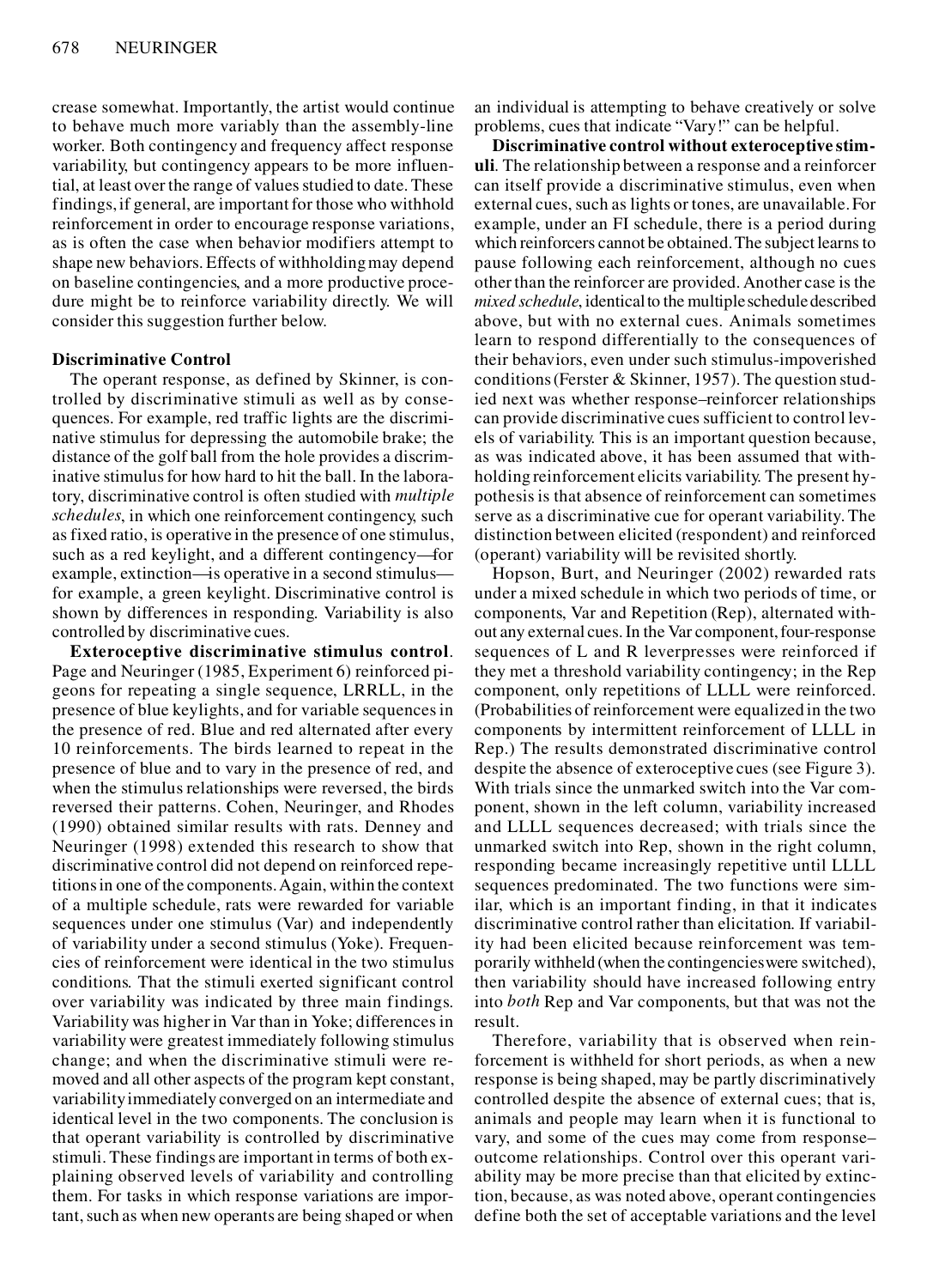

**Figure 3. The left column shows the probabilities (** *y***-axis) that each of five rats met a variability contingency (solid circles) versus a repetition contingency (open circles) when they were being reinforced for varying (Hopson, Burt, & Neuringer, 2002). Along the** *x***-axis are trials since the mixed schedule (no cues provided to indicate the component) had switched into the variability-reinforcing component. The right column shows the corresponding data for performances when reinforcement was contingent upon repetitions, the** *x***-axis here indicating trials since the unmarked switch into the repetition-reinforcing component.**

of required variability. It may also be maintained much longer because, as will be seen shortly, extinction weakens responding.

# **Choice**

The frequency of one response relative to others, or response probability, is used as a measure of choice or preference. Choices are found to match the probabilities of their consequences. For example, relative frequencies of pecking one of two keys approximate relative fre-

quencies of reinforcement. Neuringer (1992) showed that the same matching relationship also governs choices by pigeons to vary or repeat: The more variations were reinforced, the more the pigeons chose to vary, and similarly for repetitions. Each trial consisted of four L and R responses, and reinforcements for varying and for repeating were systematically manipulated. The Var contingency was met whenever the current sequence differed from each of the previous three sequences—a lag 3 criterion. The Rep contingency was satisfied if the cur-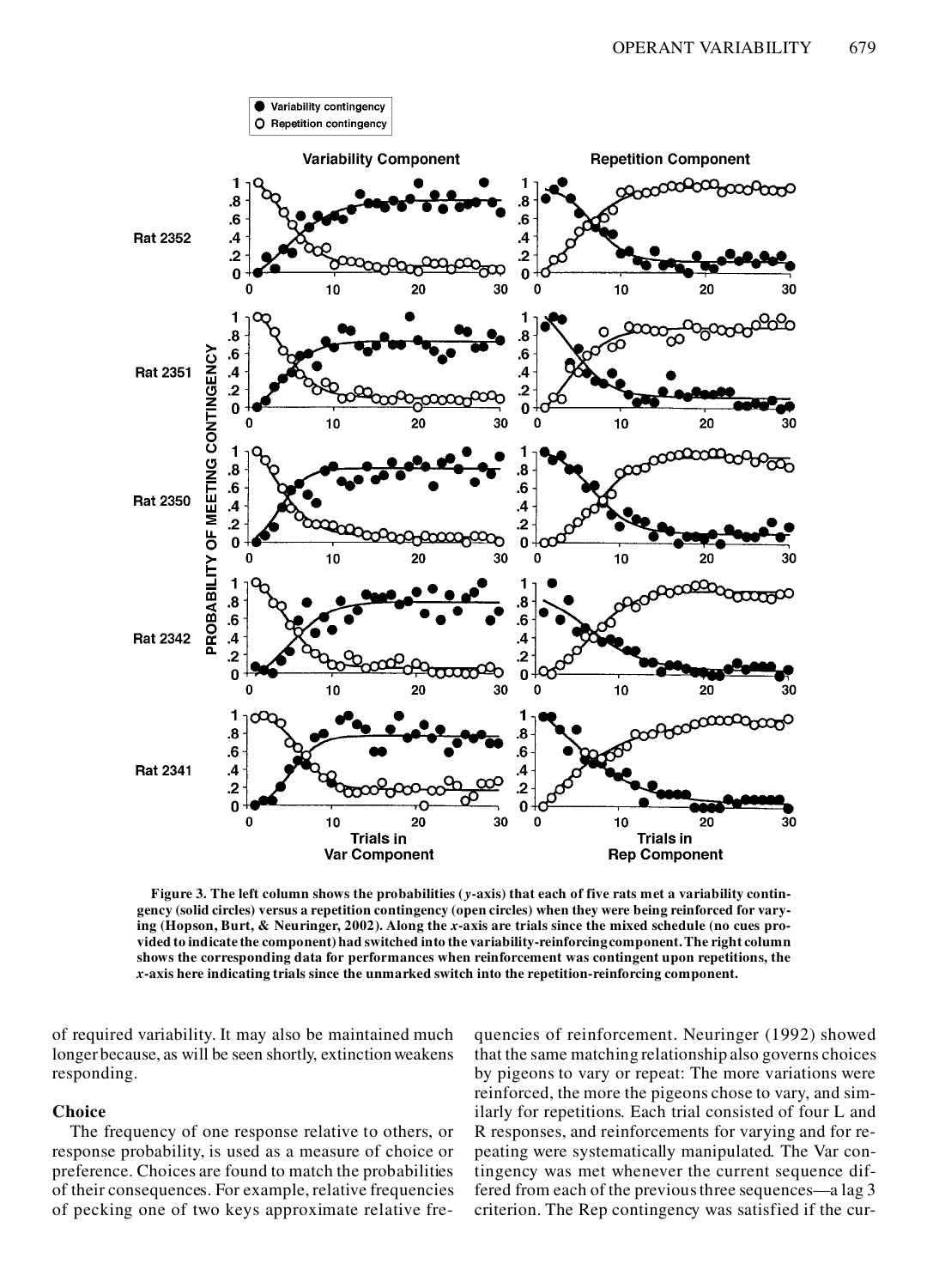rent sequence repeated at least one of the previous three. On an average of once every 30 sec (VI 30 sec), the computer probabilistically primed reinforcement for Var or Rep, the prime being maintained until the reinforcement had been collected. Thus, if the computer primed Var, reinforcement was delivered whenever the lag 3 variability contingency was next met. Similarly, if Rep had been primed, the next Rep sequence was reinforced. Probabilities of Var and Rep reinforcements were systematically manipulated, the two always summing to 1.0, and a matching-type relationship was obtained (Figure 4, panel A). The relationship was more complex than simple matching, possibly because, if the pigeons chose to vary by responding stochastically, there was some probability, due to chance, that the current sequence would repeat a previous sequence. This was shown by a comparison of pigeon performances to the performance of a computer-simulated stochastic model programmed to match its Var choices to the probability of Var reinforcements: The pigeons' choice distributions were found to be the same as the model's (Figure 4, panel B). Thus, choices to vary or repeat were governed by relative frequencies of reinforcement. An animal can choose whether, when, and how much to vary, a result consistent with those described above from Blough (1966), Machado (1989), and Grunow and Neuringer (2002). Choices of whether or not to vary appear to be governed similarly to all other operant choices.

These findings may have important applications. When an individual repeatedly responds in a way that is nonfunctional, reinforcement of choices to vary may help the individual to emerge from the ineffective pattern. This can be true for those experiencing everyday problems but feeling helpless to change, and it may be especially important for those experiencing depression or who respond in otherwise abnormally stereotyped manners, such as those with autism. These topics will be considered in a later section.

# **Extinction**

As was indicated above, extinction is often found to increase variability, but almost all studies of this effect involve responses that had previously been repetitive. Antonitis (1951), for example, reinforced rats for poking their noses anywhere along a 50-cm horizontal opening. Although the exact location of pokes did not matter, with continued training, responses became limited to one or a few locations along the strip. When reinforcement was withheld, variability of location increased (see also Eckerman & Lanson, 1969). Variability produced by extinction has been reported for many other response dimensions as well, including force (Notterman & Mintz, 1965), number (Mechner, 1958), topography (Stokes, 1995), and sequence (Balsam, Paterniti, Zechowy, & Stokes, 2002; Mechner, Hyten, Field, & Madden, 1997).

The issue is complicated, however, by other studies that show that previously reinforced responses and response patterns are maintained intact during and after extinction. That is, extinction does not break down



**Figure 4. Average performance across a group of pigeons in Neuringer's (1992) study of choices to vary or repeat. (A) Logarithms of the ratio of number of times the pigeons met the Var contingency divided by the times they met the Rep contingency as a function of the analogous numbers of reinforcements re ceived for each. Points represent group averages in two separate experiments. Also shown is the least squares best-fitting line. (B) Changes in** *U***-value, an index of response variability, as a function of the obtained percentage of reinforcements for varying. The solid line in panel B represents the performance of a computer-based model that matched its choices to vary (vs. re peat) to its obtained relative frequency of reinforcement for varying. From "Choosing to vary and repeat," by A. Neuringer, 1992,** *Psychological Science, 3***, p. 248. Copyright 1992 by the American Psychological Society. Reprinted with permission.**

learned patterns. For example, when Schwartz (1981) reinforced pigeons for any sequence of four L and four R responses, each bird developed a dominant sequence, as described above, and these sequences were maintained during extinction. Despite decreasing response *rates* during extinction, response *patterns* were retained. Similar maintenance of response structure has been observed during extinction following reinforcement of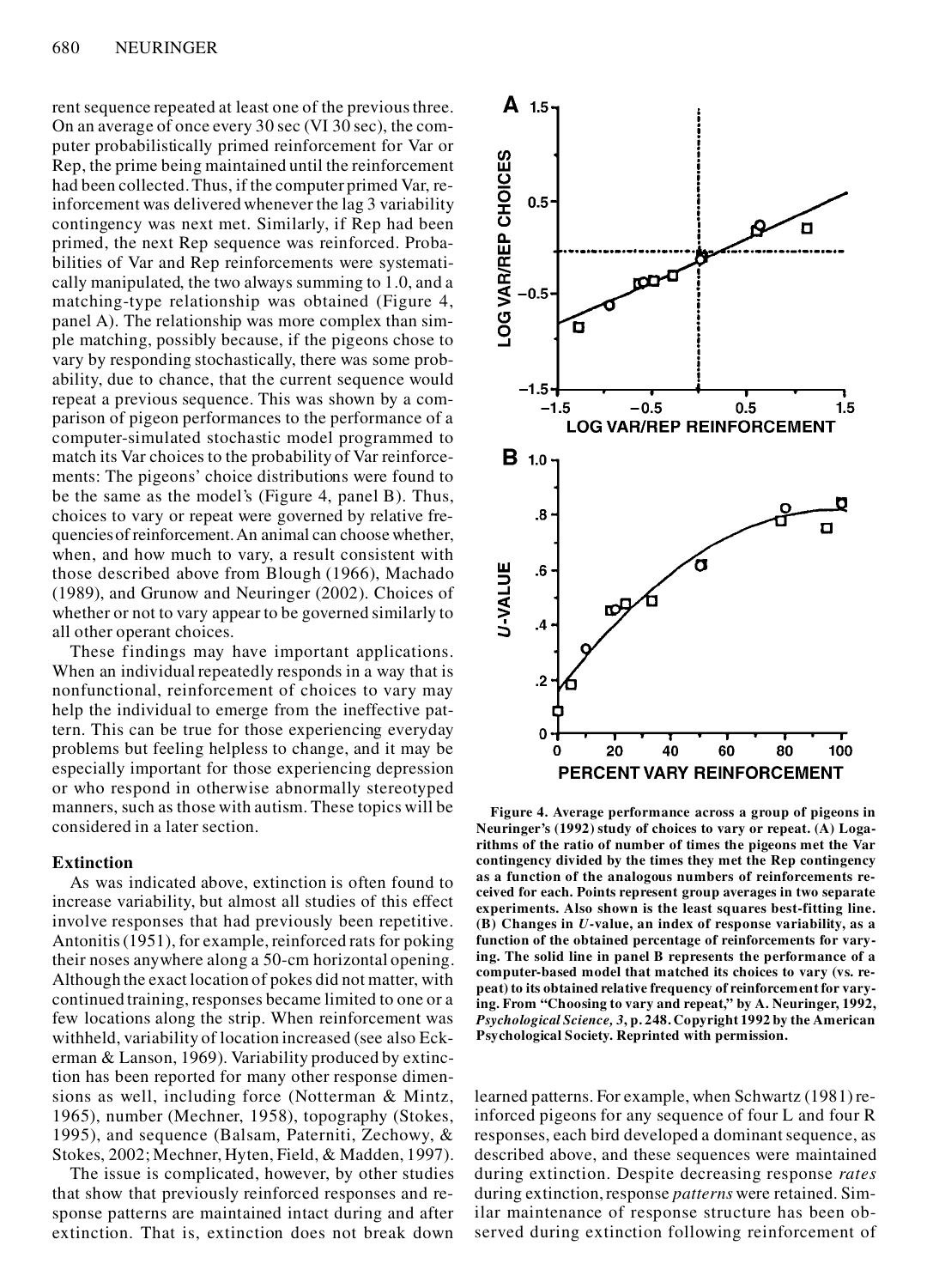choices (Myerson & Hale, 1988), responding under fixed-interval contingencies (Machado & Cevik, 1998), visual discriminations (Nevin, 1967), and matching to sample (Cumming, Berryman, Cohen, & Lanson, 1967). How can stability during extinction be reconciled with increased variability?

Neuringer, Kornell, and Olufs (2001) wrestled with this question in a study of extinction following reinforcement under three different contingencies. An operant chamber contained two levers, left (L) and right (R), on either side of a reinforcement dispenser, and a key (K) in the rear of the chamber, distant from the dispenser. One group of rats, Rep, was reinforced for repeating a fixed sequence of responses, LKR. A second group, Var, was reinforced for variations across the three operanda under a threshold contingency. Reinforcementfor a third group, Yoke, was matched to those of the Var animals and was therefore independent of the particular sequences. Because of the unusual configuration of operanda, skewed distributions of sequence probabilities were observed in all of the groups, an outcome that was anticipated and desired in order to document possible increases in variability during extinction—a flattening of the distribution—as well as possible decreases. That is, during the reinforcement phase, the Rep group came to repeat the LKR sequence with high probability; the Yoke group tended to emit the easiest sequences, such as LLL and RRR, but distributed their responses over more sequences than the Rep group did; and the Var group distributed most widely, although, because of differences in the operanda and in their locations, some sequences were more preferred than others, and in particular, sequences ending with a K response were least likely (the key being farthest from the reinforcement dispenser). Thus, the contingencies resulted in three different distributions, or hierarchies, of sequence probabilities: very steep for Rep, intermediate for Yoke, and flattest for Var.

The main finding was that withholding reinforcement had similar effects in the three groups. In each, response rates fell to low levels across the four sessions of extinction. Furthermore, sequences that were most frequent during the reinforcement phase continued to be most frequent throughout extinction. A slight flattening of the distributions was observed, however, with the lowest probability sequences increasing relative to the reinforcement phase. Thus, because the overall hierarchy of sequence frequencies was maintained, the results indicated stability; but because the distributions were somewhat flattened, the results also showed slightly increased variability. It is as if the strategy during extinction were to keep doing what had worked in the past, but occasionally to do something very different. This complicated story integrates two effects of extinction: increased variability and maintained stability. Most importantly for the present discussion, extinction had similar effects on variable, yoked, and repetitive operants.

One additional comparison is of interest. Recall that Grunow and Neuringer (2002) found that when contin-

gencies demanded high variability, obtained levels of variability decreased slightly as reinforcement frequencies were lowered. This result is opposite to the Var group's slight *increase* in variability just described under extinction conditions. The reason may be that extinctioninduced variability is short lived, lasting only as long as responding continues, perhaps for hours or a few sessions at most, whereas the variability engendered by the VI 5 intermittent schedule of reinforcement in Grunow and Neuringer can be maintained indefinitely. The decrease in Grunow and Neuringer's operant variability may be due to the weakening of the reinforcement effect (i.e., reinforcement is less frequent), whereas the increase following extinction may be a short-term elicited effect. This distinction between reinforced and elicited variability is important and will be discussed further in the next section.

## **Operant and Respondent Interactions**

Elicited, or what is sometimes referred to as respondent, effects occur when environmental changes that affect behavior do not depend on (are not caused by) the behavior, Pavlovian conditioning being the most commonly studied example. Operant effects are observed when a reinforcer depends on the response to produce it. Although, for historical reasons, respondent and operant effects are often studied separately, most behaviors result from a combination, or interaction, of the two. Variability is no different, and we turn to an example of such an interaction.

As reinforcement is approached under FI or fixedratio (FR) schedules, response rates are commonly observed to increase. Similarly, when reinforcement depends on accuracy, as in discrimination learning or matching to sample, it too is found to increase within the FI or the FR (Nelson, 1978; Nevin, 1967). Cherot, Jones, and Neuringer (1996) asked whether the same pattern held for reinforced variability: Does operant variability increase as reinforcement for varying is approached? The question may be related to such real-world cases as when a composer is rushing to complete a composition before a scheduled performance, or when a programmer is trying to solve a problem before an upcoming meeting. These activities involve, at least to some extent, nonrepetitive, original, or variable thought and behavior. The question is whether variability increases with proximity to, or anticipation of, reinforcement for varying.

Cherot et al. (1996) employed trials consisting of four responses across L and R operanda and a lag 4 variability contingency, with rats in one experiment and pigeons in another. Unlike in any of the cases described so far, however, the lag-variability contingency had to be satisfied four times in order for a single reinforcer to be obtained. With "\*" indicating successful completion of the Var contingency, " $-$ " indicating failure to meet that contingency, and PELLET indicating the food reinforcer, an example follows: LRLL\*; RRRL\*; LRLL-; LRLL-;  $RLLR^*$ ;  $RRRL-$ ;  $LRRR^*$ +PELLET. Thus, food reinforcement was provided only after the subject had satisfied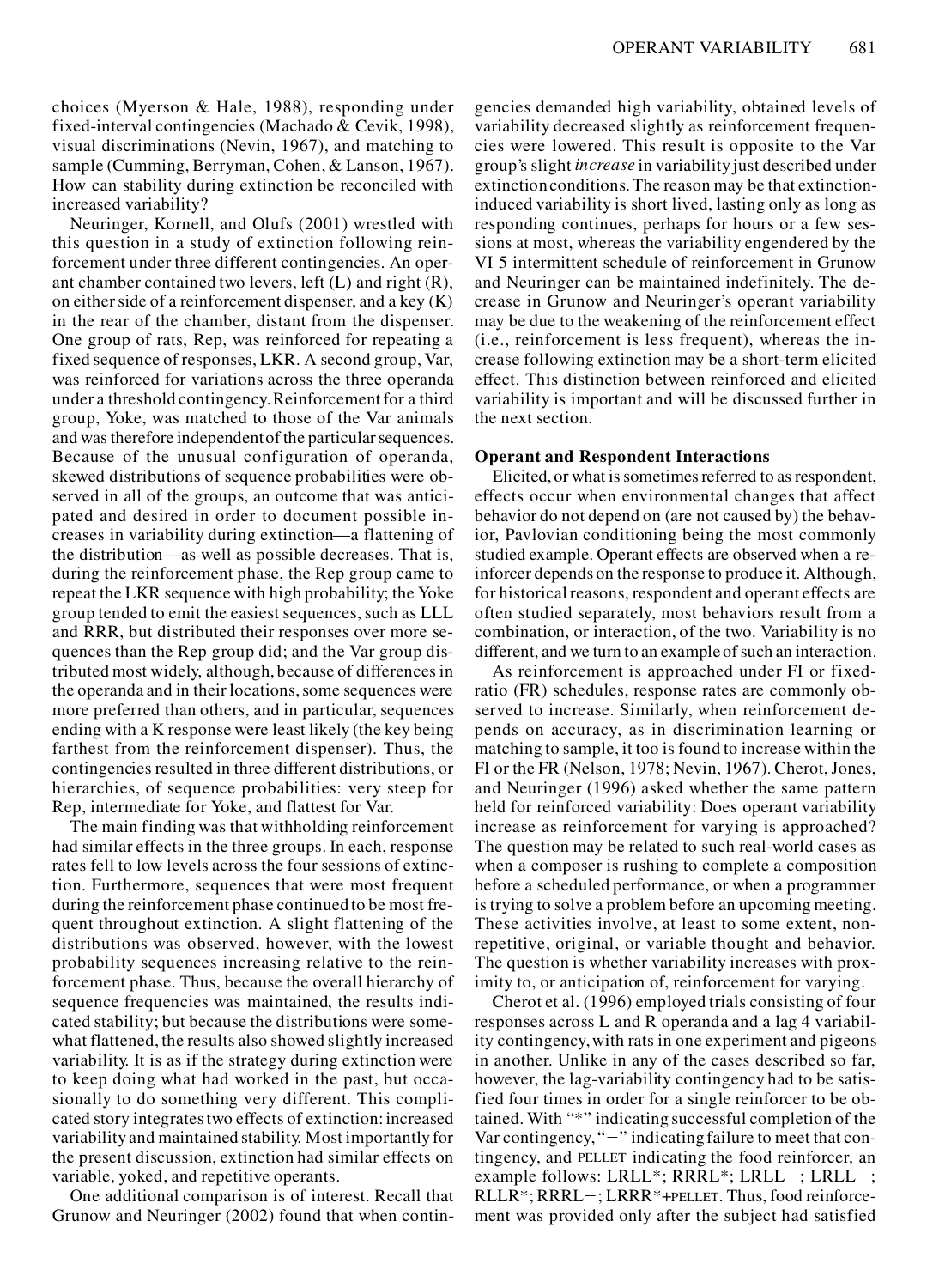the variability contingency four times, FR 4. The results were that, as the food reinforcer was approached (i.e., as progress was made through the ratio), the subjects were less and less successful at varying. The probability of meeting the variability contingency in the first trial after reinforcement was higher than it was in the second, which in turn was higher than that in the third trial, and so on. For comparison, a Rep group was reinforced for repeating sequences, once again with reinforcement only after four successful repetitions. Probability of repeating *increased* with proximity to reinforcement, a finding consistent with the literature but opposite that for the variability group. Thus, approach to reinforcement facilitated operant repetition but interfered with operant variability. Similar variability-interfering effects have been documented for within-trials responses: The probability that a response repeats the just prior response increases within a trial, even when sequence variability is reinforced (McElroy & Neuringer, 1990; Neuringer, 1991). To return to the example of a composer rushing to complete her composition, she may indeed have increasing difficulty responding creatively under the pressure of a deadline. On the other hand, the soloist may find it easier to repeat the correct performance during practice periods as the concert nears. How can these results be reconciled with the many findings that variability can be reinforced?

An additional result of Cherot et al. (1996) provides an answer. The Var animals responded much more variably overall than did the Rep animals. Although variability in the Var groups decreased with approach to the reinforcer, overall variability was always much higher when it was reinforced (Var group) than when it was not (Rep group). Reinforcement therefore exerts two influences: Overall variability is elevated, sometimes to the highest levels, when it is reinforced; but approach to (and possibly focus on) the reinforcers constrains, or lowers, variability. Similar reinforcement-produced interference effects had been reported previously; for example, when raccoons are reinforced for dropping a "coin" into a slot, the reinforcement results in the animals' holding and rubbing the coin rather than dropping it (Breland & Breland, 1961). The overall enhancement of variability was of much greater magnitude in Cherot et al. than the decrease with approach was, although both effects were statistically significant. (The notes created by the composer under pressure of deadline will be less readily predicted than will those played by the performer practicing a well-known piece.) This study highlights the importance of interactions between operant effects of reinforcement and elicited effects produced by anticipation of reinforcement, and the results may be relevant to the debate concerning possible detrimental effects of reinforcement on creative behaviors (see the discussion below and Neuringer, in press).

## **Summary**

Reinforcement controls behavioral variability, as it does other operant dimensions. Levels of variability are precisely governed by schedule contingencies and discriminative stimuli. Choices to vary or repeat match relative frequencies of reinforcement. Extinction increases variability slightly, whereas the hierarchies of sequence probabilities are retained, and operant and respondent effects interact. The evidence shows that behavioral variability is an operant, controlled by its consequences.

# **GENERALITY AND PARAMETERS**

Many different methods, measures, species, and responses have been used in the study of operant variability, and this diversity supports the generality of the phenomenon. As is the case for repeated operants, however, there are parametric constraints. This section briefly reviews the generality and some of the parameters studied to date.

# **Generality**

**Methods**. Throughout this section, "response" will signify a response unit, including both an individual response and a multiresponse sequence. Each of the methods to be described increases or maintains variability by reinforcing it.

*Novel response procedures* reinforce responses upon their first occurrence "ever" (Pryor et al., 1969) or upon their first occurrence within a session (Goetz & Baer, 1973). Radial-arm maze procedures also reinforce initial (within a given session) entries into arms of a maze and result in a distribution of choices across the available options, the sequence or pattern of choices often being quite variable.

*Lag procedures* reinforce a response if it has not occurred across a given number of previous trials (Page & Neuringer, 1985). For example, under lag 5, the current sequence is reinforced only if it has not occurred during any of the previous five trials. A variant is the *recurrencetime procedure*, which specifies a minimum number of intervening trials before a previously emitted response can again be reinforced. Machado (1989) combined recurrence time with a percentile-reinforcement contingency to generate high levels of variability (see also Machado, 1992). Percentile-reinforcement contingencies base the criterion for reinforcement on the subject's own performance over a previous set of responses (see Galbicka, 1994). For example, a sequence will be reinforced only if it has not occurred over the previous *n* trials, the value of *n* continually changing so that 50% of the trials are reinforced.

*Least-frequent response procedures* (Blough, 1966; Schoenfeld, Harris, & Farmer, 1966; Shimp, 1967) reinforce responses that are currently least frequent across a moving window.

*Threshold procedures* reinforce responses whose relative frequencies fall below a given value. Because this type of procedure was used in the research described above and in many other, more recent studies, details will be provided. In Denney and Neuringer (1998), which will serve as an example, trials consisted of four responses by rats across L and R levers. A running tally was kept of the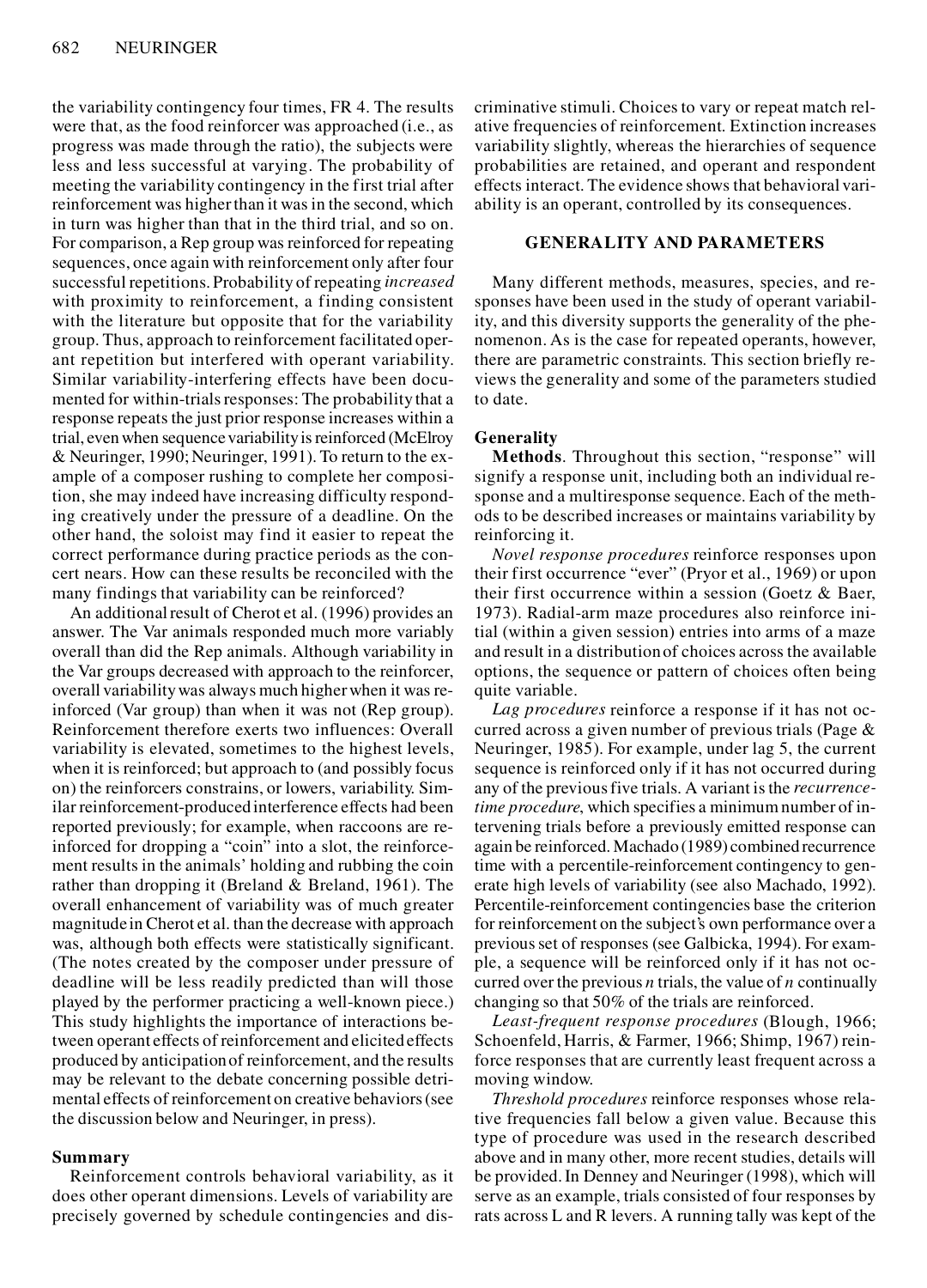number of occurrences of each of the 16 possible sequences LLLL, LLLR, LLRL, and so on. If the relative frequency of the current sequence—the number of its occurrences divided by the sum of all 16 sequences—was below a specified threshold value, in this case .05, the rat was rewarded. Recently emitted sequences contributed more to the maintained tally than did those in the distant past because, after each reinforcement, all 16 counters were multiplied by a weighting coefficient, in this case .95. Therefore, the influence of a particular trial decreased exponentially with successive reinforcements. Threshold procedures differ from Blough's (1966) least-frequent procedure in that more than one sequence (or response) can be reinforced at any given time—namely, all those sequences that have relative frequencies below the threshold value. The procedure differs from lag in permitting a given sequence to be reinforced many times in succession, if the associated relative frequency is sufficiently low.

The *frequency dependence procedure* (Machado, 1992, 1993) is a variant of threshold in which the probability of reinforcement is a continuous function of relative response frequency: The more frequent a response is, the lower the probability is that it will be reinforced.

*Statistical feedback procedures* provide subjects with comparisons between their performances and that of a model. Neuringer (1986) showed human subjects feedback from 10 statistical tests, thereby enabling them to compare their own distributions of responses to that of a random model. Neuringer and Voss (1993) provided feedback based on a chaotic model. The goal in each of these cases was for the subjects to learn to approximate the model, and the results of these experiments will be discussed below.

*Differential reinforcement of switches versus repetitions* balance a subject's tendency to engage in each of these patterns. Rather than reinforcement for infrequent responses or random-like distributions, reinforcement is provided sometimes for repeating a response and other times for switching from one response to another. In the twooperandum case, a switch is L followed by R, or R by L; a repetition is L then L, or R then R. Bryant and Church (1974) found that stochastic-like responding was generated by rats when switches were reinforced with a .75 probability and repetitions with a .25 probability; that is, the rats had a natural tendency to repeat, at least in the environment of this study. Machado (1997) reinforced pigeons for eight pecks across two keys if the sequence of pecks contained at least one (one group of birds) or two (another group) switches. Although the birds could have satisfied these contingencies by repeating a single sequence—in the "one switch" condition, for example, repetition of LRRRRRR would produce reinforcement on 100% of the trials—they tended to vary their sequences. Barba and Hunziker (2002) showed, however, that variability was higher when it was directly reinforced than when reinforcement was based on proportions of switches, a finding consistent with that of Machado (1997).

The evidence from each of these methods supports the hypothesis that variability can be reinforced.

**Measures**. Variability must be interpreted with reference to a particular measure. The reason is that there can be high variability (and low predictability) at one level of analysis, but order (and certainty of prediction) at a different level. For example, the sequence 1, 1, 2, 2, 3, 3, 4,  $4, 5, 5, 1, 1, 2, 2, \ldots$  has the same variance (a commonly employed measure of variability) as 2, 3, 2, 1, 5, 1, 4, 4,  $1, 1, 3, 2, 5, 2, \ldots$ , but an analysis of conditional probabilities, in which the unit contains pairs of instances, indicates that the two sequences have different levels of variability. In general, high variability observed with one measure does not rule out the possibility of order observed with another, and vice versa. That is why evaluations of random-number generators often employ many different measures and, indeed, there are hundreds of different measures of the randomness of a sequence (Knuth, 1969). All behavioral studies make simplifying assumptions and rely on one measure, or at the most a few.

U*-value* has been the most commonly employed measure of operant variability (Evans & Graham, 1980; Machado, 1989; Page & Neuringer, 1985; Stokes, 1995). *U*-value measures the distribution of relative frequencies, or probabilities, of a set of responses. For a set of 16 possible responses,  $i = 1-16$ , *U*-value is given by

$$
-\sum_{i=1}^{16} [RF_i * log_2(RF_i)] / log_2(16),
$$

where  $RF<sub>i</sub>$  = the relative frequency (or probability) of each of the 16 responses. *U*-values approach 1.0 when relative frequencies approach equality, as would be expected over the long run from a random generator, and they approach 0.0 when a single instance is repeated.

Other measures include the percentage of trials, or frequency, at which variability contingencies are met (Page & Neuringer, 1985); percentages of alternations versus stays (Machado, 1992); conditional probabilities of responses (Machado, 1992); the number or frequency of novel responses (Goetz & Baer, 1973; Schwartz, 1982); the number or frequency of different responses (Machado, 1997; Schwartz, 1982); Markov analyses (Machado, 1992); and statistical tests of distributions of responses (Neuringer, 1986). All of the measures employed to date indicate that variability can be reinforced.

**Responses and species**. Generality has further been demonstrated by the use of many different responses and species. These include Siamese fighting fish (*Betta splendens*) swimming in quadrants of a tank (Roots, 2000), young chicks pecking keys (Neuringer, 2002), pigeons pecking keys (Page & Neuringer, 1985), budgerigars singing songs (Manabe, Staddon, & Cleaveland, 1997), rats pressing levers (Van Hest, van Haaren, & van de Poll, 1989), porpoises swimming and jumping (Pryor et al., 1969), rhesus monkeys pressing levers (Sydney Reisbick, personal communication), children drawing and building with blocks (Holman, Goetz, & Baer, 1977), and human adults and children pressing buttons (Saldana & Neuringer, 1998; Stokes & Balsam, 2001). There have been few attempts to compare species or responses, but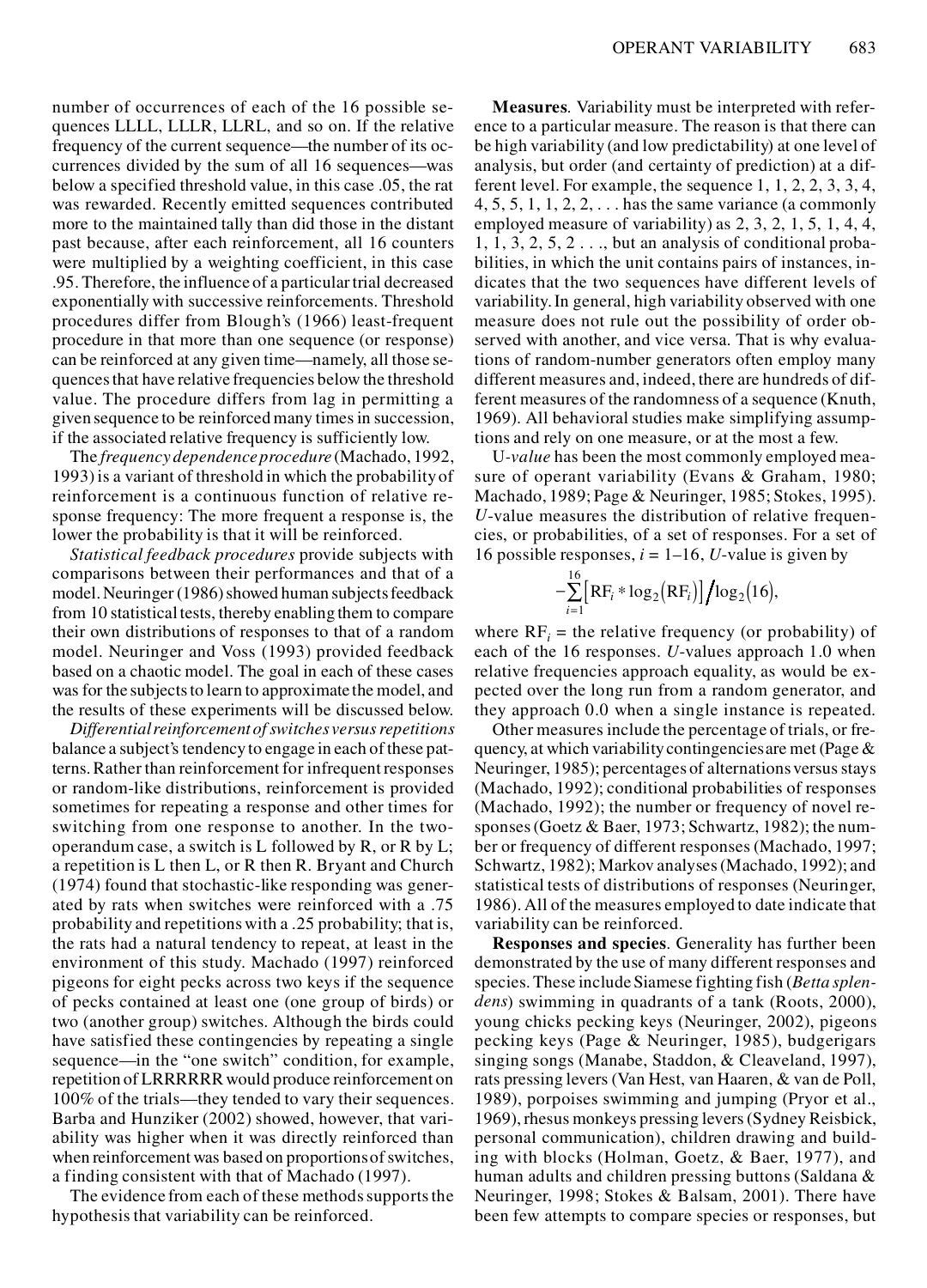in one study lowest baseline variability was observed when rats pulled trapezes, intermediate levels were observed when they pushed keys, and highest levels were observed when they pressed levers (Morgan & Neuringer, 1990), with variability increasing in all cases when it was reinforced. In another study, operant variability was compared across rats and people, with similar effects observed in the two species (Neuringer, Deiss, & Imig, 2000).

## **Parameters**

We turn now to some parameters studied to date. Many other parameters, as yet unstudied, are no doubt also important—for example, motivation and types of reinforcers.

**Age**. Older people (see, e.g., Van der Linden, Beerten, & Pesenti, 1998) and older rats (see, e.g., Lamberty & Gower, 1990) respond less variably than their younger counterparts when variable responding is reinforced or requested, but in most cases it is not clear to what extent the variability is elicited as opposed to reinforced. Neuringer and Huntley (1992) compared reinforced variability in 2-month-old (young) and 10-month-old (mature) Long-Evans rats. Under Yoke contingencies, the young rats responded significantly more variably (two levers, four responses per trial) than the mature rats, which constitutes an elicited effect. When reinforcement was contingent on variability (lag 4), variability increased significantly in both groups, thereby overcoming the initial difference correlated with age. Thus, explicitly reinforcing variability in older animals caused them to respond no differently than younger animals did, a finding potentially relevant to real-world human aging. However, when Wells (1999) compared 8-month-old (mature) to 24-month-old (old) rats, although the mature rats responded more variably than the old rats did under Yoke contingencies, the difference was not statistically significant. Additional studies are needed, especially of whether reinforcing variable behaviors in older populations can facilitate learning and performance.

**Gender**. Male and female rats are equally sensitive to reinforcement of variability (Neuringer & Huntley, 1992; van Hest et al., 1989). However, there was a tendency (not statistically significant) for males to respond overall more variably than females did, and because these studies did not control for differences in size and weight of subjects or for other aspects of motivation, additional studies are necessary.

**Stage of training**. Stokes and Balsam (2001) reported differences in variability as a function of whether variability was initially reinforced early or later in training (see also Gottlieb, 1992). Human subjects generated sequences of 10 L and R responses per trial on a computer keyboard under lag 0 and lag 25 contingencies. Under lag 0, every trial ended with reinforcement; under lag 25, the current sequence had to differ from each of the previous 25. When lag 25 was experienced at the very beginning of training, levels of variability at the end of training (when lag 0 was operative) were lower than they were when lag 25 was experienced after 50 trials of initial lag 0. These results were

interpreted to suggest that there is an "optimal period for setting variability levels" (Stokes & Balsam, 2001, p. 181), but that general conclusion needs further testing, and a number of questions need to be answered. One has to do with the contribution of reinforcement frequency: Under lag 0, every sequence leads to reinforcement, but reinforcement is intermittent under lag 25. Another has to do with whether learning to vary differs from learning to repeat with respect to optimal periods (see, e.g., Bouton, 1994).

Related to stage of training are effects of prior experience. Hunziker, Lee, Ferreira, da Silva, and Caramori (2002) showed that, for human subjects, if Var contingencies were experienced just prior to Yoke contingencies, levels of response variation during the Yoke phase were higher than they would have been if the Var contingencies had not been previously experienced. The time delay between Var and Yoke experiences mattered, with a long interval (3 months) producing only a small effect. Saldana and Neuringer (1998) also found effects of prior Var training on performances in Yoke (increased variability in Yoke), but the opposite did not hold; that is, training under Yoke had relatively little effect on Var. Hunziker, Caramori, da Silva, and Barba (1998) reported similar effects with rats. Thus, there may be an asymmetry: Reinforcement for varying has relatively strong influences, but reinforcement without regard to variations does not adversely affect learning to vary. These different effects are not surprising, given that Yoke contingencies are permissive—reinforcement is given whether or not responses vary—whereas contingencies under Var can be quite demanding. However, the results motivate a number of additional questions. One is whether effects of Var training differ from those observed when repetitions are reinforced. Another is whether direct reinforcement of variable behaviors can help animals or people to overcome the detrimental effects of prior noncontingent experiences, such as those that produce learned helplessness (Seligman, 1975).

**Environmental constraints**. Stokes (1995) argued also that variability increases when behavior is constrained. The term "constraint" is ambiguous, because all reinforcement contingencies exert a form of constraint. In one study, Stokes (1995) compared different strategies of shaping leverpresses. Rats in one group were reinforced initially for pressing the lever with only the right paw (right only), and eventually for any press (with right or left paw, or with any other part of the body). The order of training was reversed for a second group; "any" first and then right only. Behavior sequences were more variable in the right-only-first group, leading Stokes (1995) to conclude that early constraints lead to high variability (see also Stokes, Mechner, & Balsam, 1999). That is an important hypothesis, with many implications, but controls are needed before the results can be attributed to the contingencies. For example, "right only" and "any" differed in terms of reinforcement distributions as well as in the precision of the reinforcement operation; the "any" reinforcers were provided immediately and automatically by the programming equipment, whereas in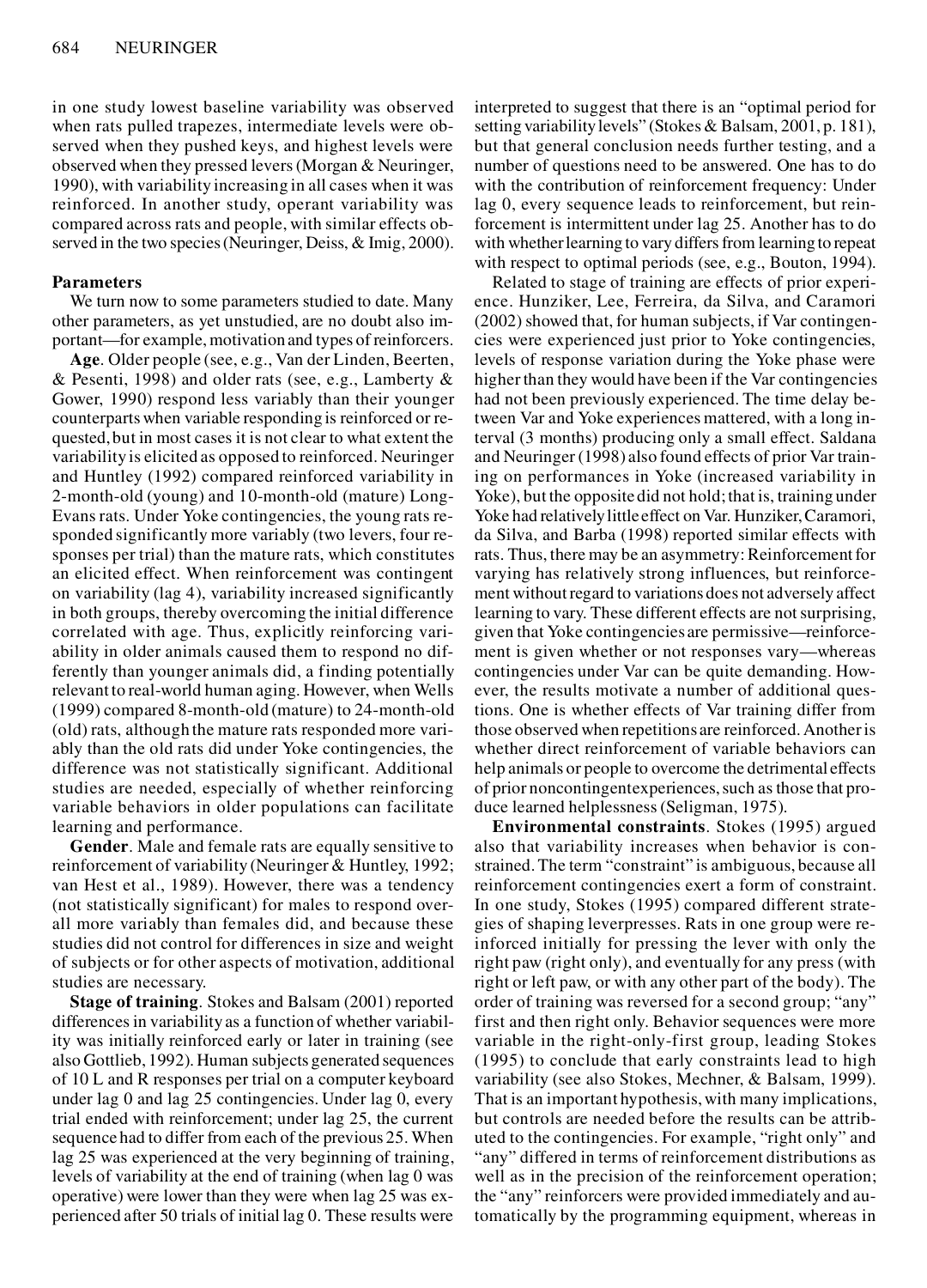the right-only condition, a human observer had to decide whether a response had occurred and then present the reinforcer, necessarily leading to longer and more varied latencies and a less consistent contingency. Furthermore, there are many cases in which increasing constraints, such as those due to a decrease in the number of responses per trial (Page & Neuringer, 1985) or the requirement of exactly four responses on each of two keys (Schwartz, 1980), results in decreased variability. Thus, the contributions of response-definition, constraints, and environmental limitations must be explored further.

## **Summary**

The generality of operant variability is shown by the robustness of the phenomenon across procedures, measures, responses, and species. As with other operant phenomena, parameters influence the effects.

## **FUNCTIONS**

All operants, including variability, are functional:Operant responses produce reinforcing consequences. Because other behavioral competencies depend on it, operant variability is functional in a broader sense as well. Some of these functions will now be described.

#### **Operant Conditioning**

The potential of a reinforcer to change behavior is limited by the range of available variations (Hull, Langman, & Glenn, 2001; Skinner, 1981) and, thus, whatever produces those variations contributes to the conditioning of new operants. Much work has been done to identify sources of variation (Balsam, Deich, Ohyama, & Stokes, 1998; Segal, 1972; Staddon & Simmelhag, 1971), but Neuringer (1993) was first to show that the same reinforcers that strengthen individual responses can also produce the necessary variability, and that these two functions of reinforcement may work simultaneously. Implied is that when an operant response is being conditioned, reinforcement works not only to strengthen an individual response, but at the same time to engender the variability from which the response emerges. (That is, variability is not solely a baseline phenomenon, elicited, or noise.) Concurrent reinforcement of variations and individual target sequences will be the topic of this section.

Pigeons in one experiment and rats in another were rewarded for varying among 16 possible response sequences (four responses per trial, L and R operanda, lag contingencies; Neuringer, 1993). Concurrently, one of the 16, designated as the target sequence, was reinforced whenever it occurred. Thus, reinforcements were given both for sequence variations and for a single selected target, a reinforced-variation-and-selection (RVS) procedure. When the target was "easy" (e.g., LLLL), it emerged rapidly from the baseline variations. Given that the target was always reinforced, reinforcers were obtained more frequently when the subjects did not vary and only repeated the target. When the target was "difficult" (e.g.,

LLLR), it was not learned. As in the choice experiment described above (Neuringer, 1992), the relative values, or difficulties, of target versus variations governed the probability that the target would be learned.

However, even difficult targets could be conditioned under the RVS procedure, as was shown by another experiment in the same series (Neuringer, 1993). Sequence variations were again reinforced concurrently with a difficult target, RRLR, but now the frequency of reinforcements for varying was systematically decreased: Satisfying the variability contingency was intermittently reinforced according to a VI schedule, and over sessions reinforcement for varying became less and less frequent. This technique resulted in acquisition of even the most difficult target sequence, whereas a control group, reinforced for the target alone (without the concurrent reinforcement for variations), never learned.

Reinforcers were obtained more frequently in the RVS condition than in the control condition (since the RVS subjects were rewarded both for varying and for emitting the target sequence), and the additional reinforcers might have generated greater motivation to respond (Killeen, 1981). Thus, motivation, not the direct reinforcement of variability, might have been responsible for the RVS effect. To test this possibility, Neuringer, Deiss, and Olson (2000) reinforced three groups of rats for emitting a particularly difficult target sequence: LLRLR. The experimental group was reinforced concurrently for sequence variability on the average of once per minute (VI 1 min). The target-only control group received no reinforcements other than for the LLRLR target. A third group was yoked to the experimental animals—reinforced once per minute for any sequence, variability not required and, as for the other two groups, whenever the target occurred. If the additional reinforcement was responsible for the facilitated learning under RVS, then, because the experimental and yoked groups received equal reinforcements, they should have learned equally well, but that was not the result. Only the experimental group learned to emit the LLRLR target. The yoked controls responded at high rates throughout the experiment, but they did not vary sufficiently to make contact with the target contingency, and never learned. The target-only control group received insufficient reinforcement, and their responses extinguished. Therefore, the added reinforcers helped to maintain motivation, as suggested above, but reinforcement of variations was necessary for learning of a difficult sequence. The RVS procedure maintains both high motivation and high variation, and the two together result in the acquisition of difficult-to-learn responses.

Grunow and Neuringer (2002, Experiment 2) studied one possibly important parameter of the RVS procedure namely, the level of variability. When a difficult target response is being trained, does it matter whether reinforced variability is low, intermediate, or high? As described above, each of four groups of rats was reinforced for variable response sequences: the first group for high variability, the fourth group for low variability, and the other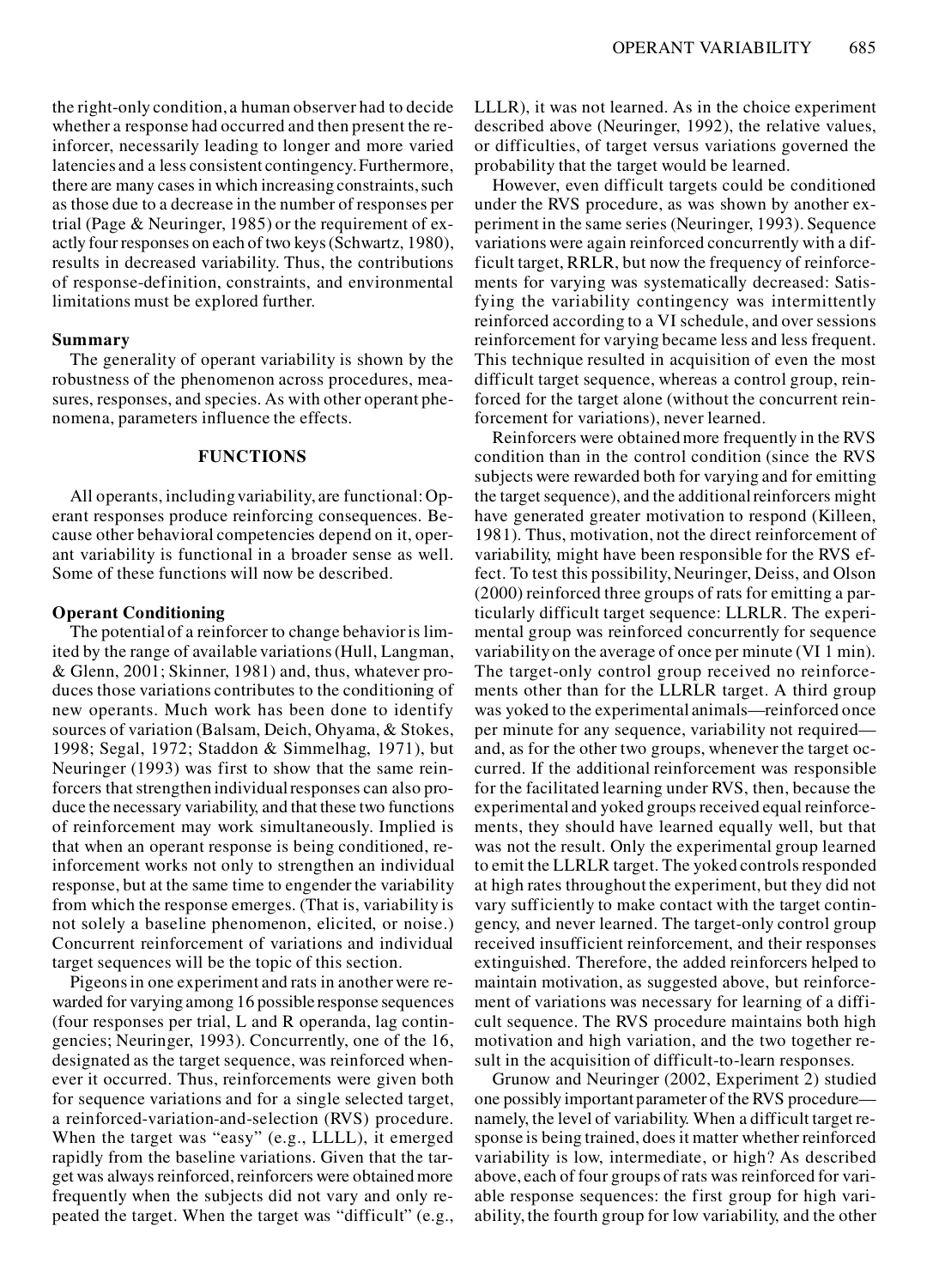two for intermediate levels. In other ways, the procedure was similar to that of the Neuringer, Deiss, and Olson (2000) RVS contingencies just described, with a single, difficult target sequence always reinforced. The results were that the higher the level of reinforced baseline variability, the more quickly the target was learned. Thus, variability levels indeed mattered, and if the just-reported effect is found to be general, it will be most helpful to reinforce high variability when difficult-to-learn new responses are being shaped. Other parameters requiring study are class definitions—which responses are included in the class of acceptable variations—and number of instances within the class.

One additional effect should be noted. When variations among a set of responses are reinforced, if one variant is selected for extinction (no longer reinforced), the frequency of that instance decreases. Neuringer (1993) showed this for pigeons responding under a lag-variability schedule. When one of the 16 sequences was no longer reinforced (with no other change to indicate its status), the frequency of that sequence decreased. Thus, reinforcement of variations provides the baseline to select for (i.e., strengthen) and select against (i.e., weaken) individual instances.

These findings have potentially important implications. First, as has been indicated, the same reinforcers that strengthen particular instances can also reinforce variations. That a binary event—reinforce or not reinforce simultaneously affects variations and selected instances indicates both the power of reinforcement and a conceptual problem. How reinforcers exert such diverse effects is a question to which we will return.

Second, shaping procedures may implicitly reinforce baseline variations. An approximation to a goal response is reinforced for a period of time, but eventually reinforcement is withheld until a response closer to the goal is obtained. It is commonly thought that withholding reinforcement, or mini-extinction, induces the necessary variations for shaping to proceed, as has been indicated above. An alternative, suggested by the present studies, is that organisms learn both to vary (within a set) and to repeat (selected instances) until one instance is always reinforced. That is, the process of shaping might involve reinforcement both of variations (generally done implicitly) and of targeted instances. If so, a useful contributor to the shaping process might be explicit reinforcement of variations.

Third, reinforcement of variations could facilitate acquisition of other competencies, such as cognitive and motor skills. Siegler (1996) has shown, in an important series of studies, that children's acquisition of complex cognitive skills is correlated with high variability. Another example is that when motor skills are practiced in a variable manner, high quality of performance results (Manoel & Connolly, 1995, 1997; Mechner, 1992; Schmidt & Lee, 1999). However, it is rare that variability in these domains is directly reinforced as part of the training or educational process.

Fourth, the RVS procedure might be used in therapeutic settings to modify maladaptive and self-injurious habits. Therapists sometimes employ noncontingent reinforcement procedures to weaken undesirable behaviors (Vollmer, Iwata, Zarcone, Smith, & Mazaleski, 1993). The reasoning is that many maladaptive behaviors are maintained by unintended consequences and that noncontingent rewards may compete with those consequences, thereby lowering the strength of the unwanted habit. For example, when a staff person's attention to self-injurious behavior helps to maintain it, providing attention noncontingently may decrease the strength of the unwanted target behavior. However, the RVS procedure might accomplish the same goal more effectively and without undesirable side effects (Vollmer, Ringdahl, Roane, & Marcus, 1997). Noncontingent rewards sometimes result in unwanted "superstitious" behaviors, and that would be avoided under RVS. Furthermore, RVS would help to provide the set of baseline behaviors necessary to establish desirable new responses.

Finally, RVS procedures may help to gain control over, and eventually to weaken, other undesirable target behaviors. The target can be incorporated within a set of more desirable responses—a new operant class established with the target as one member—and variable instances reinforced. Once variable responding is successfully maintained, including the undesirable target response, the latter can be weakened by selectively withholding reinforcement.

**Summary**. The conditioning of operant responses depends on both baseline variations and selection of successive approximations to a goal response. The same reinforcers used to select the approximations can reinforce baseline variations, thereby defining the precise set of appropriate variants and the desired levels of variation. Such concurrent reinforcement of variations and selections may facilitate the acquisition of difficult-to-learn operants, and selective withholding of reinforcement may weaken undesirable instances.

## **Creativity and Problem Solving**

Behaving in a novel, unusual, or nonrepeating manner is part of creative activities (Campbell, 1960). Novelty and variation may arise through combinations of previously learned behaviors (Epstein, 1996), transformations of these behaviors (Boden, 1994), direct reinforcement of variability, as described above, or some combination thereof. Of course, neither novelty nor variability alone suffices for creative output—the throw of the dice or the toss of a coin are not creative, nor are haphazard strokes of a paintbrush on a canvas—but without variation, creativity is low. Whether the variability required for creativity can be reinforced is relevant to whether creativity itself can be reinforced. The latter question has led to contentious debate, with some arguing that reinforcement facilitates creativity (Cameron & Pierce, 1994; Eisenberger & Cameron, 1996; Stokes, 2001; Winston & Baker, 1985) and others focusing on detrimental effects of reinforcement (Amabile, 1983; Deci, Koestner, & Ryan, 1999).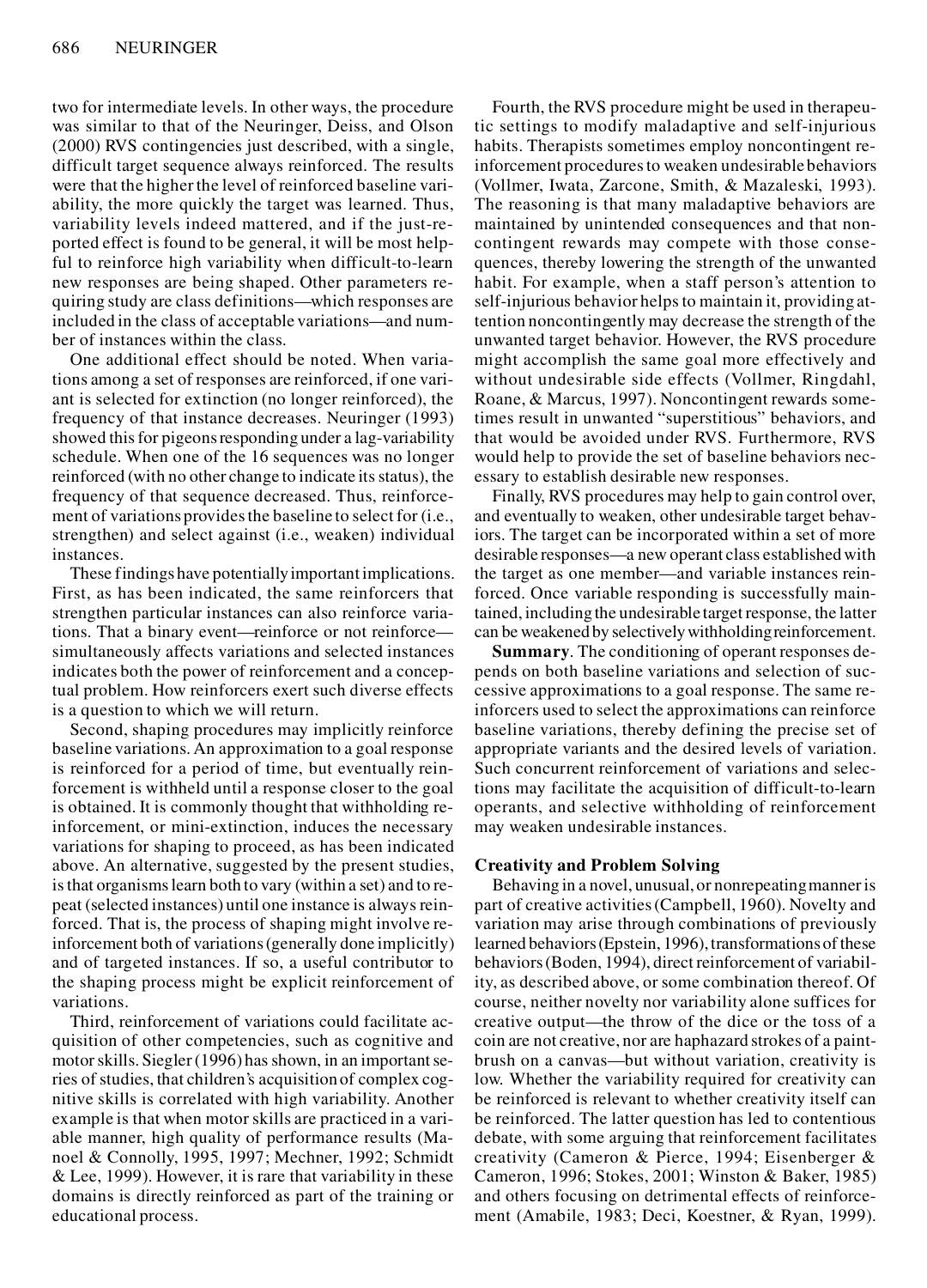The debate goes well beyond the present discussion, but some of the research described above is relevant. First, reinforcement contingenton variability generates higher levels of behavioral variability than does reinforcement contingent simply on responding, as has been shown by the many studies described above in which Var contingencies were compared to Yoke contingencies. Similarly, precise reinforcement contingencies matter for creativity (Cameron & Pierce, 1994; Lepper & Henderlong, 2000). If *any* product, rather than only creative ones, is reinforced, creativity tends to fall (just as variability decreases under yoke conditions). Second, approach to or anticipation of reinforcement interferes with operant variability (Cherot et al., 1996; McElroy & Neuringer, 1990; Neuringer, 1991), which again might be related to effects on creativity when an individual focuses on the reinforcer. Note, however, that although variability decreases with proximity to the reinforcer, overall levels of variability are much higher when variability is reinforced than when it is not. The same may be true for creativity as well; anticipation of reward may interfere with creative output to some extent but, at the same time, high creativity may depend on its reinforcement.

Operant variability may be important for problem solving as well. Here, too, there is disagreement as to whether training is helpful or not. Early studies by Maier (1933) indicated that it is, and these found support in later work (e.g., Lung & Dominowski, 1985). Some studies showed that those individuals most likely to "break the set" are also most likely to solve a problem (Dover & Shore, 1991). However, a number of studies found that practice had no influence (Duncan, 1961).

Arnesen (2000) explored a related phenomenon with a rat model. One group, Var, was reinforced for variable interactions with novel objects, and another group, Yoke, was reinforced independently of such interactions. Each Var rat received training with 12 different objects, one per session. For example, in the presence of a soup can, the rat was reinforced the first time it entered the can, but thereafter a different response was required, such as rolling it, climbing on it, and so forth. This procedure is similar to that of Goetz and Baer's (1973), described above, except that objects changed from session to session. Rats in the Yoke control group had identical experiences in an adjoining identical chamber that contained identical objects, but now rewards were not contingent on object manipulation. After this training, the rats were tested in a different room, with 30 never-before-experienced objects scattered on the floor. Hidden in each was a small piece of food. When compared to their Yoke controls, the Var animals were more active during this test, explored more, manipulated objects more, and, most importantly, discovered significantly more food pellets. Another control group received no preliminary training with objects, and their performance in the test session did not differ from that of the yoked controls. Therefore, when rats were reinforced for variable interactions with objects, the result was an increased tendency to explore, manipulate, and discover new sources of reinforcement. It

would be of considerable interest to determine whether a similar effect occurs with children.

## **Assessment and Treatment of Psychopathologies**

Abnormal levels of behavioral variability characterize some human psychopathologies, as has been shown by clinical observations, as well as by research with human subjects and animal models. Few studies have attempted to reinforce variability directly in such problem populations. The main question is whether reinforcement can modify abnormal levels of variability in the direction of normalcy, and whether such changes might have associated beneficial effects.

**Autism**. Stereotyped responding characterizes individuals with autism (Hertzig & Shapiro, 1990). For example, Baron-Cohen (1992) asked children with autism and others in a control group to hide a penny in one hand so that the experimenter could not guess which hand held the penny. Those with autism were more likely than those without to generate a simple, predictable pattern, such as repeatedly switching back and forth from left to right hands. Such repetitive responding can be maladaptive. For example, Mullins and Rincover (1985) asked children with and without autism to pick one of five cards. Food was occasionally found in a cup behind the card. Each of the five cards was a discriminative stimulus for a different schedule of reinforcement, including continuous reinforcement (CRF, every choice reinforced), FR 2 (fixed ratio 2, in which every second choice was reinforced), FR 4 (every fourth choice reinforced), FR 7, and FR 11. Control participants sampled all five alternatives and quickly learned to choose the most frequently reinforced CRF card. Autistic children sampled only a limited number of cards and therefore often preferred a nonoptimal alternative. Thus, children with autism tend to respond less variably than normal children, and this can result in failure to adapt.

Miller and Neuringer (2000) asked whether direct reinforcement could influence the variability of individuals with autism. Sequences of responses on two large buttons were first reinforced probabilistically and independently of variability (Prob phase), after which reinforcement was contingent upon satisfying a threshold variability contingency (Var phase). The autistic participants' variability was significantly lower than that of matched controls during both Prob and Var phases, but when variability was reinforced, its levels increased significantly in both groups. This is an important finding because it suggests that direct reinforcement of variability may help to modify some of the behavioral stereotypes that are characteristic of autism. Lee, McComas, and Jawor (in press) offer support for this hypothesis. Three individualswith autism were reinforced for varied verbal responses to social questions; the responses had to be appropriate given the context. Variability increased in two of the three individuals. In a related procedure, Baker and Koegel (1999) reinforced children with autism for varied social interaction in a game-playing context. Although the reinforcement was permission to engage in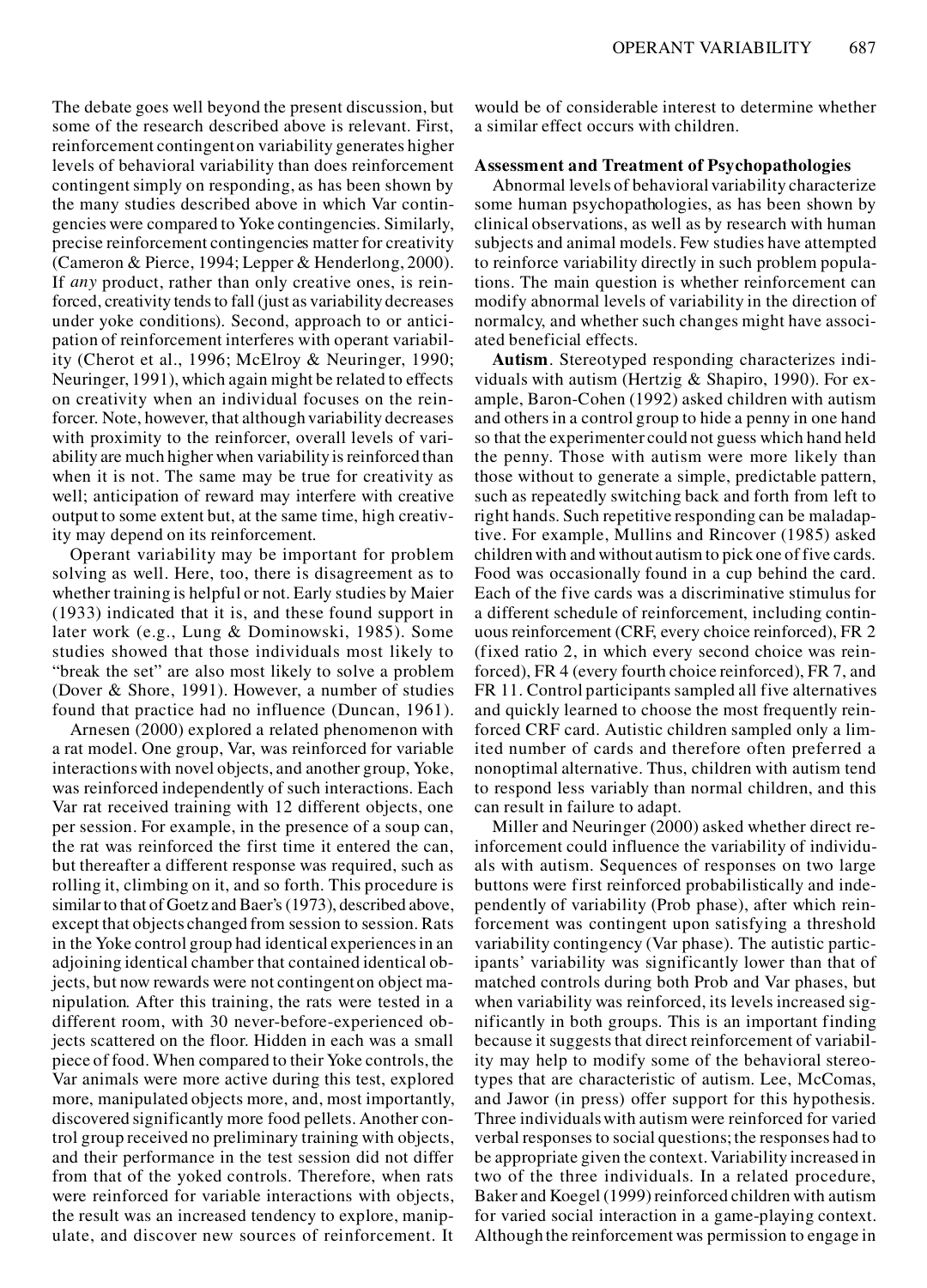the stereotyped behaviors preferred by the child, the result was increased social interactions, both during the period of the experimental manipulation and in 1- and 2-month follow-ups. These three studies, taken together, suggest that reinforcement of varied behaviors may facilitate modification of nonfunctional ritualistic and stereotyped behaviors.

**Depression**. Depression provides another example of maladaptive consequences of low variability. Lapp, Marinier, and Pihl (1982) observed that depressed women produced fewer alternative solutions to hypothetical problems than did nondepressed women. Channon and Baker (1996) found that attempts by moderately depressed college students to identify faults in a series of interconnected circuits were less varied and less successful that were those of nondepressed controls. Horne, Evans, and Orne (1982) found that, when depressed patients were asked to generate a random sequence of numbers, their responses were less variable than were those of controls. These experimental results are consistent with clinical observations.

Can depressed individuals be rewarded for increasing variation? Hopkinson and Neuringer (in press) divided college students into mildly depressed and nondepressed groups, on the basis of the CES-D scale, a paper-andpencil self-evaluative index of depression. In the first of two phases, sequences of responses on a computer keyboard were reinforced independently of variability (Prob), following which only highly variable sequences were reinforced (Var). Under Prob, depressed students responded significantly less variably than did the controls, in agreement with previous findings. Under Var, variability increased significantly in both groups. Indeed, by the end of the experiment, depressed and nondepressed subjects were responding equally variably. (Instructions were also effective in increasing variability in the depressed participants.) Thus, even in a simple computer-game environment, mildly depressed subjects manifested lower variability than controls did, but direct reinforcement modified their behavior to control levels. Can reinforcement of variability be used in real-world conditions to help depressed individuals? An affirmative answer comes from cognitive behavior modification procedures that work to increase alternative solutions to problems (Beck, 1976). A more general conclusion from these studies of autistic and mildly depressed individuals is that directreinforcement-of-variability procedures may benefit those who manifest abnormally low levels of variability.

**Attention Deficit Hyperactivity Disorder (ADHD)**. ADHD may provide an example of the opposite state: abnormally high levels of variability (Barkley, 1990). Wultz, Sagvolden, Moser, and Moser (1990) proposed that the spontaneously hypertensive rat (SHR) may serve as a good animal model of ADHD; the SHR shows many of the behavioral characteristics of that disorder, including hyperactivity, poor learning ability, poor ability to tolerate delayed reinforcement, and poor self-control.

The next study to be described asked about operant variability in SHRs.

Mook, Jeffrey, and Neuringer (1993) compared variability of SHRs and of a control strain, Wystar Kyoto (WKY), under two conditions, Prob and Var. The main result was that SHRs tended to respond variably whether or not the contingencies required it, consistently with the results from the human ADHD literature. When variability was reinforced, the two strains responded at approximately equally high levels of variation. These results were confirmed in two other studies (Hunziker, Saldana, & Neuringer, 1996; Mook & Neuringer, 1994). Thus, control rats varied only when the contingencies required variations, whereas SHRs varied whether or not the contingencies required it. As might be expected from these results, when reinforcement depended on repetitions, the SHRs performed poorly (Mook et al., 1993).

Another similarity between SHRs and ADHD humans was seen when amphetamine, a drug that has effects similar to those of Ritalin, often prescribed for ADHD, was administered (Mook & Neuringer, 1994). When repetitions were required for reinforcement, amphetamine improved performances by the SHRs so that they were as accurate as saline-injected WKYs, a finding again consistent with those in the ADHD literature. These studies support SHRs as a model of ADHD and suggest that additional attempts should be made to assess whether or not individuals with ADHD are less able to change levels of variability than are controls. Although, as indicated above, there is some evidence in support of this hypothesis (Barkley, 1990), when Saldana and Neuringer (1998) directly compared human ADHD and control participants' operant variability within the context of a computer game, no differences were observed. Most of those with ADHD were maintained on Ritalin and other drugs, however, a fact unfortunately not documented in the original article.

## **Drug Effects**

Although many drugs are known to influence behavioral variability (Brugger, 1997), rarely have attempts been made to analyze, explain, or identify the sources of the effects. As will be discussed below, operant variability can result from the memory-based process of remembering previous responses and then behaving differently, or can result from responding stochastically, a process that appears to be quite different. McElroy and Neuringer (1990) attempted to distinguish the effects of alcohol on memory from its effects on stochastic processes in a study in which one group of rats was reinforced for varying four-response sequences under a lag 5 contingency (Var), and another was reinforced for repeating a single sequence, LLRR (Rep). Ethanol injections of 0.75 and 2.0 g/kg affected Var and Rep performances differently. Whereas the Rep animals were much less able to satisfy the LLRR contingency at both doses, the Var rats responded variably whether or not alcohol had been administered. Similar results were obtained by Cohen et al.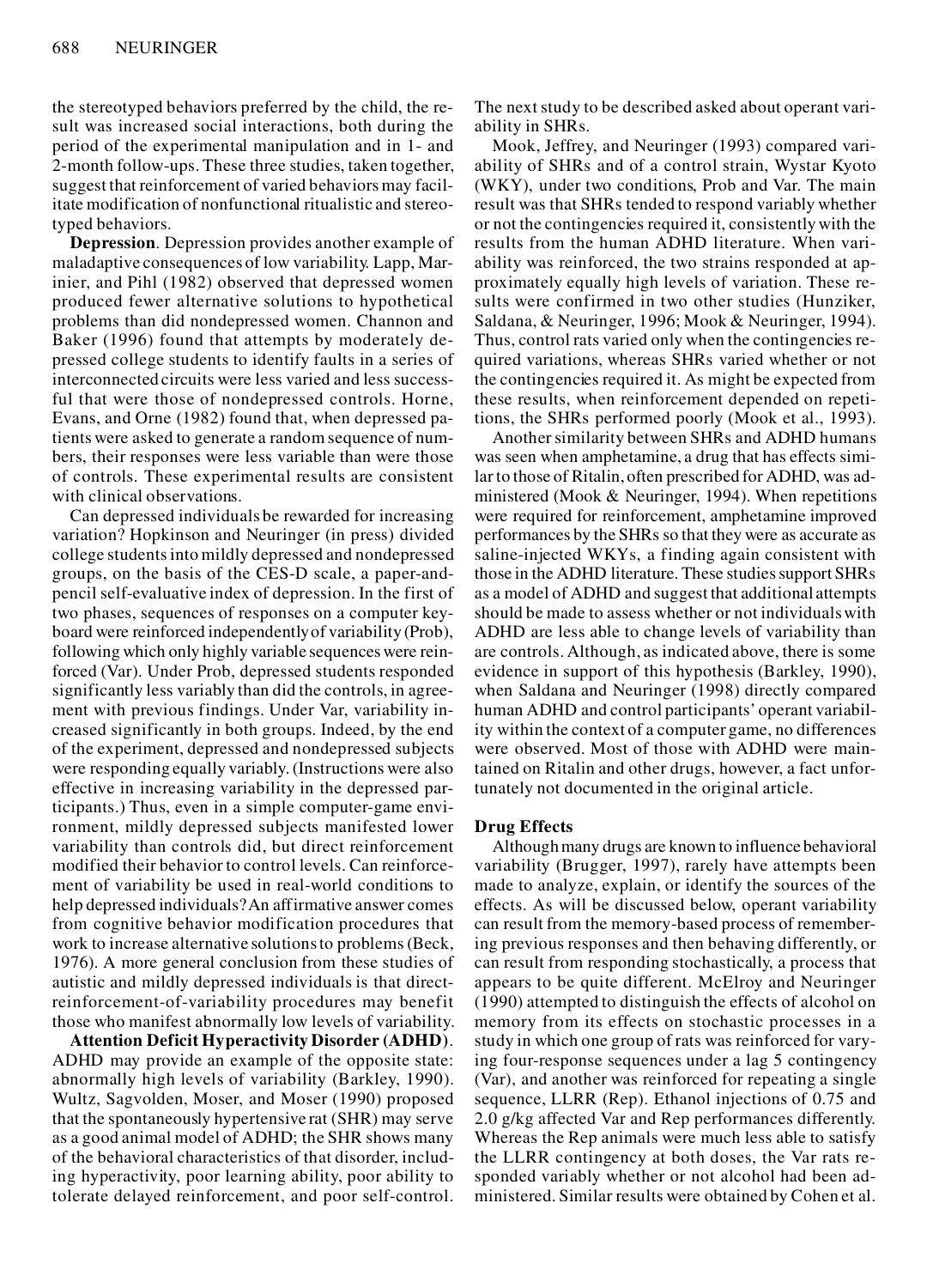(1990) with a multiple schedule in which each rat served as its own control. In the same animals and within the same sessions, alcohol degraded Rep performances but left Var intact. Thus, alcohol appears to interfere with a task that requires working memory, as presumably is the case for the Rep task, but not with one that reinforces variability. The memory-interfering effect of alcohol might account for why alcohol also degrades radial-arm maze performance (Devenport, 1983).

Alcohol also affects choices to vary or to repeat. For example, Gorka (1993) reinforced rats concurrently for repeating and varying, and monitored percentage of choices as a function of time following injection of ethanol. In the control sessions, when the rats were injected with saline, the probabilities of varying and repeating remained approximately constant across the 45-min session, with a slight bias in favor of varying. After injection with 1.5 g/kg of ethanol, however, there was a significant increase in choices to vary at the beginning of the session, and then a later decrease to below 50%. That is, alcohol led initially to a markedly increased preference for varying, but later to a preference for repeating (Figure 5). This research should be replicated and extended, especially because the contingencies "pressured" the animals to remain at approximately 50% preference, but the suggestion is that alcohol's effects on response variability may depend in part on the duration of its influence. A more general implication is that drugs may affect repeated and variable operants differently, and that effects depend on time following administration.

## **Summary**

Reinforced variability may contribute to many types of learning, including operant shaping and acquisition of cognitive and complex motor skills. Similarly, creativity and problem solving depend on variable responding, and in these areas as well, explicit reinforcement of variations may be functional. Abnormal levels of variability are sometimes caused by psychopathologies and drugs, and operant variability may be useful in these areas in two ways: first, as a way of assessing the variability that is possible, and second, to modify variability toward more normal levels. Studies show that individuals with autism and mild depression vary less than do controls, but that explicit reinforcement of variability moves the levels towards normalcy. Other studies show that drugs such as alcohol may affect repeated and variable operants differently.

## **EXPLANATIONS**

Two questions must be answered in order to explain operant variability. First, what are the sources of variability that permit its reinforcement? Second, how is it maintained? Related questions, including how instances become members of a set from which variations emerge, and whether operant variability is a generalizable competency, will also be considered.



**Figure 5. The relative frequency of variations by rats as a function of 5-min blocks of time since the beginning of the session. The open circles represent performance after the rats were injected with saline, indicating a slight tendency to vary more than repeat, but one that is approximately constant throughout the session. The filled circles represent performance after injection with 1.5 g/kg ethanol, indicating a much higher likelihood of varying soon after the alcohol is injected, followed by a decrease in variations to below 50%, and then a return to baseline at the end of the session. Group averages are shown. Data are from Gorka (1993).**

## **Origination From Nonoperant Sources**

Skinner (1966) reasoned that operant responses originate from nonoperant sources, with reinforcement contacting a behavior, shaping and strengthening it, only after the behavior had occurred for reasons other than reinforcement. To put it simply, a behavior must occur before it can be reinforced (Balsam & Silver, 1994). I will consider three initial sources of variable behavior: endogenous variability, noncontingent environmental events, and extinction. These appear to parallel evolutionary processes and they, too, will be identified.

**Endogenous variability**. All physical phenomena vary, and behavior is no exception. This fact can provide the opportunity for reinforcement to select particular levels of variation. Examples of spontaneous variability include spontaneous alternations in mazes (Dember & Richman, 1989), nondifferentially reinforced variations in operant responses (Guthrie & Horton, 1946), and exploration (Archer & Birke, 1983). Endogenous mutations provide a parallel in genetics. Base-pair changes in DNA molecules occur spontaneously, intron-bearing genes mix and match segments to encode new proteins, jumping genes introduce new DNA sequences, and, at the level of the chromosome, random crossings and assortment occur as a natural part of reproductive meiosis. These sources of random genetic change occur independently of external influences.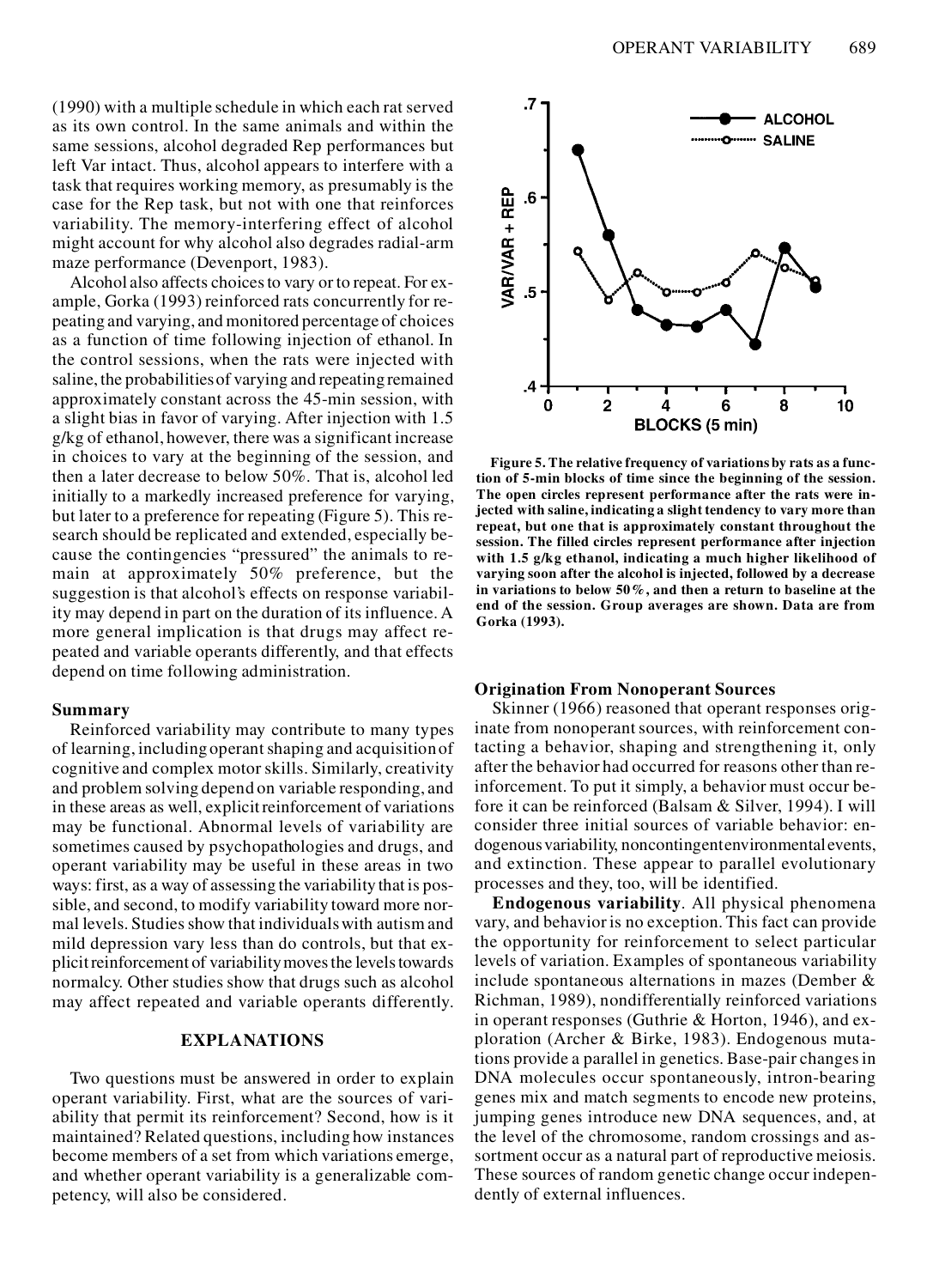**Noncontingent events**. Noncontingent events, sometimes referred to as chance, accidents, or luck, also affect behavior. One happens upon a particular passage in a book that leads to a new thought; one happens to sit next to an interesting woman or man on an airplane, which leads to marriage (Bandura, 1982). In science as well as in everyday life, accidents, or serendipity, are an important part of the process of discovery (Beveridge, 1957). In each of the cases presented above, an accidental event leads to new behaviors that are then strengthened by consequences. The same is potentially true for variability itself. Particular levels of variability might occur for adventitious reasons, but then become functionally related to consequences.

That organisms are particularly sensitive to such unanticipated, noncontingent events is shown by two basic principles of learning: habituation and Pavlovian conditioning. Organisms attend preferentially to unexpected events and stop attending, or habituate, to repeated ones. The conditioning of new Pavlovian responses depends, according to influential theories, upon *unexpected* reinforcing events (e.g., Rescorla & Wagner, 1972).

Noncontingent events, such as X-rays and other processes that can act as mutagens, play an important role in genetic variation as well. The particular genes affected and the type of changes are random; there is no necessary relationship, or contingency, between the external event and the affected gene. However, sensitivity to mutations is not random, but has been selected, presumably because it is functional. Thus, in both behavior and genetics, sensitivity to noncontingent events is conserved.

**Extinction**. Extinction increases behavioral variability, at least to some extent, as was described above. Distance in space or time from the reinforcer does the same (Cherot et al., 1996). A possible parallel at the genetic level involves high levels of deprivation, at least in simple life forms. For example, when *E. coli* bacteria are deprived of nutrients, unusually high mutation rates are observed. The exact mechanism by which such hypermutations are induced is not known, but they increase the likelihood that a population can survive such environmental insults (Moxon, 1997). That is, deprivation-induced variability is functional at the genetic level. (The behavioral evidence regarding long-term deprivation is less clear, some studies showing increased variability and others increased stereotypy; e.g., Carlton, 1962; Senkowski, Vogel, & Pozulp, 1978).

Endogenous variations, external noncontingentevents, and withholding of reinforcement are three sources for the variability that precedes control by reinforcement. But once control by reinforcement is established, a different question emerges: What behavioral processes are involved when variability is maintained as an operant? The sources just discussed generate uncontrolled, nonspecific, and often short-lived variability and cannot explain the precisely controlled, operant type.

## **Operant Variability Processes**

Three processes are hypothesized to underlie operant variability. The first involves the use of random environmental events, such as the toss of a coin. The second involves memory for responses, such as when an animal learns not to return to previously visited locations. The third will be referred to as an *endogenous stochastic generator*.

**Random environmental events**. Throughout history, many cultures have used random events to influence choices and decisions, such as throws of dice and random selections of sticks, cards, bones, or organs. Today, coin flips are used by a referee at the beginning of a game to decide which team kicks the ball; a computer's randomnumber generator is employed by scientists to avoid biases in assigning subjects to experimental groups; and aleatoric events are sometimes employed in modern art, music, and literature. *The Dice Man* by Rhinehart (1998) provides a fictional example in which the protagonist, bored with life, writes a number of possible actions on slips of paper, and then periodically selects one blindly and behaves accordingly. These examples show that random external events may be used to avoid biases, engender unlikely responses, and break out of behavioral niches.

**Memory-based variability**. Many methods used to study operant variability differentially reinforce nonrepetitions, at least over the recent past. Therefore, one strategy that subjects can employ is to cycle through few responses or sequences, especially when the variability contingencies are relatively permissive. For example, under a lag 2 contingency, cycling repeatedly through three sequences will result in 100% reinforcement. Animals and people sometimes do this, apparently basing their current response on memory for, or discriminative control by, the just emitted responses. One such instance was shown by Schoenfeld et al. (1966), who rewarded rats for IRTs that fell into one of 10 interval classes only if the current IRT differed from the interval class of the previous response. The rats came to alternate between long and short IRTs, thus behaving systematically to meet this lenient variability contingency. Machado (1993) studied an analogous effect, having pigeons peck L and R keys under a frequency-dependent variability contin gency related to Shimp's (1967) procedure, described above. When the trial unit consisted of two responses, the birds developed memory-based repetitive sequences, such as RRLLRRLL, and thereby satisfied the variability contingency. When the trial unit was three responses in length, the birds did not develop the optimal fixed pattern of RRRLRLLL—which was too complex—but, instead, developed "random-like behavior" (Machado, 1993, p. 103). Thus, a memory-based strategy was employed when it was possible; but when the memory load became too high, stochastic responding emerged. A similar pattern was seen when variability of budgerigar songs was reinforced (Manabe et al., 1997). Under lag 1 contingencies, the birds sang mainly two songs; under lag 2, they increased to three songs. Only when the lag was increased to 3 did song diversity increase appreciably in one of the birds. In radial-arm mazes as well, when contextual cues are available, memory again appears to play an important role, leading to much lower probabil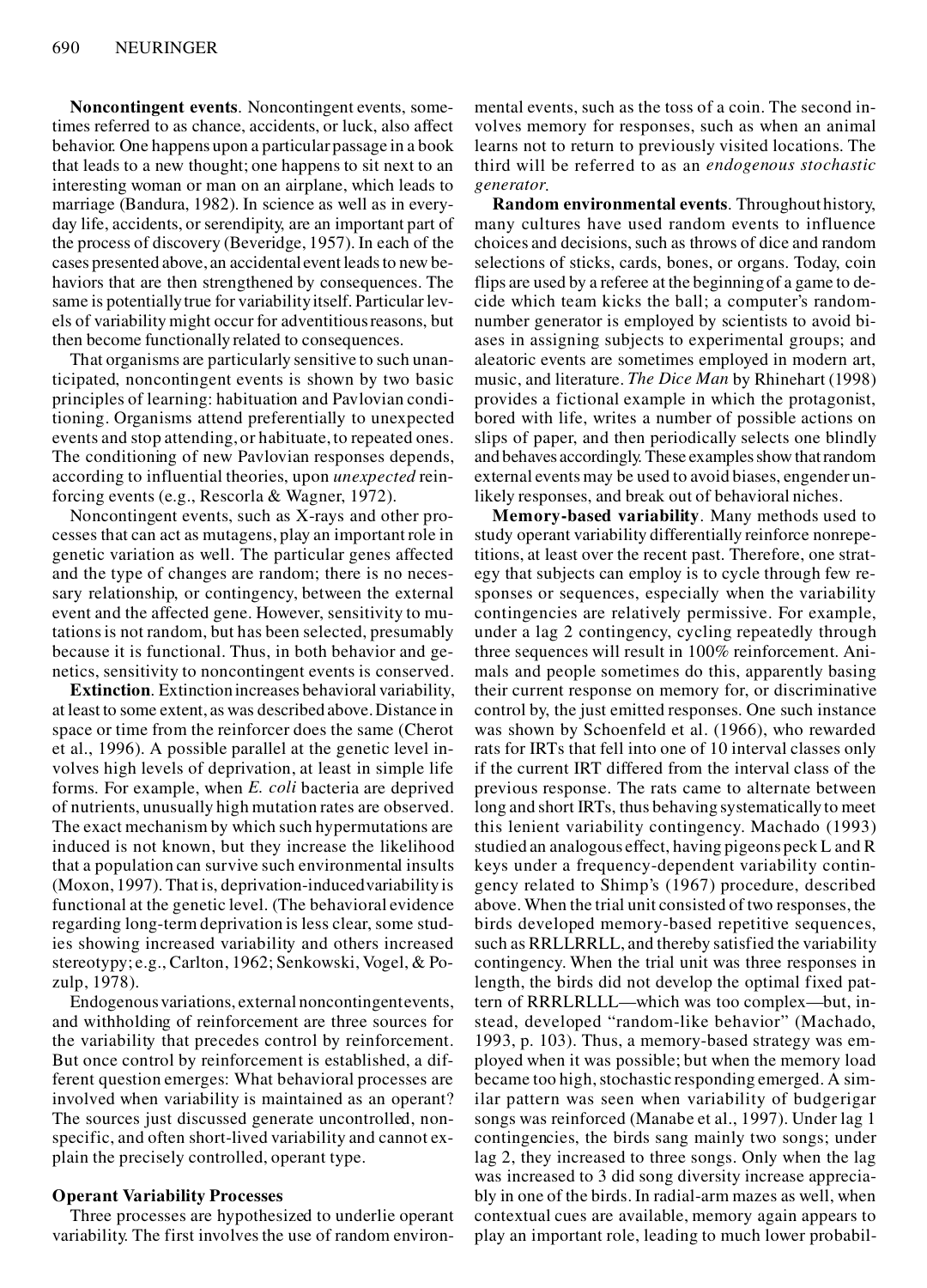ities of repetition than would be expected from a stochastic generator (McElroy & Neuringer, 1990).

Note that under lag schedules, memory-based strategies result in higher reinforcement rates than responding stochastically does. The reason is that a stochastic generator repeats by chance. That animals and people often do not employ memory-based strategies probably indicates the difficulty of remembering long sequences, and possibly other advantages of unpredictable responding.

If a memory strategy is the only way to satisfy variability contingencies, then it can be used even when the memory requirements are demanding, as was shown by Neuringer and Voss (1993). Human subjects were trained to generate on a computer keyboard a chaotic-like sequence of responses that matched iterations of the logisticdifference equation:

$$
R_n = t * R_{n-1} * (1 - R_{n-1}),
$$

where  $R_n$  refers to the *n*th iteration in a series, with R between 0.0 and 1.0, and *t* is a constant between 1.0 and 4.0. When the *t* parameter approaches 4.0, iterations of this equation result in very "noisy" sequences. As with other chaotic processes, however, there is an orderliness underlying the surface noise. In this case, if responses are autocorrelated, with  $R_n$  drawn as a function of  $R_{n-1}$ , the resulting function is a parabola. In the Neuringer and Voss (1993) study, following each response, college students were shown how close their predicted values were to that from iterations of the logistic-differencemodel. In one experiment, the students made digital predictions; in  $\pi$ another, they placed a pointer along a horizontal line, and this analogue response was then translated into digital values for computation. With training, the students became increasingly adept at responding in chaotic-like fashion—the students' predictions matched closely the iterations of the logistic function—and their autocorrelations became parabolic. The left column in Figure 6 shows performances by 4 subjects (rows) early in training that is not well approximated by the logistic-difference parabola, and the right column shows performances at the end of training, in which  $r^2$  values were .72, .99, .98, and approaching 1.0. How was this accomplished? Since each iteration in the logistic-difference sequence is based on the prior output—that is, the sequence is generated by a deterministic, although nonlinear, process—it was hypothesized that the human subjects' chaotic-like responses were also based on memory for prior responses. To put it simply, the subjects may have memorized a long series of pairs in the form "If the previous response was value A, then the current response must be value B," as Metzger (1994), Ward and West (1994), and Ward (2002) have suggested.

To test whether subjects in fact relied on memory for prior responses, Neuringer and Voss (2002) systematically slowed responding by interposing pauses—that is, by requiring an IRT. As IRT increased, the difference between the subjects' sequences and the model's chaotic



**Figure 6. Autocorrelations (responses on trial** *n* **on the** *y***-axis as** a function of  $n-1$  on the *x*-axis) for 4 human subjects at the be**ginning (left column) and end (right column) of training in Neuringer and Voss (1993). Equations for the best-fitting curve and amount of variance accounted for (***r* **<sup>2</sup>) are shown at the top of each panel. To the extent that the circles (responses) approxi mate the equation**  $y = 4.0x - 4.0x^2$ **, the subjects were responding in a way that matched the logistic-difference chaotic function. From "Approximating Chaotic Behavior," by A. Neuringer and C. Voss, 1993,** *Psychological Science, 4***, p. 115. Copyright 1993 by the American Psychological Society. Reprinted with permission.**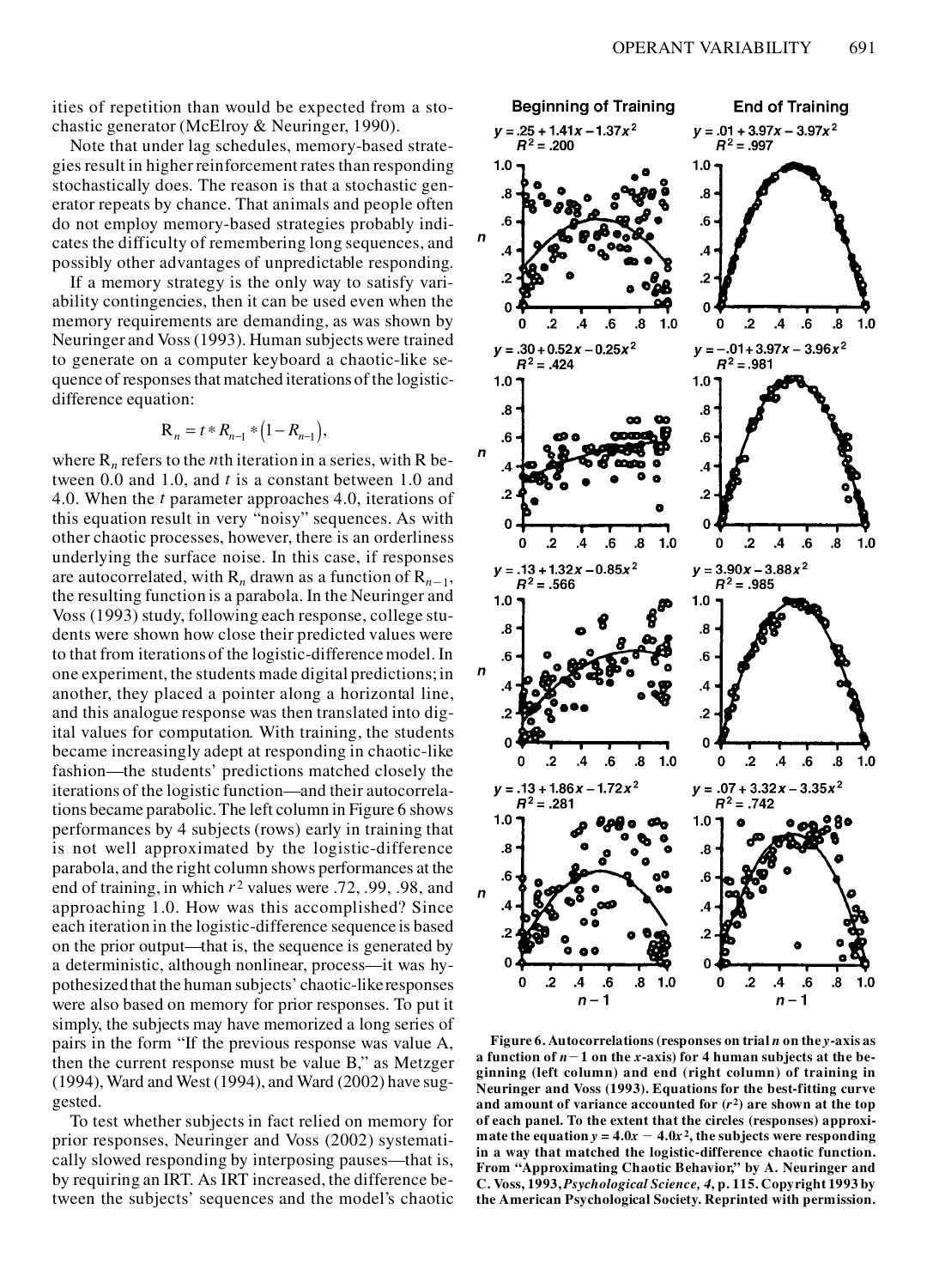

**Figure 7. Approximation to a chaotic sequence (given by delta) as a function of the imposed interresponse times. Shown are the averages of 5 subjects.**

output increased, and the underlying parabolic structure was broken. That is, when pauses increased, subjects were less and less able to approximate the model's chaotic distribution (see Figure 7). The important point here is that highly variable responses, which in this case are chaotic in nature, can be based on memorial processes.

**Endogenous stochastic generator**. The evidence to be reviewed next indicates that animals and people can respond stochastically, and that this competency is based neither on chance environmental events nor on memory for prior events or responses. It is impossible to prove that an endogenous stochastic process underlies operant variability; that would be analogous to proving the null hypothesis. However, much evidence is consistent with the stochastic hypothesis. Included are the facts that memory limitations do not permit adequate responding under many variability contingencies; that response distributionsmatch those expected from a stochastic generator; that changes in parameter values affect operant variability as they would a stochastic generator; and that interference with memory processes leaves stochastically based operant variability unaffected. As a whole, the evidence is consistent with an endogenous stochastic source of operant variability.

**Memory limitations**. One type of evidence is negative in character, and is based on the presumed inability of memory for prior responses or sequences to satisfy some types of variability contingencies. Two examples were given above (Machado, 1993; Manabe et al., 1997), and another was provided by a lag 50 contingency in Page and Neuringer (1985). In the latter case, the sequence in

the current trial (eight responses across L and R keys) was required to differ from those in each of the previous 50 trials, including, at the beginning of a session, the last 50 trials from the previous session. Pigeons responded well under these contingencies and in a way similar to that of a stochastic model. It is unlikely that pigeons can remember each of their previous 50 eight-response sequences.

**Response slowing**. As was shown above for chaoticlike responding, performances are often degraded by delays imposed between a stimulus and a response, presumably because of limitations in working, or short-term, memory (Berryman, Cumming, & Nevin, 1963; Williams, 1971). Neuringer (1991) relied on this effect to test whether memorial processes could explain the generation of variable sequences under lag schedules. Two groups of rats were reinforced for L and R leverpresses, producing four responses per trial. One group (Var) was trained under a lag 5 contingency, and the other (Rep) was trained to a single sequence of responses, LLRR. It was assumed that accurate Rep performance depended on working memory. After performances had stabilized, IRTs were systematically varied by the imposition of timeouts of 0.5 to 20 sec between consecutive responses in the sequence. During these forced pauses, the chamber was dark, and responses were not counted toward completion of the sequence. If the animals had used the previous response(s) as a discriminative cue for the current response, then performances should have been degraded by these interpolated pauses.

The results were that, for the Rep group, as the required pauses increased from 0 to 6 sec, percentages of correct sequences were relatively unaffected, but at pauses greater than 6 sec, probability of a correct LLRR sequence fell sharply. This pattern of results suggests involvement of working memory of prior responses, with the rats able to remember responses within a 6-sec window. The Var group's results were quite different: As pauses increased between 0 and 6 sec, the rats were more and more likely to satisfy the variability contingencies, and with pauses greater than 6 sec, percent correct remained at a high and constant level. Thus, the Var group's results were opposite to those of the Rep group and opposite to those predicted from a memory-based strategy. Similar results, showing that operant variability increases or is maintained as responding is slowed, have been reported by Morris (1987) with pigeons and by Baddeley (1966) with random response generation by human subjects. The results reported above concerning alcohol's effects on variability and repetition were also consistent with those of Neuringer (1991).

Memory for prior responses may not have controlled the Var group's performance, but why did variability increase? Each of three answers is consistent with a stochasticgenerator interpretation. Weiss (1964, 1965) hypothesized that random responding requires that current responses be independentof previous ones; memory for, or control by, prior responses interferes with such indepen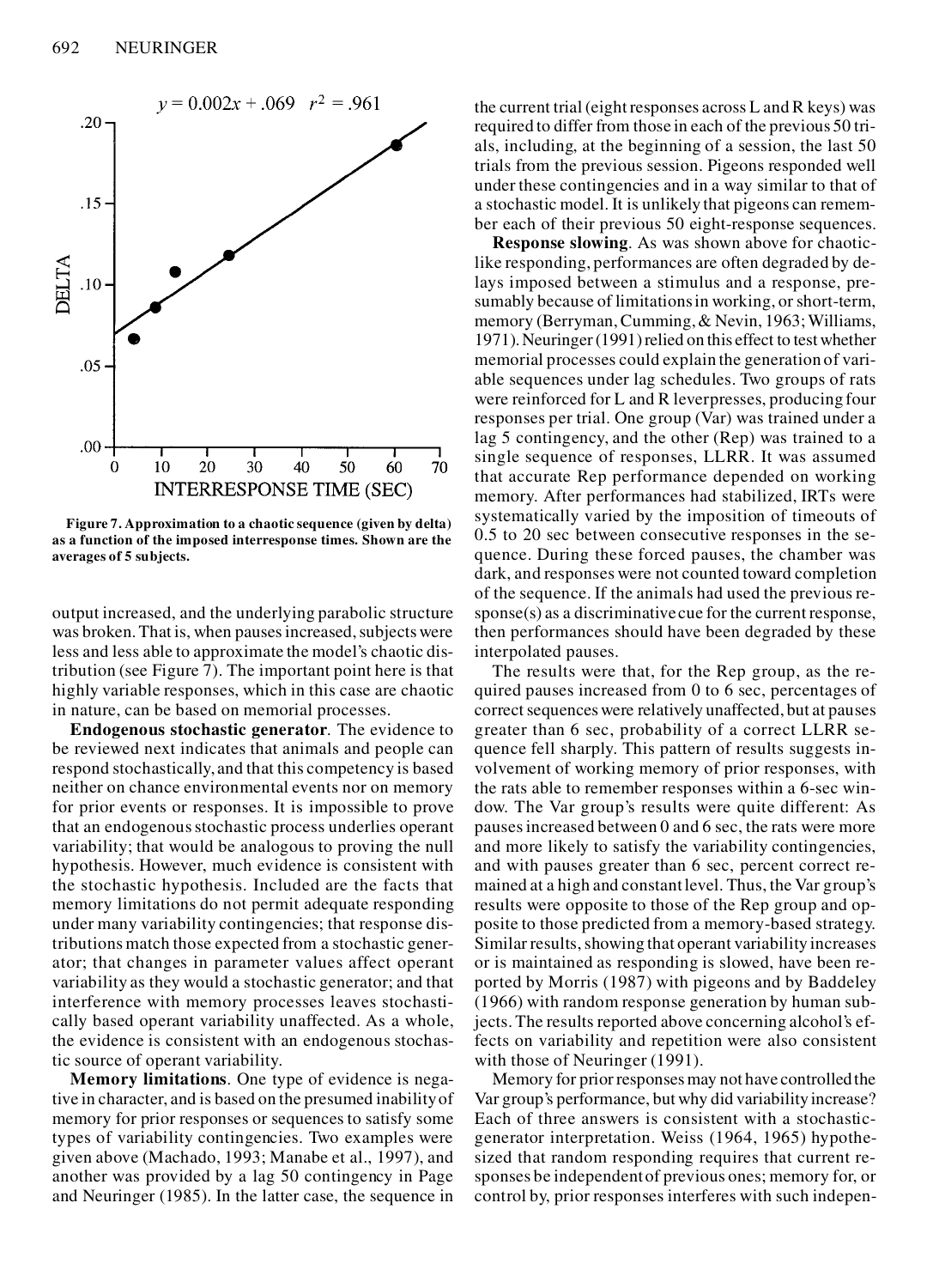dence, and therefore, pauses would be expected to facilitate variability. A second possibility is that at short IRTs, animals tend to repeat responses on the same operandum. Blough (1966) found this in pigeons and excluded such double pecks from his analyses because they appeared not to be under the control of reinforcement contingencies. Morris (1987) also found a tendency for birds to repeat when no interresponse timeouts were imposed. A third hypothesis is that there were two contributors to the observed variability. One was a stochastic process controlled by reinforcement, and the other elicited variability generated by interposition of pauses. The high variability elicited as an effect of slowed responding is a general phenomenon, supported in many other cases. According to this interpretation, operant variability in the Var group was governed by a stochastic-based process, operant repetition in the Rep group was governed by a memorybased process, and pauses elicited variability under both contingencies. Thus, Rep performance was interfered with, whereas Var was facilitated. Each of these hypotheses is consistent with the conclusion that memory for (or discriminative control by) prior responses does not contribute to, and possibly interferes with, variable responding when an organism is reinforced for variability, and this, in turn, is consistent with the stochastic-generator hypothesis.

**Stochastic response distributions**. Other evidence is correlational: Response distributions are similar to those from a stochastic generator. The data from two experiments already discussed are shown in Figure 1. In these cases, reinforcement of least frequent IRTs (Blough, 1966) and of nonrepetitive choice sequences (Machado, 1989) resulted in stochastic-like responding.

Neuringer (1986) reported another striking case. High school and college students generated sequences of 1s and 2s on a computer keyboard, with each set of 100 responses constituting one trial. A baseline phase lasted for 60 such trials, for a total of 6,000 responses, during which the students were asked to behave as randomly as possible, as if they were reporting the outcome of a series of coin tosses. As in the many previous studies of this sort, the subjects' responses differed significantly from those of a stochastic model (Brugger, 1997; Wagenaar, 1972). During the training phase, the subjects received feedback, which enabled them to compare their performances with that of a stochastic model, first according to one statistical test and then according to another, until, following each trial, feedback was provided from 10 different statistics. The results were that all of the subjects learned to approximate the stochastic model according to the 10 statistics as well as some (but not all) other statistical tests. That is, the distributions of the statistics, which clearly did not match a stochastic model at the beginning of training, approximated the stochastic model at the end of it (see Figure 8).

The previous failures of other researchers to obtain evidence for random responding had led some to conclude that humans did not have the capacity to behave randomly. What would account for the difference between the present positive finding and the many other negative ones? Neuringer's (1986) study was the first in which stochastic responding was explicitly reinforced, in this case with feedback from 10 statistical tests. An analogy might help to explain the difference in procedures and results. Imagine an experimenter walking around a city and asking people if they know what a violin sounds like (analogous to asking people whether they know what a series of coin tosses or dice throws is like). Most would answer yes. If the same individuals were then asked to play the violin, very few, if any, would succeed. The experimenter might conclude, after many replications with different subjects in different cities, that people did not have the capacity to play the violin. The point, of course, is that playing the violin is a skill requiring training and practice, and the same may be true for responding randomly. It is easy to vary, but practice and reinforcement may be necessary to approximate a random distribution.

**Response number**. Page and Neuringer (1985) tested the stochastic-generator hypothesis in another way by varying number of responses per trial, with pigeons working under a lag 3 contingency. The reasoning was that if previous responses served as a discriminative cue for what *not* to do—a memory-based strategy—then performance should be degraded when the number of responses was increased: Eight responses per trial require subjects to remember more than four responses. The stochastic hypothesis predicts the opposite outcome, as is demonstrated by the following example. If each trial were two responses in length, with responses determined by the toss of a coin, then the probability that a given trial would repeat the previous one would be .25. (There are four possible sequences in the first trial: RR, RL, LR, and LL. Thus, the second trial has a 1-in-4 chance of matching the first.) If a trial consists of four coin tosses, the probability of a repetition by chance is .0625, or 1 in 16. Thus, if subjects used a stochastic process to generate Ls and Rs, performances should improve with increasing responses per trial. Results were precisely those predicted by the stochastic hypothesis and inconsistent with a memory strategy: Probability of meeting the contingencies, and therefore probability of reinforcement, increased as responses per trial increased. In other words, eight-response trials were easier for pigeons than four-response trials.

**Response interference**. Neuringer and Voss (2002) attempted to distinguish between memorial and stochastic processes in yet another way. They hypothesized that, whereas chaotic responding was based on memory for prior responses (as was discussed above), responding in Neuringer's (1986) study with feedback from 10 statistical tests indicated involvement of an endogenous stochastic generator. To show that human subjects could engage in both processes at will, three college students were trained to generate chaotic sequences in one component of a multiple schedule, as in Neuringer and Voss (1993), and to generate stochastic sequences in a sepa-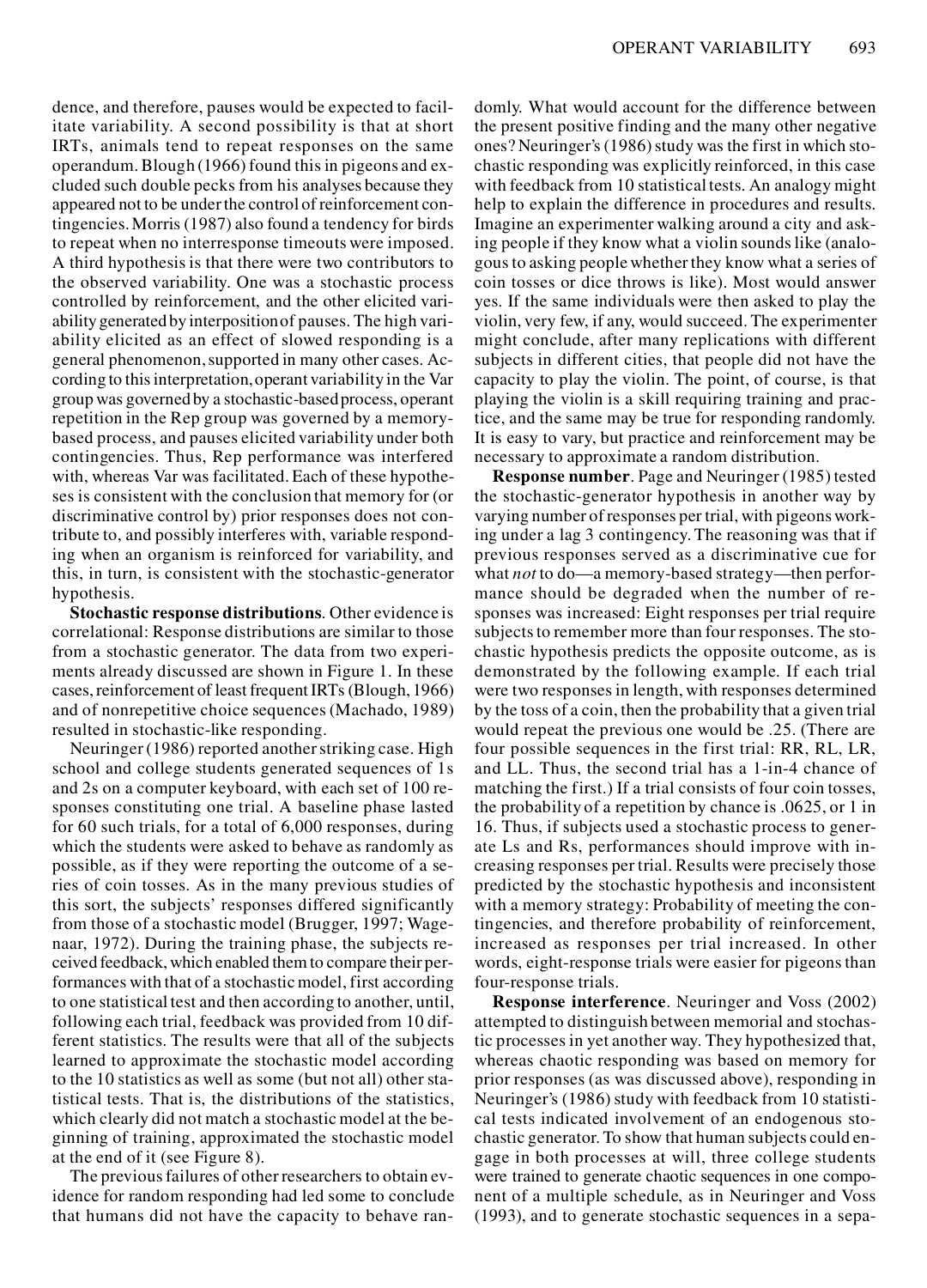

**Figure 8. Performance by one subject at the end of training to respond stochastically in Neuringer (1986). Shown are comparisons on 6 different statistics between the subject (solid lines and Xs) and the random model (dashed lines and closed circles). At the end of training, the subject's perfor mance did not differ statistically from that of the random model on these and four additionalstatistics. From "Can people behave 'randomly?': The role of feedback," by A. Neuringer, 1986,** *Journal of Experimental Psychology: General,* **115, p. 71. Copyright 1986 by the American Psychological Association. Reprinted with permission.**

rate component, as in Neuringer (1986). The word CHAOTICS was on the screen in the first component, the word STOCHASTICS was on during the other, and these words alternated throughout the session. After the subjects succeeded at each of the component tasks, test sessions were introduced in which memory for prior responses was subject to interference in both the chaotics and stochastics components, as follows. During the chaotics component, four separate chaotic sequences were cycled one after the other, each cued by different screen colors. The subjects attempted to approximate a chaotic sequence in one color (e.g., light green), following which they would have to match a second chaotic sequence (lavender screen color), and so on, the four chaotic contingencies following one another across the session. Although all four chaotic sequences used the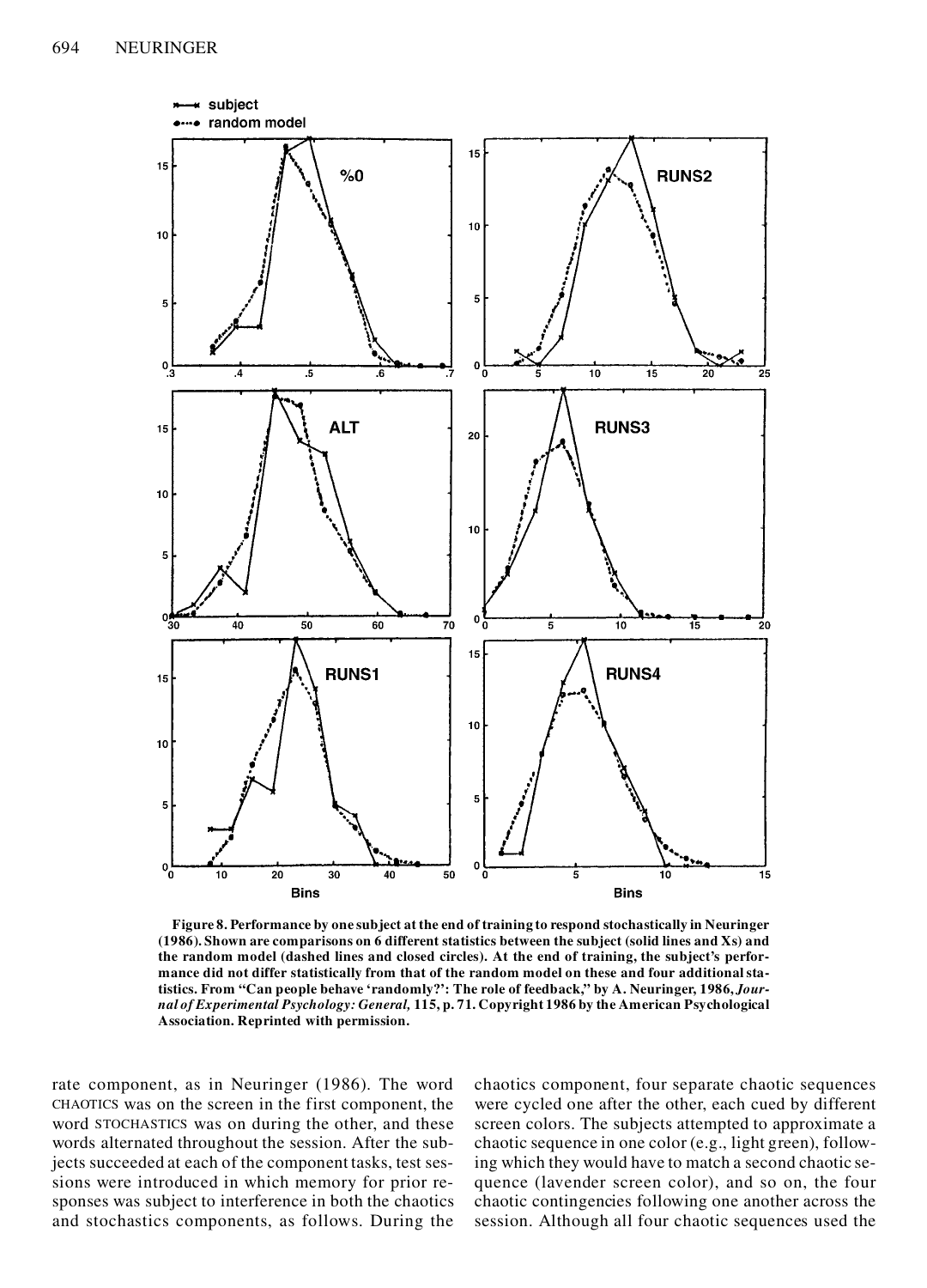same logistic-difference equation that a model did, they were out of phase and independent. If chaotic responding is memory based, then the four independent sequences would be expected to interfere with one another; that is, approximations to the four chaotic models would be lower than when only a single chaotic output was required, as in Neuringer and Voss (1993). That was exactly the finding. Performances by the three subjects were significantly degraded during the four-segment phase. To put it simply, chaotic responses interfered with one another.

A different pattern of results was seen in the stochastics portion of the experiment. The same interference procedure was used, with four independent stochastic sequences required in the four different color conditions. As in Neuringer (1986), subjects were required to satisfy eight different statistical tests of randomness, and to do this independently in each of the four phases. (If responses in any two or more of the four stochastic phases became correlated above a minimal level, responses were considered to be incorrect, thereby prohibiting repetition of a single sequence in two or more of the phases.) For one subject, seven of eight statistics were closer to those of a random model during this interference phase than they were at the end of the original training with only a single sequence, and for a second subject, all eight statistics were closer. The third subject showed closer-to-random approximation under the four-segment condition on only two of the eight statistics, but most of her changes were also in the direction of a random generator. For example, if a random generator emits equal numbers of "up" and "down" sequences, and this subject in the baseline phase had emitted only 47% "up" sequences, then during the four-segment tests she came to emit "up" 55% of the time. She changed in the direction of the random model, but overshot the mark. Thus, whereas interference degraded chaotic performance significantly in all three subjects, it improved stochastic performances in at least two of them. These results are consistent with the hypothesis that a memory-based process controls chaotic variability, and that a stochastic process not dependent on memory controls stochastic variability.

## **Summary of Tripartite Theory**

The following three processes constitute a tripartite theory of operant variability: attention to random events in the environment (coin toss); memorial processes (chaos, radial maze); and stochastic processes (response sequences and random-number generation with feedback). Random environmental events assure unpredictability for example, in making unbiased selections.Remembering what was done previously will enable one to avoid repetitions: to vary the students called upon in class, to vary the locations when looking for a hidden object, or to try different approaches when attempting to solve a problem. External aids, such as notes to oneself or scientific records, help to enhance memory capacities.

An endogenous stochastic generator provides the third and most controversial source of behavioral variability.

When an opponent is attempting to predict your behavior, in a game or at war, it may be functional to behave stochastically. Similarly, operant conditioning of new responses may depend on stochastic variations. It is impossible to prove stochasticity; some presently unknown deterministic system may ultimately explain the results. However, the evidence is consistent with the stochastic hypothesis and inconsistentwith the alternatives. For example, memory is not sufficiently powerful to explain all operant variability, memory-interference procedures leave stochastic responding intact, and behaviors correlate well with those of stochastic models.

Both genetics and reinforcement play important roles in all three processes. Reinforcement is always involved, in that learning provides information about when, what, where, and how much to vary. Genetic influences are shown, in that not all responses are possible, and if they are possible, they are not all equiprobable (e.g., as in Neuringer et al., 2001). Stochastic responding may be biased due to experiences and knowledge; that is, biases may be established by reinforcement contingencies or by the interface between the organism's propensities (or behavior systems; see Timberlake & Lucas, 1989) and the environment. In the case of random-number generation by human subjects, biases may be due to misconceptions concerning what "random" means. However, some biases can be overcome through feedback and instructions (Lopes & Oden, 1987; Neuringer, 1986).

The importance of variations for evolutionary change is supported by the many sources of genetic variability and by the fact that genetic variability is conserved. A similar argument holds for operant variability. That there are at least three independent sources of operant variations, as well as other elicitors such as environmental noise and response extinction, supports its importance for normal, adaptive functioning.

## **Structure of Variability**

Every operant "response" is actually an instance of a class, with each member of the class exerting the same effect on the environment (Skinner, 1959). When a rat is reinforced for pressing a lever, for example, the class is defined by closure of a microswitch, and any way of accomplishing the closure, whether with the left paw, the right paw, or the mouth, is as effective in producing reinforcement as any other. If the contingencies of reinforcement so specify, however, the response class can be redefined and circumscribed, which is another characteristic of the operant. For example, if only right-paw presses are acceptable members of the reinforced class, responding will tend to occur only with the right paw (Stokes, 1995). Of course, the capabilities of the organism play a role; for example, including "tail presses" in the operant class does not mean that the lever would be, or could be, pressed by the rat's tail. The structure of the operant class, therefore, emerges from the current reinforcement contingencies and the organism's capability, derived from genetics, development, and prior experiences.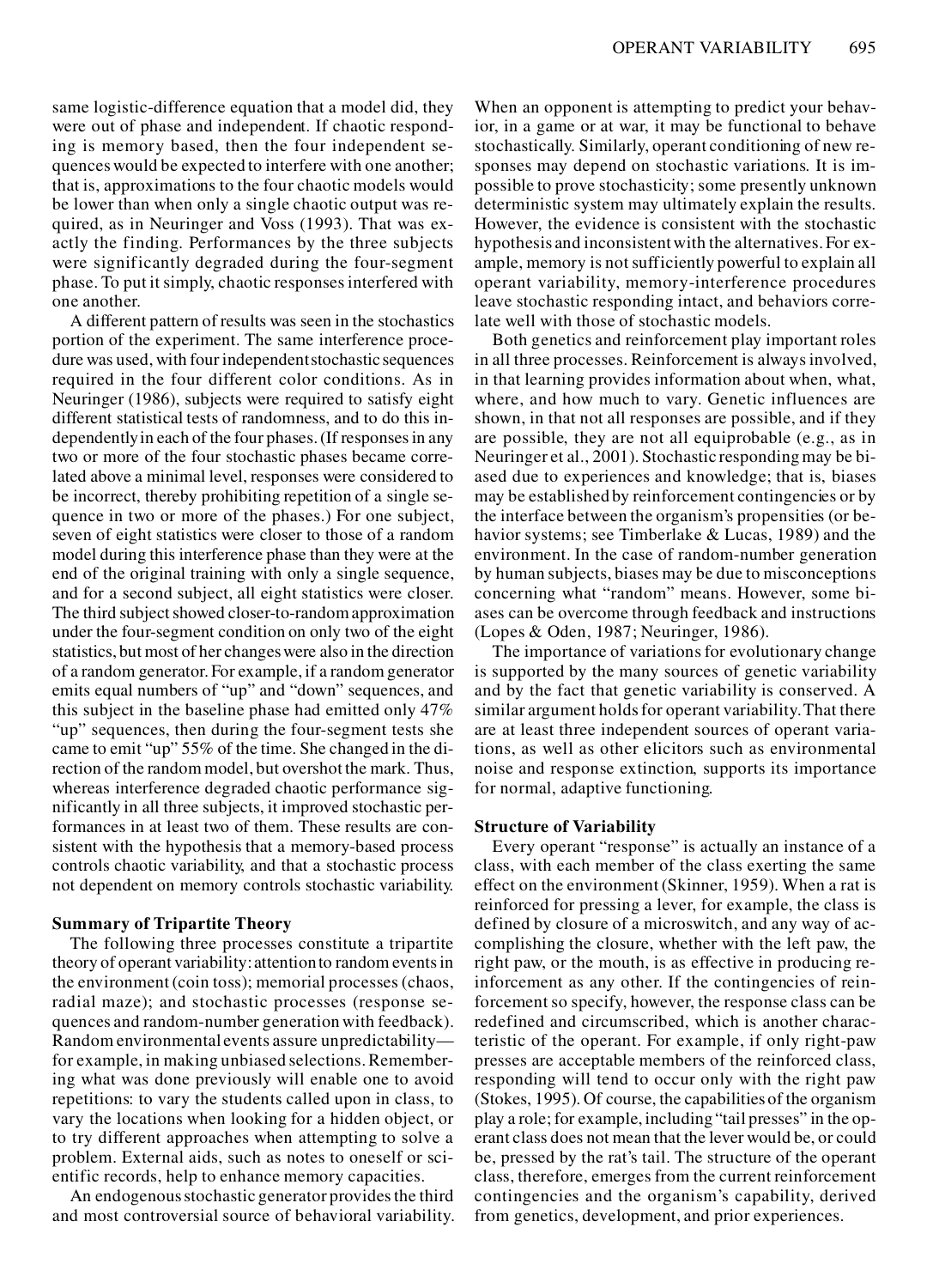Operant variability has structure as well and, as for all operants, that structure is due partly to the organism itself and partly to the reinforcement contingencies. The research described throughout this article has provided examples of the structure of variability, generally in the form of sets of four or eight responses across L and R operanda. But the structure of variations can be specified more precisely. For example, Mook and her colleagues (Mook et al., 1993; Mook & Neuringer, 1994) reinforced rats for varying four response sequences across L and R levers under a lag 1 contingency. Unlike in previous studies, however, the acceptable class was further constrained so that only sequences beginning with two R responses (RRLL, RRLR, RRRL, and RRRR) were reinforced. The rats learned to vary their sequences within the imposed limitations; that is, they generally began their sequences with two R responses and varied the sequences within those limitations. Similar results were obtained in the context of a radial-arm maze in which only a subset of arms was baited.

The precision with which reinforcement contingencies can specify class was highlighted in research performed by Burns (1997) and Ross and Neuringer (2002). In the latter case, college students drew rectangles on a computer screen with the computer's mouse. Each rectangle constituted one trial (the screen cleared at the end of each trial), with reinforcement (points) depending on simultaneous variations along three dimensions of the rectangle: location on the screen, area of the rectangle, and shape, with the latter defined as the ratio of the rectangle's height to its width. Although the subjects were given no instruction other than to "gain points," they learned to vary along all three dimensions, with levels of variability significantly higher than those of yoked control subjects who were reinforced independently of variations.

A second part of the Ross and Neuringer (2002) study demonstrated even greater precision of control. To gain points, three new groups of subjects were required to repeat along one of the dimensions while simultaneously varying along the other two. One group was required to repeatedly draw rectangles of approximately the same size, while simultaneously varying location and shape; another group had to repeat the shape while varying area and location; and the third, to repeat location while varying size and shape. Verbal instructions were minimal, as they were in the first part of the study. Subjects learned to satisfy these contingencies as well, varying two attributes while simultaneously repeating one, and significant differences were obtained rapidly, within 300 trials.

These demonstrations raise questions as to how binary feedback—reinforcement presented or not—can simultaneously control independent behavioral dimensions. The issue is similar to that discussed above concerning simultaneous reinforcement of variations and selections. It is similar also to those issues faced by researchers attempting to understand how the nervous system strengthens particular synapses when many different neurons fire simultaneously and to "allocation of credit" in artificial

learning models. For present purposes, suffice it to note the exquisite precision with which reinforcement controls variability and repetition.

# **Generalization**

Do animals and people learn to "vary," implying a generalizable skill, or do they learn a specific distribution of specific responses across particular operanda? The question of generalization has been asked of many other behavioral competencies, such as imitation. When children learn to imitate, do they learn stimulus–response associations (if mother moves her right hand, the child learns to move his right hand), or do they learn more generally to "imitate?" Evidence indicates that reinforcement of imitative instances leads to generalized imitation (see, e.g., Baer & Sherman, 1964; Bandura, 1986). A similar question has been raised when pigeons, rats, or children learn to choose a stimulus that matches a previously shown sample. For example, if a pigeon is shown a red disk as a sample, it must then choose red when given a choice between that and blue. Does the bird learn to match? In this case, the answer appears to depend on the training procedures. If trained with few stimuli, such as red, green, and blue, then the pigeon learns simple associations (if red sample, choose red; if blue sample, choose blue); but if hundreds of different stimuli (pictures) are employed during training, then generalized "matching" is learned (Wright, 1997). In each of these examples, the learning of a general competency, or strategy, was shown by transfer-of-training tests: What was learned with one set of stimuli or in one situation transferred to new stimuli and situations. We turn now to the question of whether learning to vary transfers.

After the subjects in Maltzman's (1960) experiment, described above, learned to generate remote verbal associates, they were asked to devise unusual uses of common objects. In comparison with those in the control group, these subjects generated significantly more unusual uses, indicating transfer of training to a different task. However, transfer was not observed in the opposite direction, from unusual uses to verbal associates.

Holman et al. (1977), using a procedure similar to that of the Goetz and Baer (1973) research described above, rewarded preschool children verbally for novel drawings and found increased novelty. Unrewarded block constructions were also monitored and weak evidence was obtained for transfer of novel responding from rewarded drawing to the unrewarded constructions. In a second experiment, preschoolers engaged in four independent tasks: painting, pen drawing, wood block construction, and Lego construction. When the children were reinforced for varying their pen drawings, the novelty of paintings increased along with the pen drawings, indicating transfer from one task to the other. However, transfer to the topographically different block- or Lego-building tasks was not observed.

Eisenberger and Armeli (1997) gave monetary rewards to one group of fifth- and sixth-grade students, the variability group, for describing unusual uses of common ob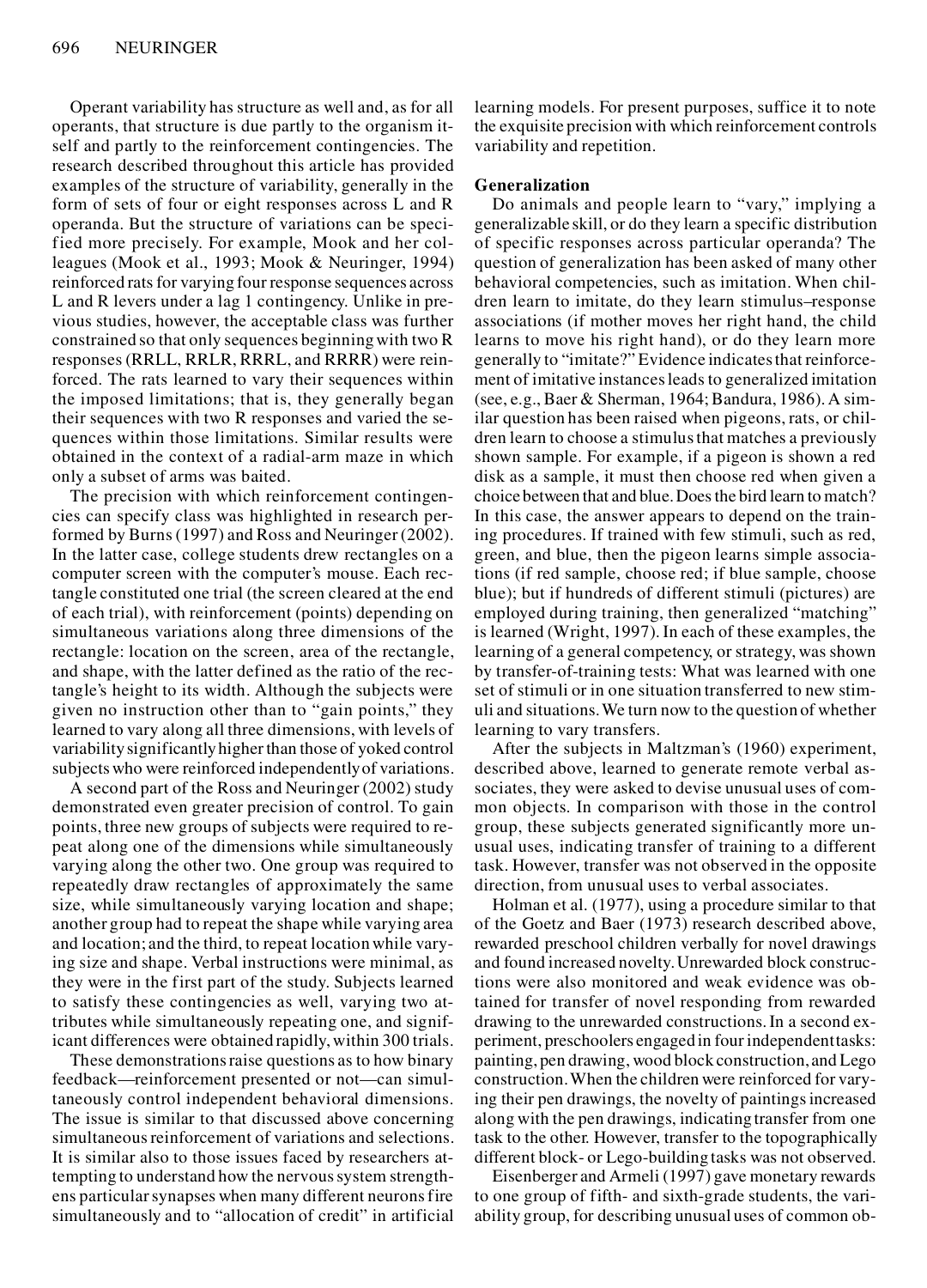jects. A second group, the repeat group, received the same rewards for describing common uses of the same objects. In a later test, all of the children were asked to draw pictures incorporating a circle, and the group that had previously been reinforced for varied responses drew more unusual (or lower frequency) pictures than did the repeat group. Thus, there was transfer of novelty training from one domain to another, with additional studies in the series showing similar effects (Eisenberger, Armeli, & Pretz, 1998; Eisenberger, Haskins, & Gambleton, 1999; Eisenberger & Selbst, 1994). However, Eisenberger et al. (1999) failed to replicate the transfer-of-training effect: The variability and repeat groups responded similarly during the test phase. In this study, separate experimenters trained and tested the subjects, thereby avoiding possible experimenter-expectancy effects, whereas the same experimenter did both training and testing in Eisenberger's other studies. Across the series of experiments, there were many other cases in which transfer was not observed, and more research is necessary to explain why.

In Lee et. al's (in press) study with autistic individuals, described above, after variable answers were trained to questions, verbal variability transferred to new experimenters and new contexts.

Arnesen's (2000) results, described above, are consistent with transfer of training in an animal model. Rats in the Var group were trained to interact variably with one set of objects. When later tested in a new situation with new objects, the Var animals showed (in comparison with controls) higher levels of exploration, manipulation of the novel objects, and discovery of hidden reinforcers.

Much of the evidence reviewed in this section therefore indicates transfer of training and supports a general "vary" competency. However, there remain unresolved questions, the most important of which is the extent to which transfer occurs. Note also a methodological point. Many of the studies tested whether transfer occurs when the contingencies are neutral with respect to the to-betransferred behavior. Holman et al. (1977) is a case in point: Variations were reinforced in one domain, drawing, and the question was whether variations would occur in another domain—block construction—in which reinforcement did not depend on varying. A negative finding—in this case, absence of transfer—indicates nothing about the ability to generalize, but only about the tendency to do so given the absence of a reason (or contingency). A better test would be to compare experimental and control performances when variability in the new task is, in fact, functional, as in Arnesen (2000).

## **Summary**

Before variability can be reinforced, it must occur for reasons other than reinforcement. Some of the reasons include variability inherent in all behavioral phenomena, "accidental" environmental events that are unrelated to particular behaviors, and withholding of reinforcement. Transfer from other situations may serve a similar function. For example, if an organism can discriminate shaping-

of-new-response periods from others, then it may learn generally to "vary" during shaping episodes. After reinforcement makes initial contact with response variations, there are at least three behavioral strategies that can be employed in order to maintain functionally high levels of variability: respond based on external random events, such as the toss of a coin; avoid repetitions by remembering what responses had previously been made; and respond stochastically. Evidence for an endogenous stochastic process was seen in the similarity of response distributions to those generated by stochastic sources, and by findings that interfering with memory for prior responses either improves or leaves unaffected stochastic behaviors. Stochastic responding, as well as other types of variability-generating strategies, depend upon contingencies to define the required level of variability and the set from which variations emerge.

# **IMPLICATIONS**

One implication of reinforced variability is that operant responses may differ in the extent to which their variability is affected by reinforcement contingencies—that is, operants may be ordered along a continuum of sensitivity of variability to reinforcement. Another is that reinforced variability causes us to question the generality of some basic goals of behavioral psychology, including prediction and control. A third is that reinforced variability may help us to provide a scientifically useful way to describe voluntary action. In particular, the variability of all voluntary behaviors can readily be changed, moment to moment, by discriminative stimuli and consequences. Implications for everyday life also will be noted.

## **Operant Continuum**

As was indicated above, the operant is composed of instances; that is, the operant is a class of many different responses, all functionally equivalent but often topographically distinct. Skinner suggested, and I hypothesize, that instances within the class emerge stochastically (see Moxley, 1997, for a discussion of Skinner's position). Although reinforcement contingencies and context influence the individual probabilities and their distributions, emission is stochastic nonetheless: The particular member of the operant class generally cannot be predicted with a high degree of certainty. For example, a particular rat may be more likely to press the lever with its left paw than its right, but left- and right-paw responses are emitted probabilistically. This class-nature of the operant suggests one way to conceptualize operant variability:in terms of size of class and within-classes probability distributions. High variability implies large classes, equal probability distributions, or both; low variability implies the opposite.

Variability may be modified more readily in some operants than in others, implying that operant variability is not an all-or-none phenomenon, but rather a continuum, with reinforced variations in variability (RVV) differing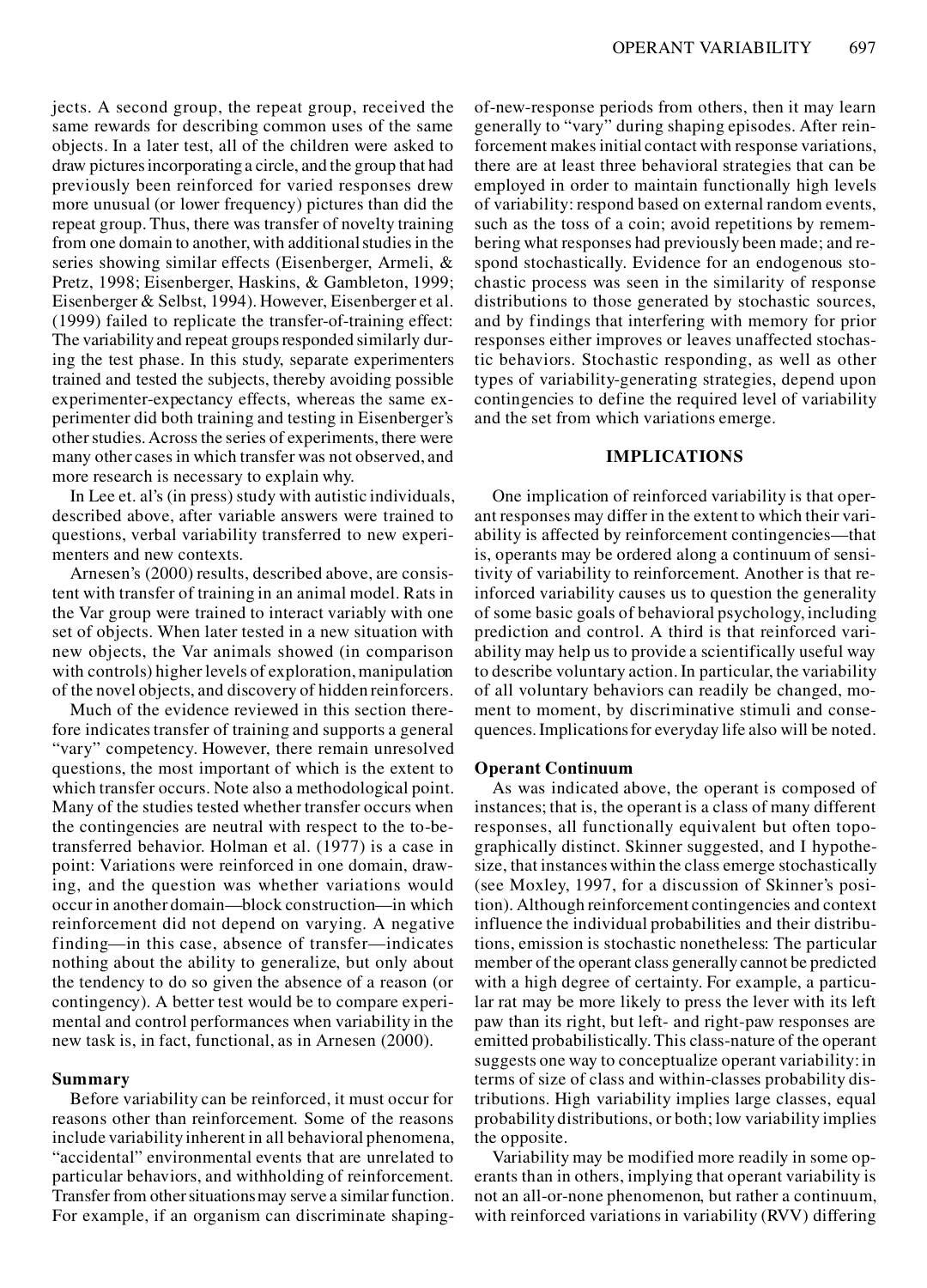for different operants. RVV might best be understood by analogy to the concepts of speed and acceleration. Both variability and speed range from low to high. RVV is analogous to acceleration, the rate of change in speed. Highly sensitive RVV is indicated by the possibility of reinforcing many different levels of variability, from repetition to random-like responding, and by the fact that changes in level occur readily and rapidly.

Different operants manifest differences in RVV. For example, variability of chain pulls changed more than that of leverpresses when variability was reinforced in rats (Morgan & Neuringer, 1990). Some operant-like responses may show relatively low RVV. For example, firing rates increase in single hippocampal nerve cells when dopaminergic substances are contingent upon the response (Stein, Xue, & Belluzzi, 1994), suggesting that nerve firing is controlled by reinforcement. To date, however, there is no evidence that variability of nerve firing is similarly controlled. Other cases might include reinforcement of nondiscriminable (subconscious) responses, such as Hefferline and Perera's (1963) reinforcement of subaware thumb twitches, and biofeedback of muscle and cardiovascular activity. In these cases, reinforcement may modify performance, but it is not known whether variability is also sensitive to reinforcement and, if so, to what degree. Human verbal variability may be the most readily manipulable of all behaviors, the range of predictable to unpredictable verbal responses being immense, with extraordinary sensitivity to context and consequence. RVV may also differ across organisms (perhaps from simple to complex), individuals (perhaps as an index of intelligence or learning ability), and physiological and psychological states (WKY vs. SHR, depression, and autism).

RVV may help to distinguish operant responses from other superficially similar cases of selection by consequences. That is, the "operant" may also best be conceptualized as a continuum, with RVV an important determiner of position along the operant continuum. One example of selection by consequences but low "operantness" is genetic change. Variability is essential for evolutionary change, of course, and levels of genetic variability are sometimes affected by environmental conditions (Moxon, 1997), but there are few examples of levels of variability being influenced by selection pressures. That is, the source of much genetic variability is thought to be random, not influenced by current pressures and needs. Thus, although selected by consequences, genetic change may be low along the operant continuum. Other examples of operant-like phenomena for which variability, although important, may be relatively insensitive to consequences—variability in these cases is elicited, not selected—include the development of the central nervous system and immune system responses (Hull et al., 2001). In both of these cases, change depends upon selection by consequences, but it is not clear whether variability can also be selected. Most commonly studied operant responses, on the other hand, show high sensitivity of vari-

ability to reinforcing events. But, to reiterate the main point of this section, operants differ in terms of RVV and therefore in terms of their "operantness," from low sensitivity (possibly responses of single nerve cells) to extraordinarily high sensitivity (verbal behavior). The operant nature of variability, as well as that of every other operant dimension, is best conceptualized as a continuum.

# **Prediction and Control**

Smith (1992) described Skinnerian operant conditioning theory as Baconian in nature, a primary goal of Skinnerian behaviorists being to control behavior, and he contrasted this with the more Aristotelian goal of description. Skinner and his students (e.g., Zuriff, 1985) indeed emphasized prediction and control. Many of the studies reviewed above, however, involved reinforcement procedures that increase variability and consequently decrease predictability. It is not only ignorance, therefore, that restricts prediction and control, as Skinner suggested, but reinforcement itself. Operant methods and theories, when applied to variability, lead to greater emphasis on description, with control over precise response characteristics possible under some, but not all, conditions.

In summary, an operant is a class of responses under the control of contingencies of reinforcement. The class can be controlled and predicted, given knowledge of conditioning history. Indeed, the size of the class and possibly the distribution of within-classes probabilities, or level of variability, can also be controlled and predicted. But, to the extent that instances emerge stochastically, a particular instance cannot be predicted. The instant response can be explained as a member of a particular class, but prediction of the instance will be difficult, sometimes to the extreme. This point will be developed in the next section.

## **Voluntary Behavior**

I hypothesize that voluntary behaviors are operants for which RVVs are highly sensitive to influence by consequences. One way to test this hypothesis would be to gather empirical data concerning how voluntary versus involuntary actions are classified by human observers. As far as I know, there are no psychophysical data concerning this question, but the hypothesis implies that high sensitivity of variability to operant contingencies, RVVs, will be present in all actions perceived to be voluntary.

This operant-variability theory of voluntary action is based on the supposition of two attributes. First, voluntary acts must be potentially explainable (given sufficient knowledge) on the basis of genetics, conditioning histories, current contingencies, anticipated consequences, intentions, goals, and the like. That is, voluntary behaviors are lawful. The second attribute is that the voluntary act must be potentially unpredictable. That is, voluntary acts are "free" of control by identifiable stimuli. If behavior is perceived *necessarily* to result from to be predicted on the basis of—external events, includ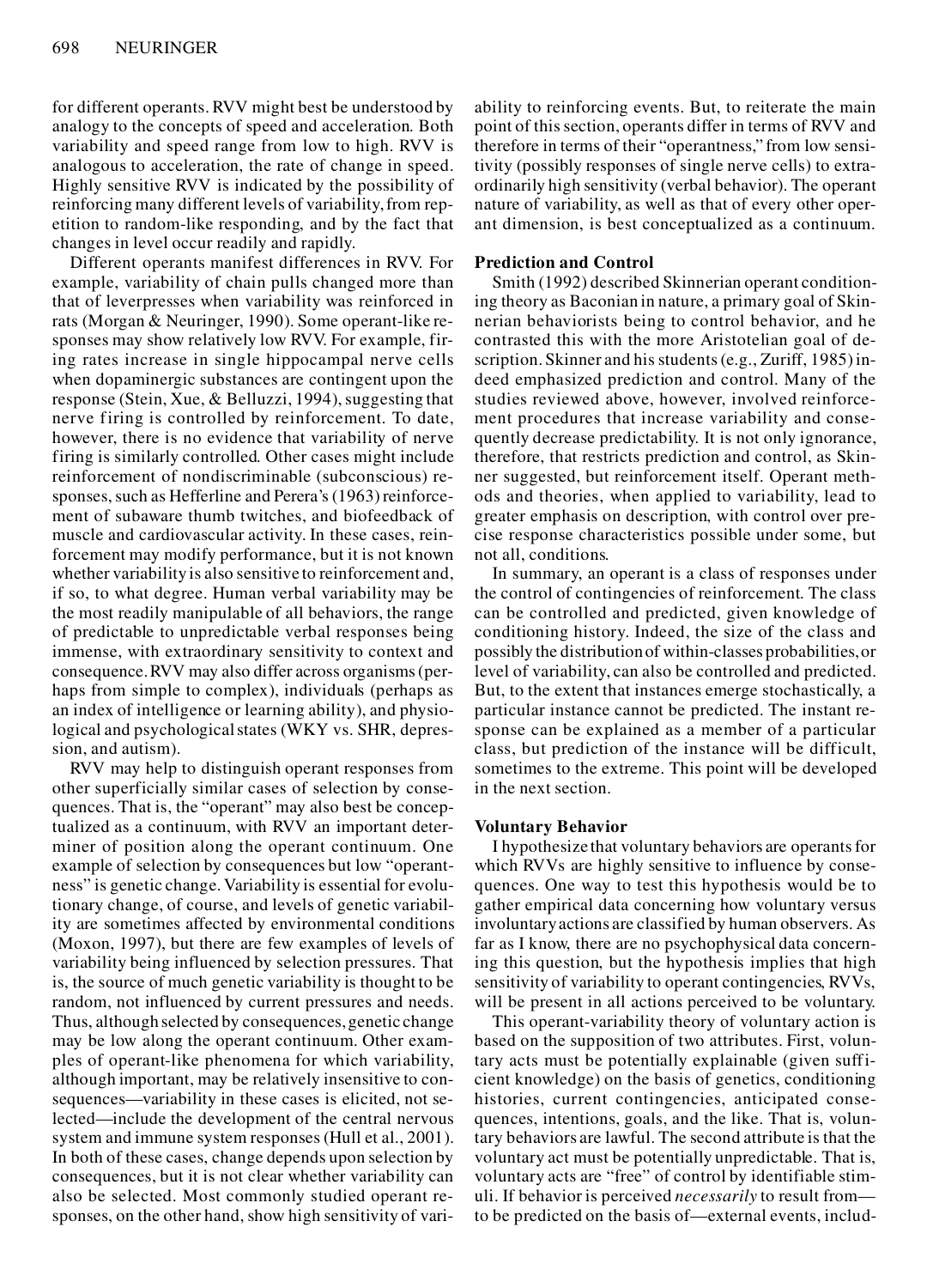ing reinforcement contingencies, it will not be perceived as voluntary. "Voluntary" implies potential independence from stimulus–response or response–reinforcer determination. According to this theory, both explainability and unpredictability are necessary attributes of voluntary acts.

How, though, can behaviors be simultaneously explainable and unpredictable? Reinforcement contingencies play two essential roles. Reinforcement (together with genes, prior experiences, and current environment) helps to determine the *set of possible behaviors* from which a voluntary act emerges—that is, the operant class. Reinforcement (together with the other contributors specified above) also helps to determine the level of variability within the class. Thus, both instances comprising a class and level of variability within that class can be predicted—again, given sufficient knowledge. However, the individual response is at least sometimes (or relatively) unpredictable. The reason is that the operant class from which the response stochastically emerges is sometimes extremely large (e.g., "name a word," or "do something"), and the contingencies sometimes call for equiprobable, stochastic emergence (e.g., "fool me"). In the latter case, a voluntary act may *appear* to be foolish, meaningless, or unwarranted, but if it is voluntary, it can potentially be explained. (For example, in response to the question: "Why did you do that silly act?" the answer could be: "Just to show that you can't predict my behavior"; see Scriven, 1965.) In these cases, prediction of instances falls to very low levels indeed, and, I hypothesize, even an all-knowing observer will be unable to predict the next response at greater-than-chance levels, which are given by the size of the operant class and by within-classes probability distribution. Even within small classes (e.g., in the game rock–scissors–paper, in which unpredictability among the three possible responses is functional), behavioral stochasticity may lead to unpredictability of the instant response. Note, however, that although voluntary behaviors are sometimes unpredictable, the opposite is often the case. When contingencies call for highly constrained, particular responses, predictions can easily be made. For example, if a police officer asks your name, your response can most likely be predicted. Voluntary responses are therefore described as *potentially unpredictable*, with variability contingencies engendering different levels of unpredictability.

According to this theory, behaviors low in the sensitivityof-variability dimension are described as relatively involuntary, and those that are high in said dimension are perceived as voluntary. Low RVV may be shown at any level along the variability continuum. For example, always responding in the same, unchanging way will be perceived as involuntary, but so will always responding randomly. (The coin does not voluntarily come up with heads or tails.) This point is essential. More than 2,000 years ago, Epicurus argued that occasional random swerves of atoms provided the source of voluntary behavior in an otherwise determined universe, but, al-

though this conjecture was prescient, it was not quite correct. "Free-willed" or voluntary action, whether it is based on random swerves or on quantum mechanics, is not explained by variability per se but by *functional changes in levels of variability*—that is, by rapid and precise changes in response to environmental demands. Responses can be placed along a voluntary–involuntary continuum, isomorphic to the operant–respondent continuum, with voluntary behavior being functional precisely in the same way as operant behavior is. Thus, Skinner's (1974) suggestion that voluntary behavior *is* operant behavior was almost correct: Only those operants for which variability is highly sensitive to consequences will be perceived as voluntary.

One additional example might help. Operant classes (sets of potential responses) are created "on line" as we go about our daily activities. As we walk from car to office, we tend to walk in a characteristic way, take the same path, with tightly constrained operant classes following one after the other in rapid succession. Class sizes are small, and within-classes probability distributions are highly peaked. Predictions of next responses by a knowledgeable observer can readily be made. However, class sizes can be increased and probability distributions flattened; we can walk in quite strange ways, indeed dance along a new path, sing, hand candy to passers-by. Strange behavior, indeed, but made possible by the ability of operant sets to be modified moment to moment, not only in terms of class definition, but in terms of class size, levels of within-classes variations, and so on. The same is true for conversation: Moment-to-moment changes in verbal class definition, size, and predictability of withinclasses instances are hallmarks of voluntary behavior.

## **Generativity**

Related to the definition of the operant and to our discussion of voluntary action is that fact that operant behavior leverpressing no less than language—is, by its nature, generative. This claim follows from the functional nature of the class of responses (all members of the class are effective in producing an outcome) and the stochastic emission of instances. From these flow never-beforeemitted instances, patterns, and sequences (see Epstein, 1996). Operants, especially those high on the RVV continuum, are inherently generative.

## **Self-Experimentation**

Variations, systematic or otherwise, are a necessary part of scientific work. Neuringer (1981) and Roberts and Neuringer (1998) described how variations can be brought to bear explicitly on everyday life in the form of selfexperiments. Individuals vary aspects of their lives, such as the foods they eat, social contacts, and methods of memorizing; they keep records concerning the effects of these manipulations and form hypotheses concerning controlling variables. Using self-experimental methods, individuals can learn how, what, when, where, and how much to vary. Explicitly varying one's everyday behav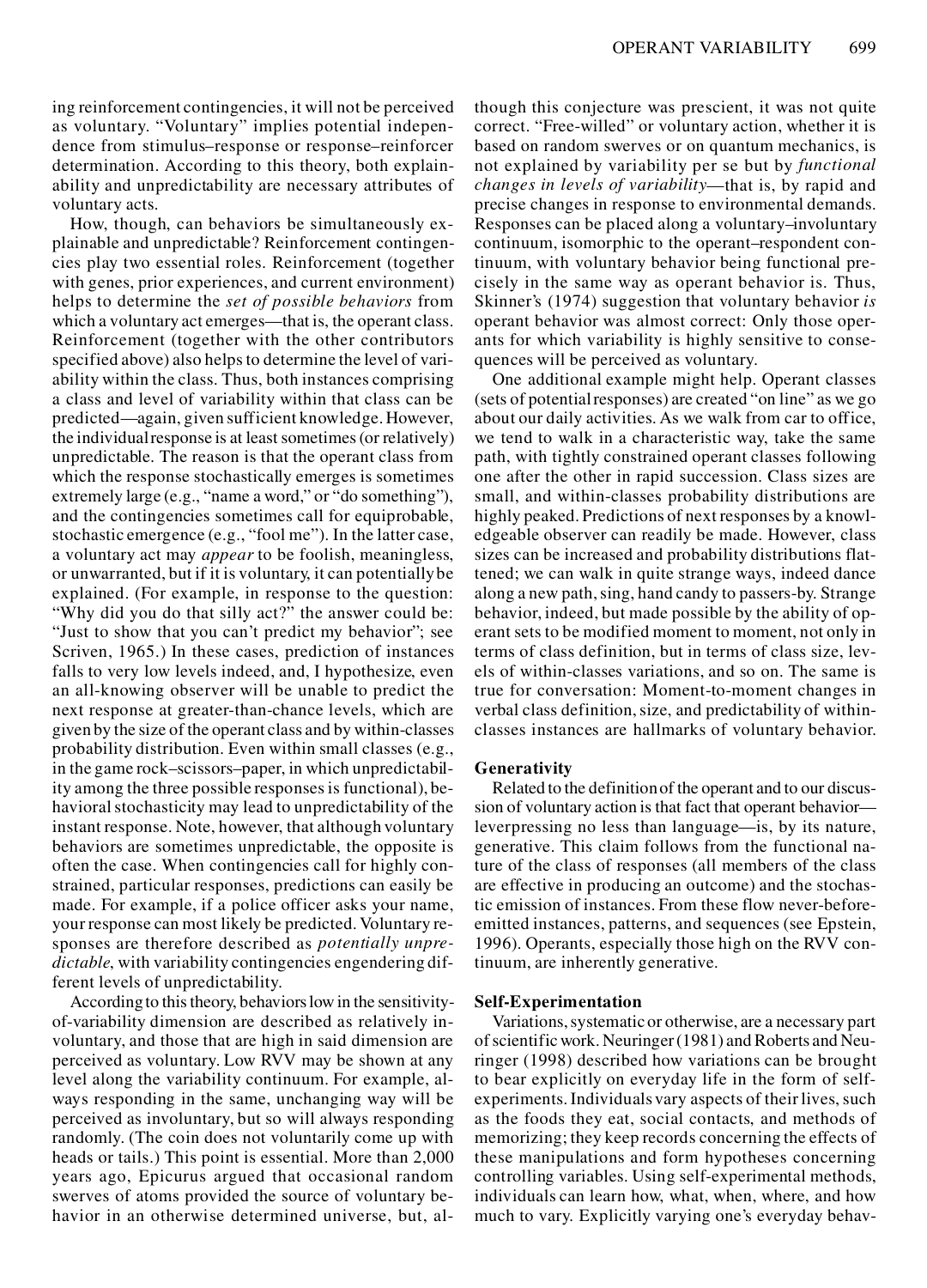iors and thoughts may help to engender what Langer (1989, 2000) has referred to as mindful living—that is, nonautomatic, voluntary engagement, with beneficial effects in different areas, including learning. The important point here is that variability can be voluntarily chosen, maintained, and modified in everyday life, and that explicit variations may have important consequences.

## **Implications for Society**

Considerationshould be given to the importance of reinforcement contingencies to support variability in social milieus. A basic point made throughout the present article is that merely permitting behavior to vary does not necessarily engender or maximize variability (as is shown by Yoke and Prob schedules). Analogously, merely permitting varied social behavior, as in a free or laissezfaire society, may not suffice to produce the desired diversity. If the results, shown for individual organisms, can provide useful information for groups (see, e.g., Grott & Neuringer, 1974), then when variations are desired, societies might reward individuals for varying, not simply permit it.

## **Summary**

Operants differ in the extent to which reinforcers influence levels of variation. When variability is highly sensitive to reinforcement, the operant may be perceived to be voluntary. Voluntary responses have two attributes. They are functional, implying that the *class* of responses the operant—can be predicted, given sufficient knowledge. But *instances* emerge stochastically, implying some degree of unpredictability. Because reinforcement of variability can generate extremely large classes, with stochastic emergence of instances, it suggests limitations of the two basic goals of Skinnerian behavioral theory namely, prediction and control. Operant variability also has implications for self-experimentation and for society.

## **RELATED AREAS**

Operant variability may be important in many other areas, and I will briefly review some of these.

*Negative reinforcement*. To my knowledge, there have been no published studies in which variability is negatively reinforced. High variability might sometimes avoid or reduce a punisher, such as loss of goods or money, but at other times, low variability could be functional. Effects of positive and negative reinforcement on variability may have different evolutionary bases, one derived from increasing probabilities of locating sources of food or mates, the other from avoiding confrontations or predation (Driver & Humphries, 1988). One question concerns how quickly variability can be changed by negative, as opposed to positive, reinforcement. There is considerable evidence that loss functions differ from gain functions (Kahneman & Tversky, 1984), possibly indicating that positive reinforcement-of-variability functions will differ from negative ones as well.

*Resistance to change*. In some of the studies described above, variability appeared to be more resistant to change than repetitions were; for example, alcohol had little effect on variable operant responses but interfered with repeated ones. Doughty and Lattal (2001) tested the generality of these findings using four-response sequences with pigeons, a threshold variability contin gency in the Var component of a multiple schedule, and LRLR in the Rep component. Doughty and Lattal challenged stability of responding by prefeeding the birds in one experiment, and providing reinforcers independently of responding in the other (see Nevin, 1992). Operant variability was again more resistant to change than was operant repetition. Thus, reinforcement of variability might increase the stability of responding (that is, its resistance to change), a seemingly paradoxical finding. However, Mechner (1992) suggested that this is the case for complex skills such as piano performance: Varying practice routines will make the performance relatively insensitive to unforeseen changes in the environment. Care must be taken, however, when variation is compared with repetition, because they have different measures. Also, the results reported by Doughty and Lattal were based on the performance of three pigeons and were not consistent throughout the experiment. The hypothesis warrants further study.

*Attraction*. In some bird species, complex male songs attract females (for a review, see Catchpole & Slater, 1995). There is evidence that male song complexity is under the discriminative stimulus control of a receptive female (Searcy & Yasukawa, 1990). That explicit reinforcement may play a role in such song complexity is suggested by the Manabe et al. (1997) study, described above. An interesting question for further research is the extent to which operant contingencies contribute to the attraction created by behavioral variability, in these and other species.

*Discrimination of variability*. Animals and people can use the variability of a stimulus array, or entropy, as a discriminative stimulus (Young & Wasserman, 2001). What is the relationship between perception of variability, on the one hand, and emission of variable responses, on the other? Do individuals attempt to match their own levels of variation to those of others in their environments, which would involve both perception and emission? How might discrimination of one's own level of variability influence one's ability to modify such levels, and do influences that obscure discriminations therefore affect ability to change (see, e.g., van der Meer, van der Weel, & Lee, 1995)? Hunziker et al. (2002) report that, although variability was successfully reinforced, their human subjects could not correctly describe the contingencies of reinforce ment, a finding similar to those of informal observations in other studies (e.g., Neuringer, Deiss, & Imig, 2000), but whether subjects could discriminate variability *levels* rather than contingencies was not studied.

*Attention and awareness*. When attention is subject to interference or is withdrawn from the task at hand, ability to vary is degraded (e.g., Baddeley, Emslie, Kolodny, &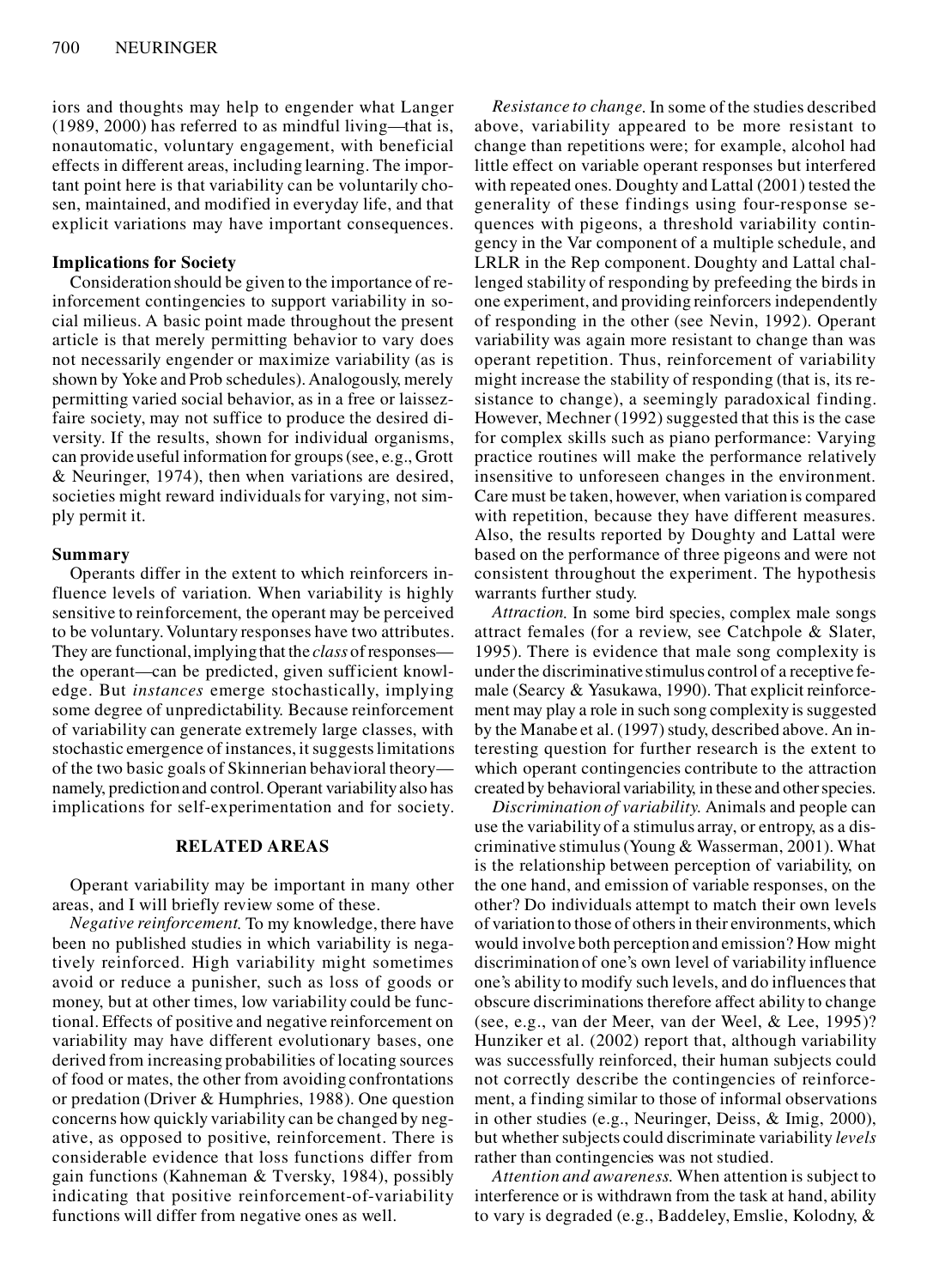Duncan, 1998; Evans & Graham, 1980; Neuringer & Voss, 2002). It is unclear at present how attention influences the different processes underlying operant variability, and in particular, memorial and stochastic processes. Rich areas for additional study are the relationships between attention, awareness, and consciousness, on the one hand, and operant variability, on the other. Voluntary action and consciousness are often related (see, e.g., Libet, 1999).

*Concepts*. Concepts are thought by many to be sets of instances (much like operant sets) whose structures are graded, meaning that there are more or less typical instances of such concepts as birds (*robin* is typical, *ostrich* is not). Barsalou (1987) showed that the gradation of these cognitive structures is manipulable, or, as he puts it, not stable. A number of variables influence structure, including context, individual differences, and points of view. Barsalou argued that these structures are created as the need arises—that is, on line by the thinking individual. The structure of concepts may parallel that of operants, and in both cases, levels of within-structures diversity or variability may be modified by consequences. Operant variability may be found in the cognitive as well as in the behavioral domain.

*Play and humor*. Highly variable behaviors are observed when animals and people, especially children, engage in play and humor (see, e.g., Fagen, 1981). The result of play may be acquisition of new responses (see Sutton-Smith, 1975). Although not currently needed, responses learned during play may provide the source of variations for successful shaping of behaviors at another time. This is quite analogous to the role of conserved genetic variants, which are passed along to progeny but do not currently serve any identifiable role. Play may also involve learning how to vary operantly.

*Reinforcement by variability*. The self-maintaining nature of play suggests that engaging in variable behaviors may itself be reinforcing. Indirect support comes from findings that varied stimulation can serve as a reinforcer and that stimulus repetition becomes aversive (Fiske & Maddi, 1961). Possibly also related are findings that varying reinforcers and permitting choice among reinforcers increase their value (Bowman, Piazza, Fisher, Hagopian, & Kogan, 1997), and that permitting choices among varied responses is also preferred to demanding fixed responses (Catania, 1980).

*Foraging*. Two issues regarding variability are present in the foraging literature. One has to do with risk preference versus avoidance (see, e.g., Shettleworth, 1998). A second has to do with search strategies. Most reported cases of foraging involve systematic search patterns (Stephens & Krebs, 1986). However, search patterns are sometimes stochastic, or highly variable (see, e.g., Peterson, 1997). One question is whether some species can vary between these two strategies, and the challenge is to identify the pressures leading to, and the advantages of, each.

*Animal training*. Wilkes (1996) has applied operant variability techniques in developing training procedures for pet dogs. More generally, reinforcement of variability may enable the gaining of control over behaviors of animals and, as has been suggested above, may be an important part of the process of shaping.

*Models of learning*. Reinforced variations in variability may be important when human and animal learning is being modeled, whether the models are mathematical in form, computer based, or machine based (Blumberg et al., 2002; Brooks, 1999; Sutton & Barto, 1998).

# **CONCLUDING COMMENT**

Genes interact with environments to produce diverse anatomical, physiological, and behavioral phenotypes. Genes and environments also provide for another level of diversity—namely, operant variability. There are many sources of operant variability, including random environmental events, memory for past responses, and stochastic generation, each of which ultimately derives from genetic and environmental influences. To the extent that operant variability is based on a stochastic source, however, the behavioral results cannot be predicted from knowledge of these influences. That is, organisms have evolved to behave unpredictably. The positing of stochasticity to explain behavior has a history extending at least as far back as Epicurus, with major contributors including Gustav Fechner (see Heidelberger, 1987), Egon Brunswik (see Gigerenzer, 1987), Skinner (1959), and Suppes (1984). Knowledge of the stochastic nature of the operant and of how it is controlled leads to a world view that differs from genetic and environmental determinism, with roots in the works of the scholars just mentioned. At the scientific level, this view leads to the experimental analysis of consequence-influenced variability. At the philosophical level, it leads to explanationsof voluntary action. At the personal level, it can lead to change.

#### **REFERENCES**

- Amabile, T. M. (1983). *The social psychology of creativity*. New York: Springer-Verlag.
- ANTONITIS, J. J. (1951). Response variability in the white rat during conditioning, extinction, and reconditioning. *Journal of Experimental Psychology*, **42**, 273-281.
- Archer, J., & Birke, L. (1983). *Exploration in animals and humans*. Cambridge: Van Nostrand Reinhold.
- Arnesen, E. M. (2000). *Reinforcement of object manipulation in creases discovery*. Unpublished undergraduate thesis, Reed College.
- BADDELEY, A. D. (1966). The capacity for generating information by randomization. *[Quarterly Journal of Experimental Psychology](http://www.ingentaselect.com/rpsv/cgi-bin/linker?ext=a&reqidx=/0033-555X^28^2918L.119[aid=955972])*, **18**, [119-129.](http://www.ingentaselect.com/rpsv/cgi-bin/linker?ext=a&reqidx=/0033-555X^28^2918L.119[aid=955972])
- Baddeley, A. [D.], Emslie, H., Kolodny, J., & Duncan, J. (1998). Random generation and the executive control of working memory. *[Quarterly Journal of Experimental Psychology](http://www.ingentaselect.com/rpsv/cgi-bin/linker?ext=a&reqidx=/0272-4987^28^2951L.819[aid=25701])*, **51A**, 819-852.
- BAER, D. M., & SHERMAN, J. A. (1964). Reinforcement control of generalized imitation in young children. *Journal of Experimental Child Psychology*, **1**, 37-49.
- Baker, M. J., & Koegel, R. L. (1999). *Transforming children with autism's ritualistic behaviors into positive play interactions with siblings*. Paper presented at the meeting of the California Association of Behavior Analysis, San Francisco.
- Balsam, P. D., Deich, J. D., Ohyama, T., & Stokes, P. D. (1998). Origins of new behavior. In W. O'Donohue (Ed.), *Learning and behavior therapy* (pp. 403-420). Boston: Allyn & Bacon.
- Balsam, P. D., Paterniti, A., Zechowy, K., & Stokes, P. D. (2002).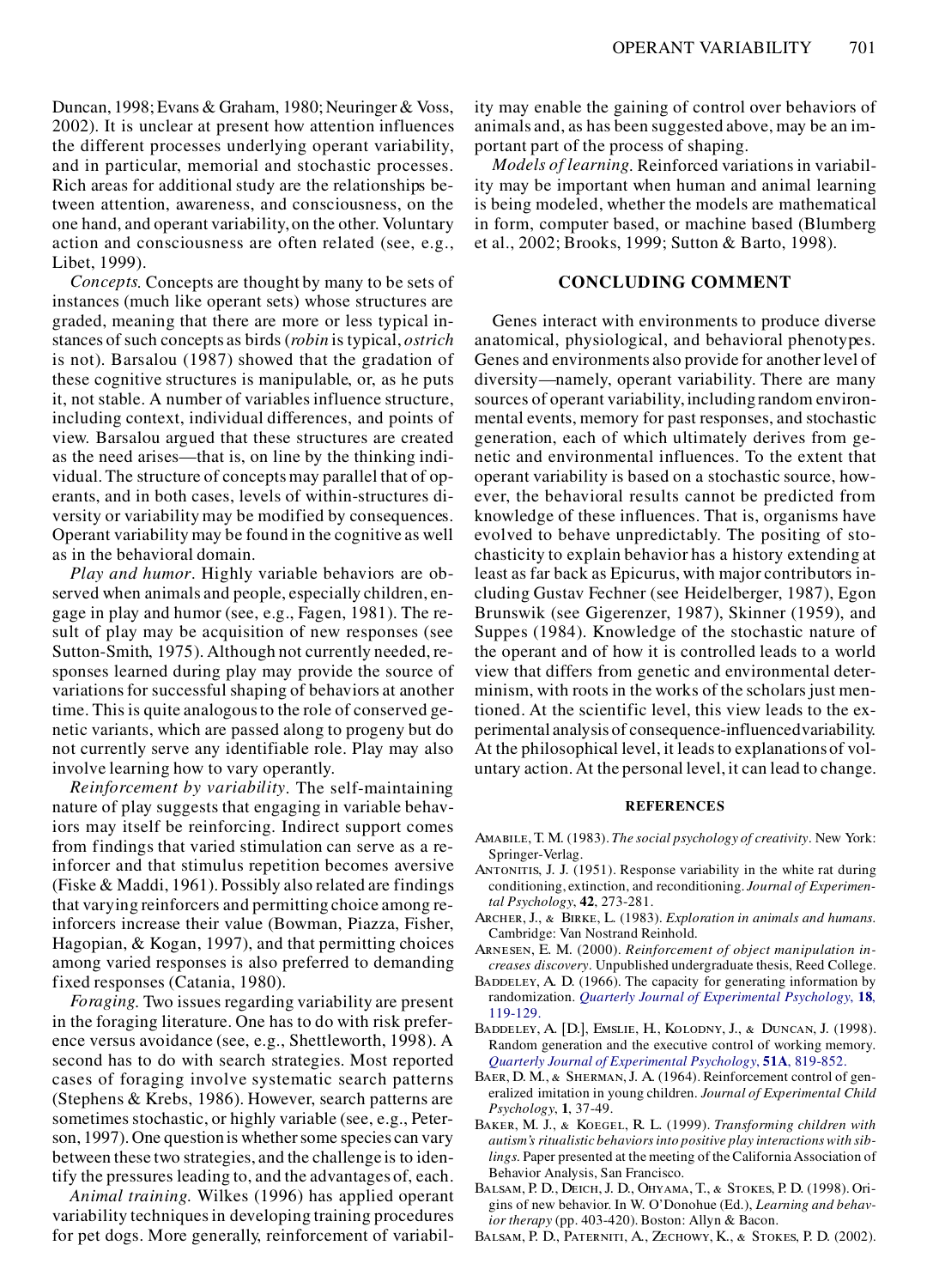*Outcomes and behavioral variability: Disappointment induced variation*. Manuscript submitted for publication.

- BALSAM, P. D., & SILVER, R. (1994). Behavioral change as a result of experience: Toward principles of learning and development. In J. A. Hogan & J. J. Bolhuis (Eds.), *Causal mechanisms of behavioural development* (pp. 327-357). Cambridge: Cambridge University Press.
- BANDURA, A. (1982). The psychology of chance encounters and life paths. *American Psychologist*, **37**, 747-755.
- BANDURA, A. (1986). *Social foundations of thought & action*. Englewood Cliffs, NJ: Prentice-Hall.
- BARBA, L. S., & HUNZIKER, M. H. (2002). Variabilidade comportamental produzida por dois esquemas de reforçamento (Behavioral variability produced by two reinforcement schedules). *Acta Comportamentalia*, **10**, 5-22.
- Barkley, R. (1990). *Attention deficit hyperactivity disorder: A handbook for diagnosis and treatment*. New York: Guilford.
- Baron-Cohen, S. (1992). Out of sight or out of mind? Another look at deception in autism. *[Journal of Child Psychology & Psychiatry](http://www.ingentaselect.com/rpsv/cgi-bin/linker?ext=a&reqidx=/0021-9630^28^2933L.1141[aid=312994])*, **33**, [1141-1155.](http://www.ingentaselect.com/rpsv/cgi-bin/linker?ext=a&reqidx=/0021-9630^28^2933L.1141[aid=312994])
- Barsalou, L. W. (1987). The instability of graded structure: Implications for the nature of concepts. In U. Neisser (Ed.), *Concepts and conceptual development: Ecological and intellectual factors in cat egorization* (pp. 101-140). New York: Cambridge University Press.
- Beck, A. T. (1976). *Cognitive therapy and the emotional disorders*. New York: International Universities Press.
- Berryman, R., Cumming, W. W., & Nevin, J. A. (1963). Acquisition of delayed matching in the pigeon. *Journal of the Experimental Analysis of Behavior*, **6**, 101-107.
- Beveridge, W. I. B. (1957). *The art of scientific investigation*. New York: Vintage.
- Blough, D. S. (1966). The reinforcement of least frequent interresponse times. *[Journal of the Experimental Analysis of Behavior](http://www.ingentaselect.com/rpsv/cgi-bin/linker?ext=a&reqidx=/0022-5002^28^299L.581[aid=2861709])*, **9**, 581-591.
- Blumberg, B., Downie, M., Ivanov, Y., Berlin, M., Johnson, M. P., & Tomlinson, B. (2002). Integrated learning for interactive synthetic characters. *Transactions on Graphics 21*, **3** (Proceedings of ACM SIGGRAPH 2002).
- BODEN, M. A. (1994). What is creativity? In M. A. Boden (Ed.), *Dimensions of creativity* (pp. 75-117). Cambridge, MA: MIT Press.
- Boren, J. J., Moerschbaecher, J. M., & Whyte, A. A. (1978). Variability of response location on fixed-ratio and fixed-interval schedules of reinforcement. *[Journal of the Experimental Analysis of Be](http://www.ingentaselect.com/rpsv/cgi-bin/linker?ext=a&reqidx=/0022-5002^28^2930L.65[aid=2861710])havior*, **30**[, 65-67.](http://www.ingentaselect.com/rpsv/cgi-bin/linker?ext=a&reqidx=/0022-5002^28^2930L.65[aid=2861710])
- Bouton, M. (1994). Context, ambiguity, and classical conditioning. *[Current Directions in Psychological Science](http://www.ingentaselect.com/rpsv/cgi-bin/linker?ext=a&reqidx=/0963-7214^28^293L.49[aid=259265])*, **3**, 49-53.
- Bowman, L. G., Piazza, C. C., Fisher, W. W., Hagopian, L. P., & Kogan, J. S. (1997). Assessment of preference for varied versus con stant reinforcers. *[Journal of Applied Behavior Analysis](http://www.ingentaselect.com/rpsv/cgi-bin/linker?ext=a&reqidx=/0021-8855^28^2930L.451[aid=4710560])*, **30**, 451-458.
- BRELAND, K., & BRELAND, M. (1961). The misbehavior of organisms. *American Psychologist*, **16**, 681-684.
- Brooks, R. A. (1999). *Cambrian intelligence: The early history of the new AI*. Cambridge, MA: MIT Press.
- BRUGGER, P. (1997). Variables that influence the generation of random sequences: An update. *[Perceptual & Motor Skills](http://www.ingentaselect.com/rpsv/cgi-bin/linker?ext=a&reqidx=/0031-5125^28^2984L.627[aid=17875])*, **84**, 627-661.
- BRYANT, D., & CHURCH, R. M. G. (1974). The determinants of random choice. *Animal Learning & Behavior*, **2**, 245-248.
- Burns, J. (1997). *Training changing triangles: A new paradigm for ex amining behavioral variability in multiple dimensions*. Unpublished undergraduate thesis, Reed College.
- Cameron, J., & Pierce, W. D. (1994). Reinforcement, reward, and intrinsic motivation: A meta-analysis. *[Review of Educational Research](http://www.ingentaselect.com/rpsv/cgi-bin/linker?ext=a&reqidx=/0034-6543^28^2964L.363[aid=225195])*, **64**[, 363-423.](http://www.ingentaselect.com/rpsv/cgi-bin/linker?ext=a&reqidx=/0034-6543^28^2964L.363[aid=225195])
- Campbell, D. T. (1960). Blind variation and selective retention in cre ative thought as in other knowledge processes. *[Psychological Review](http://www.ingentaselect.com/rpsv/cgi-bin/linker?ext=a&reqidx=/0033-295X^28^2967L.380[aid=57269])*, **67**[, 380-400.](http://www.ingentaselect.com/rpsv/cgi-bin/linker?ext=a&reqidx=/0033-295X^28^2967L.380[aid=57269])
- CARLTON, P. L. (1962). Effects of deprivation and reinforcementmagnitude on response variability. *[Journal of the Experimental](http://www.ingentaselect.com/rpsv/cgi-bin/linker?ext=a&reqidx=/0022-5002^28^295L.481[aid=4710561]) [Analysis of Behavior](http://www.ingentaselect.com/rpsv/cgi-bin/linker?ext=a&reqidx=/0022-5002^28^295L.481[aid=4710561])*, **5**, 481-486.
- Catania, A. C. (1980). Freedom of choice: A behavioral analysis. In G. H. Bower (Ed.), *The psychology of learning and motivation*(Vol. 14, pp. 97-145). New York: Academic Press.
- Catchpole, C. K., & Slater, P. J. (1995). *Bird song: Biological themes and variations*. Cambridge: Cambridge University Press.
- Channon, S., & Baker, J. E. (1996). Depression and problem-solving performance on a fault-diagnosis task. *Applied Cognitive Psychology*, **10**, 327-336.
- Cherot, C., Jones, A., & Neuringer, A. (1996). Reinforced variability decreases with approach to reinforcers. *[Journal of Experimental](http://www.ingentaselect.com/rpsv/cgi-bin/linker?ext=a&reqidx=/0097-7403^28^2922L.497[aid=4710563]) [Psychology: Animal Behavior Processes](http://www.ingentaselect.com/rpsv/cgi-bin/linker?ext=a&reqidx=/0097-7403^28^2922L.497[aid=4710563])*, **22**, 497-508.
- Cohen, L., Neuringer, A., & Rhodes, D. (1990). Effects of ethanol on reinforced variations and repetitions by rats under a multiple schedule. *[Journal of the Experimental Analysis of Behavior](http://www.ingentaselect.com/rpsv/cgi-bin/linker?ext=a&reqidx=/0022-5002^28^2954L.1[aid=4710564])*, **54**, 1-12.
- Cumming, W. W., Berryman, R., Cohen, L. R., & Lanson, R. N. (1967). Some observations on extinction of a complex discriminated operant. *Psychological Reports*, **20**, 1328-1330.
- DECI, E. L., KOESTNER, R., & RYAN, R. M. (1999). A meta-analytic review of experiments examining the effects of extrinsic rewards on intrinsic motivation. *[Psychological Bulletin](http://www.ingentaselect.com/rpsv/cgi-bin/linker?ext=a&reqidx=/0033-2909^28^29125L.627[aid=963305])*, **125**, 627-668.
- Dember, W. N., & Richman, C. L. (1989). *Spontaneous alternation behavior*. New York: Springer-Verlag.
- DENNEY, J., & NEURINGER, A. (1998). Behavioral variability is controlled by discriminative stimuli. *[Animal Learning & Behavior](http://www.ingentaselect.com/rpsv/cgi-bin/linker?ext=a&reqidx=/0090-4996^28^2926L.154[aid=2861711])*, **26**, 154-162.
- Devenport, L. D. (1983). Spontaneous behavior: Inferences from neuro science. In R. Mellgren (Ed.), *Animal cognition and behavior*(pp. 83- 125). Amsterdam: North-Holland.
- DOUGHTY, A. H., & LATTAL, K. A. (2001). Resistance to change of operant variation and repetition. *[Journal of the Experimental Analysis](http://www.ingentaselect.com/rpsv/cgi-bin/linker?ext=a&reqidx=/0022-5002^28^2976L.195[aid=4710566]) [of Behavior](http://www.ingentaselect.com/rpsv/cgi-bin/linker?ext=a&reqidx=/0022-5002^28^2976L.195[aid=4710566])*, **76**, 195-215.
- Dover, A., & Shore, B. M. (1991). Giftedness and flexibility on a mathematical set-breaking task. *Gifted Child Quarterly*, **35**, 99-105.
- Driver, P. M., & Humphries, D. A. (1988). *Protean behavior: The biology of unpredictability*. Oxford: Oxford University Press.
- Duncan, C. P. (1961). Attempts to influence performance on an insight problem. *Psychological Reports*, **9**, 35-42.
- ECKERMAN, D. A., & LANSON, R. N. (1969). Variability of response location for pigeons responding under continuous reinforcement, intermittent reinforcement and extinction. *Journal of the Experimental Analysis of Behavior*, **12**, 73-80.
- EISENBERGER, R., & ARMELI, S. (1997). Can salient reward increase creative performance without reducing intrinsic creative interest? *[Jour](http://www.ingentaselect.com/rpsv/cgi-bin/linker?ext=a&reqidx=/0022-3514^28^2972L.652[aid=4710568])[nal of Personality & Social Psychology](http://www.ingentaselect.com/rpsv/cgi-bin/linker?ext=a&reqidx=/0022-3514^28^2972L.652[aid=4710568])*, **72**, 652-663.
- EISENBERGER, R., ARMELI, S., & PRETZ, J. (1998). Can the promise of reward increase creativity? *[Journal of Personality & Social Psychol](http://www.ingentaselect.com/rpsv/cgi-bin/linker?ext=a&reqidx=/0022-3514^28^2974L.704[aid=4710569])ogy*, **74**[, 704-714.](http://www.ingentaselect.com/rpsv/cgi-bin/linker?ext=a&reqidx=/0022-3514^28^2974L.704[aid=4710569])
- EISENBERGER, R., & CAMERON, J. (1996). Detrimental effects of reward: Reality or myth? *[American Psychologist](http://www.ingentaselect.com/rpsv/cgi-bin/linker?ext=a&reqidx=/0003-066X^28^2951L.1153[aid=19939])*, **51**, 1153-1166.
- Eisenberger, R., Haskins, F., & Gambleton, P. (1999). Promised re ward and creativity: Effects of prior experience. *[Journal of Experi](http://www.ingentaselect.com/rpsv/cgi-bin/linker?ext=a&reqidx=/0022-1031^28^2935L.308[aid=4710570])[mental Social Psychology](http://www.ingentaselect.com/rpsv/cgi-bin/linker?ext=a&reqidx=/0022-1031^28^2935L.308[aid=4710570])*, **35**, 308-325.
- EISENBERGER, R., & SELBST, M. (1994). Does reward increase or decrease creativity? *Journal of Personality & Social Psychology*, **66**, 1116-1127.
- Epstein, R. (1996). *Cognition, creativity and behavior: Selected essays*. Westport, CT: Praeger.
- Evans, F. J., & Graham, C. (1980). Subjective random number generation and attention deployment during acquisition and overlearning of a motor skill. *Bulletin of the Psychonomic Society*, **15**, 391-394.
- Fagen, R. (1981). *Animal play behavior*. New York: Oxford University Press.
- Ferster, C. B., & Skinner, B. F. (1957). *Schedules of reinforcement*. New York: Appleton-Century-Crofts.
- FISKE, D. W., & MADDI, S. R. (1961). *Functions of varied experience*. Homewood, IL: Dorsey.
- Galbicka, G. (1994). Shaping in the 21st century: Moving percentile schedules into applied settings. *Journal of Applied Behavior Analysis*, **27**, 739-760.
- Gigerenzer, G. (1987). Survival of the fittest probabilist: Brunswik, Thurstone, and the two disciplines of psychology. In L. Kruger, G. Gigerenzer, & M. S. Morgan (Eds.), *The probabilistic revolution*. *Vol. 2: Ideas in the sciences* (pp. 49-72). Cambridge, MA: MIT Press.
- GOETZ, E. M., & BAER, D. M. (1973). Social control of form diversity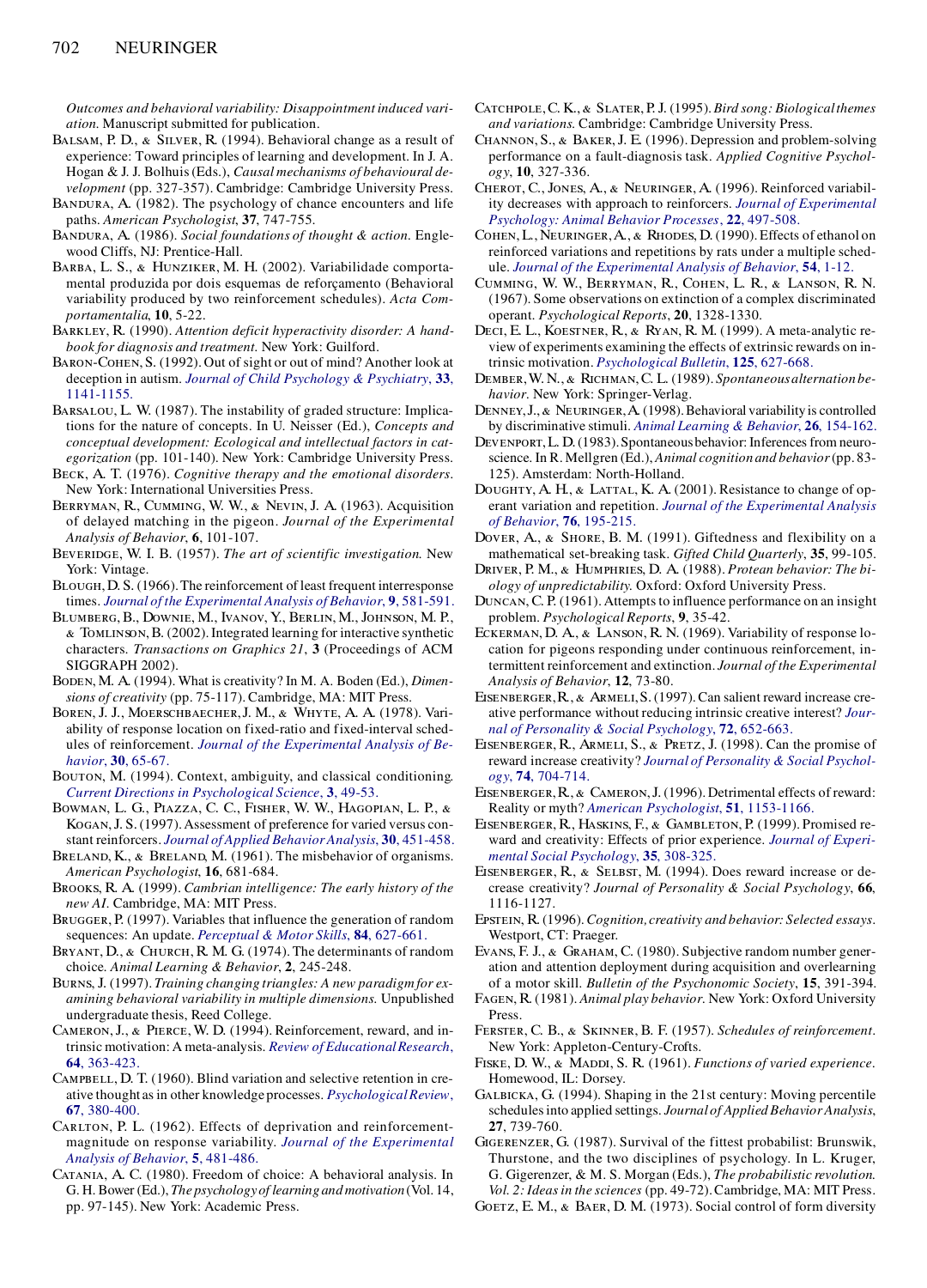and emergence of new forms in children's blockbuilding. *Journal of Applied Behavior Analysis*, **6**, 209-217.

- Gorka, E. (1993). *Within session effects of ethanol on reinforced behavioral variability*. Unpublished undergraduate thesis, Reed College.
- GOTTLIEB, G. (1992). *Individual development and evolution*. Oxford: Oxford University Press.
- GROTT, R., & NEURINGER, A. (1974). Group behavior of rats under schedules of reinforcement. *[Journal of the Experimental Analysis of](http://www.ingentaselect.com/rpsv/cgi-bin/linker?ext=a&reqidx=/0022-5002^28^2922L.311[aid=4710528]) Behavior*, **22**[, 311-321.](http://www.ingentaselect.com/rpsv/cgi-bin/linker?ext=a&reqidx=/0022-5002^28^2922L.311[aid=4710528])
- GRUNOW, A., & NEURINGER, A. (2002). Learning to vary and varying to learn. *[Psychonomic Bulletin & Review](http://www.ingentaselect.com/rpsv/cgi-bin/linker?ext=a&reqidx=/1069-9384^28^299L.250[aid=4710529])*, **9**, 250-258.
- Guthrie, E. R., & Horton, G. P. (1946). *Cats in a puzzle box*. New York: Rinehart.
- HEFFERLINE, R. F., & PERERA, T. B. (1963). Proprioceptive discrimination of a covert operant without its observation by the subject. *[Sci](http://www.ingentaselect.com/rpsv/cgi-bin/linker?ext=a&reqidx=/0036-8075^28^29139L.834[aid=4710530]) ence*, **139**[, 834-835.](http://www.ingentaselect.com/rpsv/cgi-bin/linker?ext=a&reqidx=/0036-8075^28^29139L.834[aid=4710530])
- HEIDELBERGER, M. (1987). Fechner's indeterminism: From freedom to laws of chance. In L. Kruger, L. J. Daston, & M. Heidelberger (Eds.), *The probabilistic revolution. Vol. 1: Ideas in history* (pp. 117-156). Cambridge, MA: MIT Press.
- HERRNSTEIN, R. J. (1961). Stereotypy and intermittent reinforcement. *Science*, **133**, 2067-2069.
- HERTZIG, M. E., & SHAPIRO, T. (1990). Autism and pervasive developmental disorders. In M. Lewis & S. M. Miller (Eds.), *Handbook of developmental psychopathology* (pp. 385-395). New York: Plenum.
- HOLMAN, J., GOETZ, E. M., & BAER, D. M. (1977). The training of creativity as an operant and an examination of its generalization characteristics. In B. Etzel, J. LeBland, & D. Baer (Eds.), *New developments in behavior research: Theory, method and application* (pp. 441-471). Hillsdale, NJ: Erlbaum.
- Hopkinson, J., & Neuringer, A. (in press). Modifying behavioral variability in moderately depressed students. *Behavior Modification*.
- Hopson, J., Burt, D., & Neuringer, A. (2002). *Variability and repetition under a multiple schedule*. Manuscript in preparation.
- Horne, R. L., Evans, F. J., & Orne, M. T. (1982). Random number generation, psychopathology, and therapeutic change. *[Archive of](http://www.ingentaselect.com/rpsv/cgi-bin/linker?ext=a&reqidx=/0003-990X^28^2939L.680[aid=4710531]) [General Psychiatry](http://www.ingentaselect.com/rpsv/cgi-bin/linker?ext=a&reqidx=/0003-990X^28^2939L.680[aid=4710531])*, **39**, 680-683.
- HULL, D. L., LANGMAN, R. E., & GLENN, S. S. (2001). A general account of selection: Biology, immunology and behavior. *[Behavioral](http://www.ingentaselect.com/rpsv/cgi-bin/linker?ext=a&reqidx=/0140-525X^28^2924L.511[aid=4710532]) [& Brain Sciences](http://www.ingentaselect.com/rpsv/cgi-bin/linker?ext=a&reqidx=/0140-525X^28^2924L.511[aid=4710532])*, **24**, 511-573.
- Hunziker, M. H. L., Caramori, F. C., da Silva, A. P., & Barba, L. S. (1998). Efeitos da historia de reforçamento sobre a variabilidade comportamental [Effects of reinforcement history on behavioral variability]. *Psicologia: Teoria e Pesquisa*, **14**, 149-159.
- Hunziker, M. H. L., Lee, V. P Q., Ferreira, C. C., da Silva, A. P., & Caramori, F. C. (2002). Variabilidade comportamental em humanos: Efeitos de regras e contingencias [Human behavioral variability: Effects of rules and contingencies]. *Psicologia: Teoria e Pesquisa*, **18**, 130-147.
- Hunziker, M. H. L., Saldana, R. L., & Neuringer, A. (1996). Behavioral variability in SHR and WKY rats as a function of rearing environment and reinforcement contingency. *[Journal of the Experi](http://www.ingentaselect.com/rpsv/cgi-bin/linker?ext=a&reqidx=/0022-5002^28^2965L.129[aid=4710535])[mental Analysis of Behavior](http://www.ingentaselect.com/rpsv/cgi-bin/linker?ext=a&reqidx=/0022-5002^28^2965L.129[aid=4710535])*, **65**, 129-144.
- KAHNEMAN, D., & TVERSKY, A. (1984). Choices, values and frames. *[American Psychologist](http://www.ingentaselect.com/rpsv/cgi-bin/linker?ext=a&reqidx=/0003-066X^28^2939L.341[aid=57181])*, **39**, 341-350.
- Killeen, P. (1981). Incentive theory. In D. J. Bernstein (Ed.), *Nebraska symposium on motivation, 1981: Response structure and organization* (pp. 169-216). Lincoln: University of Nebraska Press.
- Knuth, D. E. (1969). *The art of computer programming*. Reading, MA: Addison-Wesley.
- LAMBERTY, Y., & GOWER, A. J. (1990). Age-related changes in spontaneous behavior and learning in NMRI mice from maturity to middle age. *[Physiology & Behavior](http://www.ingentaselect.com/rpsv/cgi-bin/linker?ext=a&reqidx=/0031-9384^28^2947L.1137[aid=4710536])*, **47**, 1137-1144.
- Langer, E. (1989). *Mindfulness*. Reading, MA: Addison-Wesley.
- Langer, E. (2000). Mindful learning. *Current Directions in Psychological Science*, **6**, 220-223.
- Lapp, J. E., Marinier, R., & Pihl, R. O. (1982). Correlates of psychotropic drug use in women: Interpersonal personal problem solving and depression. *Women & Health*, **7**, 5-16.
- Lee, R., McComas, J. J., & Jawor, J. (in press). The effects of differential reinforcement on varied verbal responding by individuals with autism to social questions. *Journal of Applied Behavioral Analysis*.
- LEPPER, M. R., & HENDERLONG, J. (2000). Turning "play" into "work" and "work" into "play": 25 years of research on intrinsic versus extrinsic motivation. In C. Sansone & J. M. Harackiewicz (Eds.), *Intrinsic and extrinsic motivation: The search for optimal motivation and performance* (pp. 257-307). San Diego: Academic Press.
- LIBET, B. (1999). Do we have free will? *[Journal of Consciousness Stud](http://www.ingentaselect.com/rpsv/cgi-bin/linker?ext=a&reqidx=/1355-8250^28^296L.47[aid=4710539])ies*, **6**[, 47-57.](http://www.ingentaselect.com/rpsv/cgi-bin/linker?ext=a&reqidx=/1355-8250^28^296L.47[aid=4710539])
- LOPES, L. L.,  $\&$  ODEN, G. C. (1987). Distinguishing between random and nonrandom events. *[Journal of Experimental Psychology: Learn](http://www.ingentaselect.com/rpsv/cgi-bin/linker?ext=a&reqidx=/0278-7393^28^2913L.392[aid=298459])[ing, Memory, & Cognition](http://www.ingentaselect.com/rpsv/cgi-bin/linker?ext=a&reqidx=/0278-7393^28^2913L.392[aid=298459])*, **13**, 392-400.
- Lung, C. T., & Dominowski, R. L. (1985). Effects of strategy instructions and practice on nine-dot problem solving. *Journal of Experimental Psychology: Learning, Memory, & Cognition*, **11**, 804-811.
- MACHADO, A. (1989). Operant conditioning of behavioral variability using a percentile reinforcement schedule. *[Journal of the Experi](http://www.ingentaselect.com/rpsv/cgi-bin/linker?ext=a&reqidx=/0022-5002^28^2952L.155[aid=861541])[mental Analysis of Behavior](http://www.ingentaselect.com/rpsv/cgi-bin/linker?ext=a&reqidx=/0022-5002^28^2952L.155[aid=861541])*, **52**, 155-166.
- MACHADO, A. (1992). Behavioral variability and frequency-dependent selection. *[Journal of the Experimental Analysis of Behavior](http://www.ingentaselect.com/rpsv/cgi-bin/linker?ext=a&reqidx=/0022-5002^28^2958L.241[aid=4710541])*, **58**, 241-263.
- MACHADO, A. (1993). Learning variable and stereotypical sequences of responses: Some data and a new model. *Behavioural Processes*, **30**, 103-130.
- MACHADO, A. (1997). Increasing the variability of response sequences in pigeons by adjusting the frequency of switching between two keys. *[Journal of the Experimental Analysis of Behavior](http://www.ingentaselect.com/rpsv/cgi-bin/linker?ext=a&reqidx=/0022-5002^28^2968L.1[aid=1119020])*, **68**, 1-25.
- MACHADO, A., & CEVIK, M. (1998). Acquisition and extinction under periodic reinforcement. *[Behavioural Processes](http://www.ingentaselect.com/rpsv/cgi-bin/linker?ext=a&reqidx=/0376-6357^28^2944L.237[aid=4710543])*, **44**, 237-262.
- Maier, N. R. F. (1933). An aspect of human reasoning. *British Journal of Psychology*, **24**, 144-155.
- Maltzman, I. (1960). On the training of originality. *[Psychological Re](http://www.ingentaselect.com/rpsv/cgi-bin/linker?ext=a&reqidx=/0033-295X^28^2967L.229[aid=1119021])view*, **67**[, 229-242.](http://www.ingentaselect.com/rpsv/cgi-bin/linker?ext=a&reqidx=/0033-295X^28^2967L.229[aid=1119021])
- MANABE, K., STADDON, J. E. R., & CLEAVELAND, J. M. (1997). Control of vocal repertoire by reward in budgerigars (*Melopsittacus undulatus*). *Journal of Comparative Psychology*, **111**, 50-62.
- MANOEL, E. J., & CONNOLLY, K. J. (1995). Variability and the development of skilled actions. *[International Journal of Psychophysiol](http://www.ingentaselect.com/rpsv/cgi-bin/linker?ext=a&reqidx=/0167-8760^28^2919L.129[aid=2861713])ogy*, **19**[, 129-147.](http://www.ingentaselect.com/rpsv/cgi-bin/linker?ext=a&reqidx=/0167-8760^28^2919L.129[aid=2861713])
- MANOEL, E. J., & CONNOLLY, K. J. (1997). Variability and stability in the development of skilled actions. In K. J. Connolly & H. Forssberg (Eds.), *Neurophysiology and neuropsychology of motor development* (pp. 286-318). London: Mac Keith.
- McElroy, E., & Neuringer, A. (1990). Effects of alcohol on reinforced repetitions and reinforced variations in rats. *[Psychopharmacology](http://www.ingentaselect.com/rpsv/cgi-bin/linker?ext=a&reqidx=/0033-3158^28^29102L.49[aid=4710546])*, **102**[, 49-55.](http://www.ingentaselect.com/rpsv/cgi-bin/linker?ext=a&reqidx=/0033-3158^28^29102L.49[aid=4710546])
- Mechner, F. (1958). Sequential dependencies of the lengths of con secutive response runs. *Journal of the Experimental Analysis of Behavior*, **1**, 229-233.
- Mechner, F. (1992). *Learning and practicing skilled performance*. New York: Behavioral Science Applications.
- MECHNER, F., HYTEN, C., FIELD, D. P., & MADDEN, G. (1997). Using revealed operants to study the structure and properties of human operant behavior. *Psychological Record*, **47**, 45-68.
- METZGER, M. A. (1994). Have subjects been shown to generate chaotic number? Commentary on Neuringer and Voss. *Psychological Sci ence*, **5**, 111-114.
- MILLER, N., & NEURINGER, A. (2000). Reinforcing variability in adolescents with autism. *[Journal of Applied Behavior Analysis](http://www.ingentaselect.com/rpsv/cgi-bin/linker?ext=a&reqidx=/0021-8855^28^2933L.151[aid=4710550])*, **33**, 151-165.
- MOOK, D. M., JEFFREY, J., & NEURINGER, A. (1993). Spontaneously hypertensive rats (SHR) readily learn to vary but not to repeat instrumental responses. *[Behavioral & Neural Biology](http://www.ingentaselect.com/rpsv/cgi-bin/linker?ext=a&reqidx=/0163-1047^28^2959L.126[aid=4710551])*, **59**, 126-135.
- MOOK, D. M., & NEURINGER, A. (1994). Different effects of amphetamine on reinforced variations versus repetitions in spontaneously hypertensive rats (SHR). *[Physiology & Behavior](http://www.ingentaselect.com/rpsv/cgi-bin/linker?ext=a&reqidx=/0031-9384^28^2956L.939[aid=4710552])*, **56**, 939-944.
- MORGAN, L., & NEURINGER, A. (1990). Behavioral variability as a function of response topography and reinforcement contingency. *Animal Learning & Behavior*, **18**, 257-263.
- MORRIS, C. (1987). The operant conditioning of response variability: Free-operant versus discrete-response procedures. *[Journal of the Ex](http://www.ingentaselect.com/rpsv/cgi-bin/linker?ext=a&reqidx=/0022-5002^28^2947L.273[aid=4710554])[perimental Analysis of Behavior](http://www.ingentaselect.com/rpsv/cgi-bin/linker?ext=a&reqidx=/0022-5002^28^2947L.273[aid=4710554])*, **47**, 273-277.
- Moxley, R. A. (1997). Skinner: From determinism to random variation. *Behavior & Philosophy*, **25**, 3-28.
- Moxon, E. R. (1997). The tinkerer's evolving tool-box. *[Nature](http://www.ingentaselect.com/rpsv/cgi-bin/linker?ext=a&reqidx=/0028-0836^28^29387L.659[aid=4710556])*, **387**, [659-662.](http://www.ingentaselect.com/rpsv/cgi-bin/linker?ext=a&reqidx=/0028-0836^28^29387L.659[aid=4710556])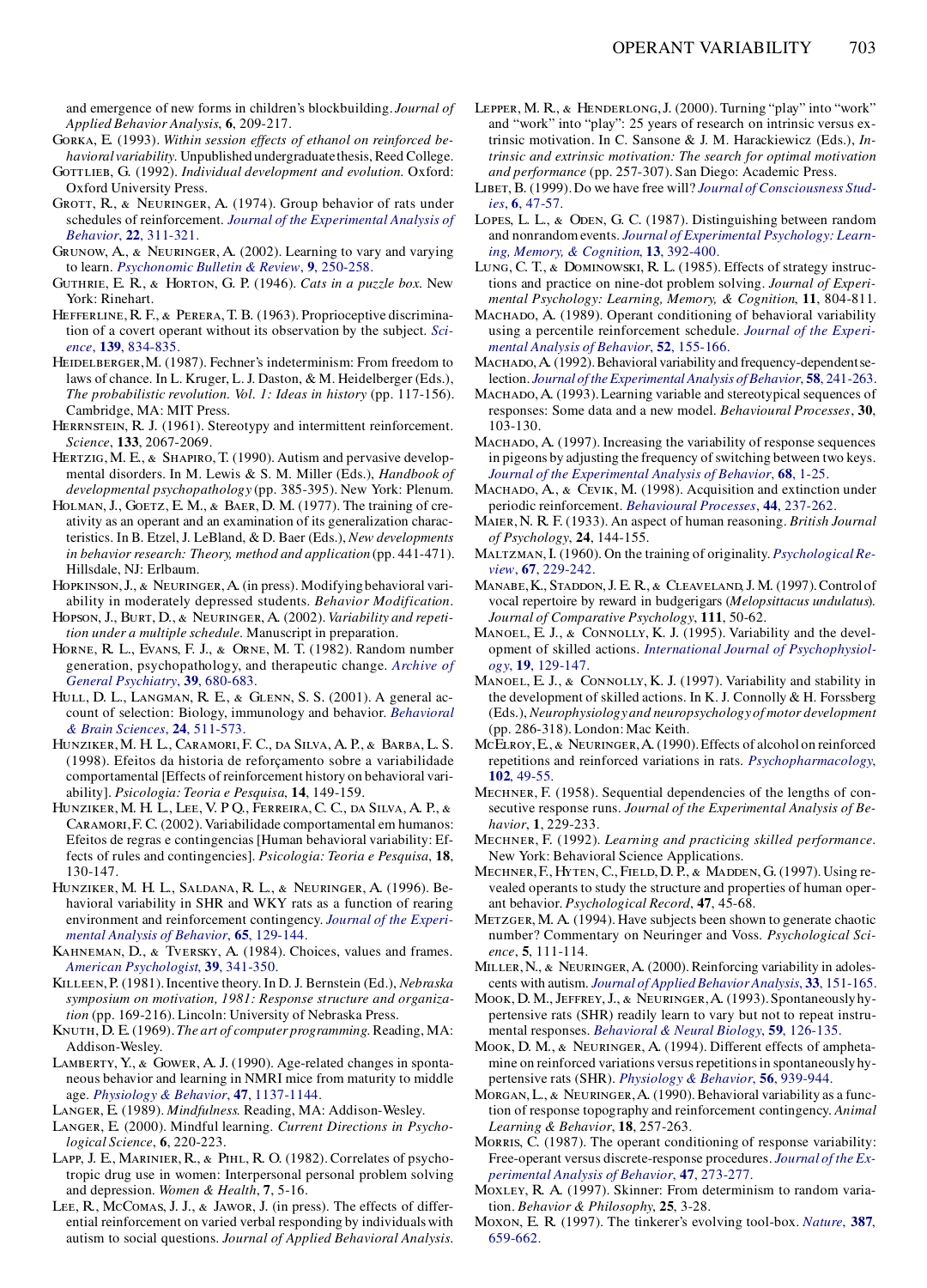- MULLINS, M., & RINCOVER, A. (1985). Comparing autistic and normal children along the dimensions of reinforcement maximization, stimulus sampling, and responsiveness to extinction. *[Journal of Experi](http://www.ingentaselect.com/rpsv/cgi-bin/linker?ext=a&reqidx=/0022-0965^28^2940L.350[aid=4710573])[mental Child Psychology](http://www.ingentaselect.com/rpsv/cgi-bin/linker?ext=a&reqidx=/0022-0965^28^2940L.350[aid=4710573])*, **40**, 350-374.
- MYERSON, J., & HALE, S. (1988). Choice in transition: A comparison of melioration and the kinetic model. *[Journal of the Experimental](http://www.ingentaselect.com/rpsv/cgi-bin/linker?ext=a&reqidx=/0022-5002^28^2949L.291[aid=2291512]) [Analysis of Behavior](http://www.ingentaselect.com/rpsv/cgi-bin/linker?ext=a&reqidx=/0022-5002^28^2949L.291[aid=2291512])*, **49**, 291-302.
- Nelson, T. D. (1978). Fixed-interval matching-to-sample: Intermatching time and intermatching error runs. *Journal of the Experimental Analysis of Behavior*, **29**, 105-113.
- Neuringer, A. (1981). Self-experimentation: A call for change. *Behaviorism*, **9**, 79-94.
- Neuringer, A. (1986). Can people behave "randomly?": The role of feedback. *[Journal of Experimental Psychology: General](http://www.ingentaselect.com/rpsv/cgi-bin/linker?ext=a&reqidx=/0096-3445^28^29115L.62[aid=17878])*, **115**, 62-75.
- NEURINGER, A. (1991). Operant variability and repetition as functions of interresponse time. *Journal of Experimental Psychology: Animal Behavior Processes*, **17**, 3-12.
- Neuringer, A. (1992). Choosing to vary and repeat. *Psychological Sci ence*, **3**, 246-250.
- Neuringer, A. (1993). Reinforced variation and selection. *Animal Learning & Behavior*, **21**, 83-91.
- Neuringer, A. (2002). *Reinforcement of response–sequence variability in young chicks*. Unpublished manuscript.
- Neuringer, A. (in press). Reinforced variability and creativity. In K. A. Lattal & P. N. Chase (Eds.), *Behavior theory and philosophy*. New York: Kluwer Academic/Plenum.
- Neuringer, A., Deiss, C., & Imig, S. (2000). Comparing choices and variations in people and rats: Two teaching experiments. *[Behavior](http://www.ingentaselect.com/rpsv/cgi-bin/linker?ext=a&reqidx=/0743-3808^28^2932L.407[aid=4710577]) [Research Methods, Instruments, & Computers](http://www.ingentaselect.com/rpsv/cgi-bin/linker?ext=a&reqidx=/0743-3808^28^2932L.407[aid=4710577])*, **32**, 407-416.
- Neuringer, A., Deiss, C., & Olson, G. (2000). Reinforced variability and operant learning. *[Journal of Experimental Psychology: Animal](http://www.ingentaselect.com/rpsv/cgi-bin/linker?ext=a&reqidx=/0097-7403^28^2926L.98[aid=2861714]) [Behavior Processes](http://www.ingentaselect.com/rpsv/cgi-bin/linker?ext=a&reqidx=/0097-7403^28^2926L.98[aid=2861714])*, **26**, 98-111.
- Neuringer, A., & Huntley, R. W. (1992). Reinforced variability in rats: Effects of gender, age and contingency. *[Physiology & Behavior](http://www.ingentaselect.com/rpsv/cgi-bin/linker?ext=a&reqidx=/0031-9384^28^2951L.145[aid=4710578])*, **51**[, 145-149.](http://www.ingentaselect.com/rpsv/cgi-bin/linker?ext=a&reqidx=/0031-9384^28^2951L.145[aid=4710578])
- NEURINGER, A., KORNELL, N., & OLUFS, M. (2001). Stability and variability in extinction. *[Journal of Experimental Psychology: Animal](http://www.ingentaselect.com/rpsv/cgi-bin/linker?ext=a&reqidx=/0097-7403^28^2927L.79[aid=2861715]) [Behavior Processes](http://www.ingentaselect.com/rpsv/cgi-bin/linker?ext=a&reqidx=/0097-7403^28^2927L.79[aid=2861715])*, **27**, 79-94.
- Neuringer, A., & Voss, C. (1993). Approximating chaotic behavior. *Psychological Science*, **4**, 113-119.
- Neuringer, A., & Voss, C. (2002). *Approximations to chaotic re sponding depends on interresponse time*. Unpublished manuscript.
- Nevin, J. A. (1967). Effects of reinforcement scheduling on simultane ous discrimination performance. *[Journal of the Experimental Analy](http://www.ingentaselect.com/rpsv/cgi-bin/linker?ext=a&reqidx=/0022-5002^28^2910L.251[aid=4710580])[sis of Behavior](http://www.ingentaselect.com/rpsv/cgi-bin/linker?ext=a&reqidx=/0022-5002^28^2910L.251[aid=4710580])*, **10**, 251-260.
- Nevin, J. A. (1992). An integrative model for the study of behavioral momentum. *[Journal of the Experimental Analysis of Behavior](http://www.ingentaselect.com/rpsv/cgi-bin/linker?ext=a&reqidx=/0022-5002^28^2957L.301[aid=309785])*, **57**, [301-316.](http://www.ingentaselect.com/rpsv/cgi-bin/linker?ext=a&reqidx=/0022-5002^28^2957L.301[aid=309785])
- Notterman, J. M., & Mintz, D. E. (1965). *Dynamics of response*. New York: Wiley.
- Page, S., & Neuringer, A. (1985). Variability is an operant. *Journal of Experimental Psychology: Animal Behavior Processes*, **11**, 429-452.
- Peterson, I. (1997). *The jungle of randomness: A mathematical safari*. New York: Wiley.
- PRYOR, K. W., HAAG, R., & O'REILLY, J. (1969). The creative porpoise: Training for novel behavior. *Journal of the Experimental Analysis of Behavior*, **12**, 653-661.
- Rescorla, R. A., & Wagner, A. R. (1972). A theory of Pavlovian con ditioning: Variations in the effectiveness of reinforcement and nonreinforcement. In A. H. Black & W. F. Prokasy (Eds.), *Classical con ditioning II: Current research and theory* (pp. 64-99). New York: Appleton-Century-Crofts.
- Rhinehart, L. (1998). *The dice man*. Woodstock, NY: Overlook.
- Roberts, S., & Neuringer, A. (1998). Self-experimentation. In K. A. Lattal & M. Perone (Eds.), *Handbook of research methods in human operant behavior* (pp. 619-655). New York: Plenum.
- Roots, C. (2000). *A spoonful of fish food helps the repetition go down: Reinforcing variability in* Betta splendens. Unpublished undergraduate thesis, Reed College.
- Ross, C., & Neuringer, A. (2002). Reinforcement of variations and repetitions along three independent response dimensions. *[Behav](http://www.ingentaselect.com/rpsv/cgi-bin/linker?ext=a&reqidx=/0376-6357^28^2957L.199[aid=4710581])[ioural Processes](http://www.ingentaselect.com/rpsv/cgi-bin/linker?ext=a&reqidx=/0376-6357^28^2957L.199[aid=4710581])*, **57**, 199-209.
- SALDANA, R. L., & NEURINGER, A. (1998). Is instrumental variability abnormally high in children exhibiting ADHD and aggressive behavior? *[Behavioural Brain Research](http://www.ingentaselect.com/rpsv/cgi-bin/linker?ext=a&reqidx=/0166-4328^28^2994L.51[aid=1119027])*, **94**, 51-59.
- SCHMIDT, R. A., & LEE, T. D. (1999). *Motor control and learning: A behavioral emphasis* (3rd ed.). Champaign, IL: Human Kinetics.
- SCHOENFELD, W. N., HARRIS, A. H., & FARMER, J. (1966). Conditioning response variability. *[Psychological Reports](http://www.ingentaselect.com/rpsv/cgi-bin/linker?ext=a&reqidx=/0033-2941^28^2919L.551[aid=4710582])*, **19**, 551-557.
- SCHWARTZ, B. (1980). Development of complex stereotyped behavior in pigeons. *Journal of the Experimental Analysis of Behavior*, **33**, 153-166.
- Schwartz, B. (1981). Reinforcement creates behavioral units. *Behaviour Analysis Letters*, **1**, 33-41.
- SCHWARTZ, B. (1982). Failure to produce variability with reinforcement. *[Journal of the Experimental Analysis of Behavior](http://www.ingentaselect.com/rpsv/cgi-bin/linker?ext=a&reqidx=/0022-5002^28^2937L.171[aid=861564])*, **37**, 171-181.
- SCHWARTZ, B. (1988). The experimental synthesis of behavior: Reinforcement, behavioral stereotypy and problem solving. In G. H. Bower (Ed.), *The psychology of learning and motivation* (Vol. 22, pp. 93-138). New York: Academic Press.
- SCRIVEN, M. (1965). An essential unpredictability in human behavior. In B. Wolman (Ed.), *Scientific psychology* (pp. 411-425). New York: Basic Books.
- Searcy W. A., & Yasukawa, K. (1990). Use of song repertoire in intersexual and intrasexual contexts by male red-winged blackbirds*. Behavioral & Ecological Sociobiology*, **27**, 123-128.
- SEGAL, E. F. (1972). Induction and the provenance of operants. In R. M. Gilbert & J. R. Millenson (Eds.), *Reinforcement: Behavioral analy ses* (pp. 1-34). New York: Academic Press.
- Seligman, M. E. P. (1975). *Helplessness*. San Francisco: Freeman.
- SENKOWSKI, P. C., VOGEL, V. A., & POZULP, N. C., II (1978). Differential reinforcement of lever-press durations: Effects of deprivation level and reward magnitude. *Learning & Motivation*, **9**, 446-465.
- SHETTLEWORTH, S. J. (1998). *Cognition, evolution, and behavior*. New York: Oxford University Press.
- Shimp, C. P. (1967). Reinforcement of least-frequent sequences of choices. *Journal of the Experimental Analysis of Behavior*, **10**, 57-65.
- SIEGLER, R. S. (1996). *Emerging minds: The process of change in children's thinking*. New York: Oxford University Press.
- Skinner, B. F. (1959). *Cumulative record*. New York: Appleton-Century-Crofts.
- Skinner, B. F. (1966). The phylogeny and ontogeny of behavior. *[Sci](http://www.ingentaselect.com/rpsv/cgi-bin/linker?ext=a&reqidx=/0036-8075^28^29153L.1205[aid=4710587]) ence*, **153**[, 1205-1213.](http://www.ingentaselect.com/rpsv/cgi-bin/linker?ext=a&reqidx=/0036-8075^28^29153L.1205[aid=4710587])
- Skinner, B. F. (1974). *About behaviorism*. New York: Knopf.
- Skinner, B. F. (1981). Selection by consequences. *Science*, **213**[, 501-504.](http://www.ingentaselect.com/rpsv/cgi-bin/linker?ext=a&reqidx=/0036-8075^28^29213L.501[aid=311294])
- Smith, L. D. (1992). On prediction and control: B. F. Skinner and the technological ideal of science. *American Psychologist*, **47**, 216-223.
- STADDON, J. E. R., & SIMMELHAG, V. L. (1971). The "superstition" experiment: A reexamination of its implications for the principles of adaptive behavior. *Psychological Review*, **78**, 3-43.
- STEIN, L., XUE, B. G., & BELLUZZI, J. D. (1994). In vitro reinforcement of hippocampal bursting: A search for Skinner's atoms of behavior. *[Journal of the Experimental Analysis of Behavior](http://www.ingentaselect.com/rpsv/cgi-bin/linker?ext=a&reqidx=/0022-5002^28^2961L.155[aid=4710589])*, **61**, 155-168.
- Stephens, D. W., & Krebs, J. R. (1986). *Foraging theory*. Princeton, NJ: Princeton University Press.
- Stokes, P. D. (1995). Learned variability. *[Animal Learning & Behav](http://www.ingentaselect.com/rpsv/cgi-bin/linker?ext=a&reqidx=/0090-4996^28^2923L.164[aid=1119029])ior*, **23**[, 164-176.](http://www.ingentaselect.com/rpsv/cgi-bin/linker?ext=a&reqidx=/0090-4996^28^2923L.164[aid=1119029])
- Stokes, P. D. (2001). Variability, constraints, and creativity: Shedding light on Claude Monet. *[American Psychologist](http://www.ingentaselect.com/rpsv/cgi-bin/linker?ext=a&reqidx=/0003-066X^28^2956L.355[aid=4710590])*, **56**, 355-359.
- Stokes, P. D., & Balsam, P. [D.] (2001). An optimal period for setting sustained variability levels. *[Psychonomic Bulletin & Review](http://www.ingentaselect.com/rpsv/cgi-bin/linker?ext=a&reqidx=/1069-9384^28^298L.177[aid=4710591])*, **8**, 177-184.
- Stokes, P. D., Mechner, F., & Balsam, P. D. (1999). Effects of different acquisition procedures on response variability. *Animal Learning & Behavior*, **27**, 28-41.
- Suppes, P. (1984). *Probabilistic metaphysics*. New York: Basil Blackwell.
- Sutton, R. S., & Barto, A. G. (1998). *Reinforcement learning*. Cambridge, MA: MIT Press.
- SUTTON-SMITH, B. (1975). The useless made useful: Play as variability training. *School Review*, **83**, 197-214.
- Tatham, T., Wanchisen, B., & Hineline, P. (1993). Effects of fixed and variable ratios on human behavioral variability. *[Journal of the](http://www.ingentaselect.com/rpsv/cgi-bin/linker?ext=a&reqidx=/0022-5002^28^2959L.349[aid=1119033]) [Experimental Analysis of Behavior](http://www.ingentaselect.com/rpsv/cgi-bin/linker?ext=a&reqidx=/0022-5002^28^2959L.349[aid=1119033])*, **59**, 349-359.
- Timberlake, W., & Lucas, G. A. (1989). Behavior systems and learning: From misbehavior to general principles. In S. B. Klein & R. R.